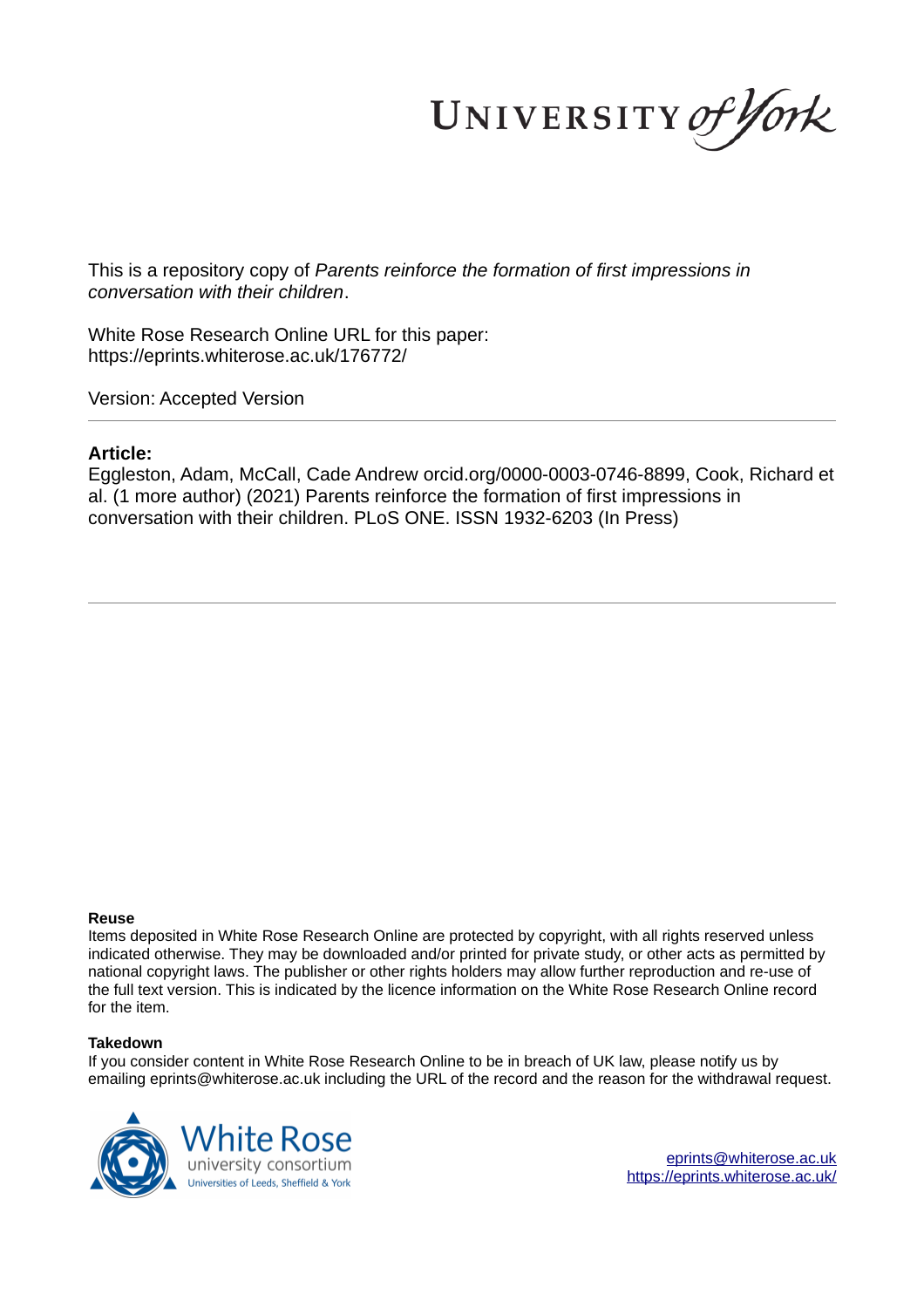# *Parents reinforce the formation of first impressions in conversation with their children*

Adam Eggleston<sup>1\*</sup>, Cade McCall<sup>1</sup>, Richard Cook<sup>1,2</sup> and Harriet Over<sup>1</sup>

<sup>1</sup> Department of Psychology, University of York, York, United Kingdom.

<sup>2</sup> Department of Psychological Sciences, Birkbeck, University of London, London, United Kingdom.

\* Corresponding Author

E-mail: [adam.eggleston@york.ac.uk](mailto:adam.eggleston@york.ac.uk)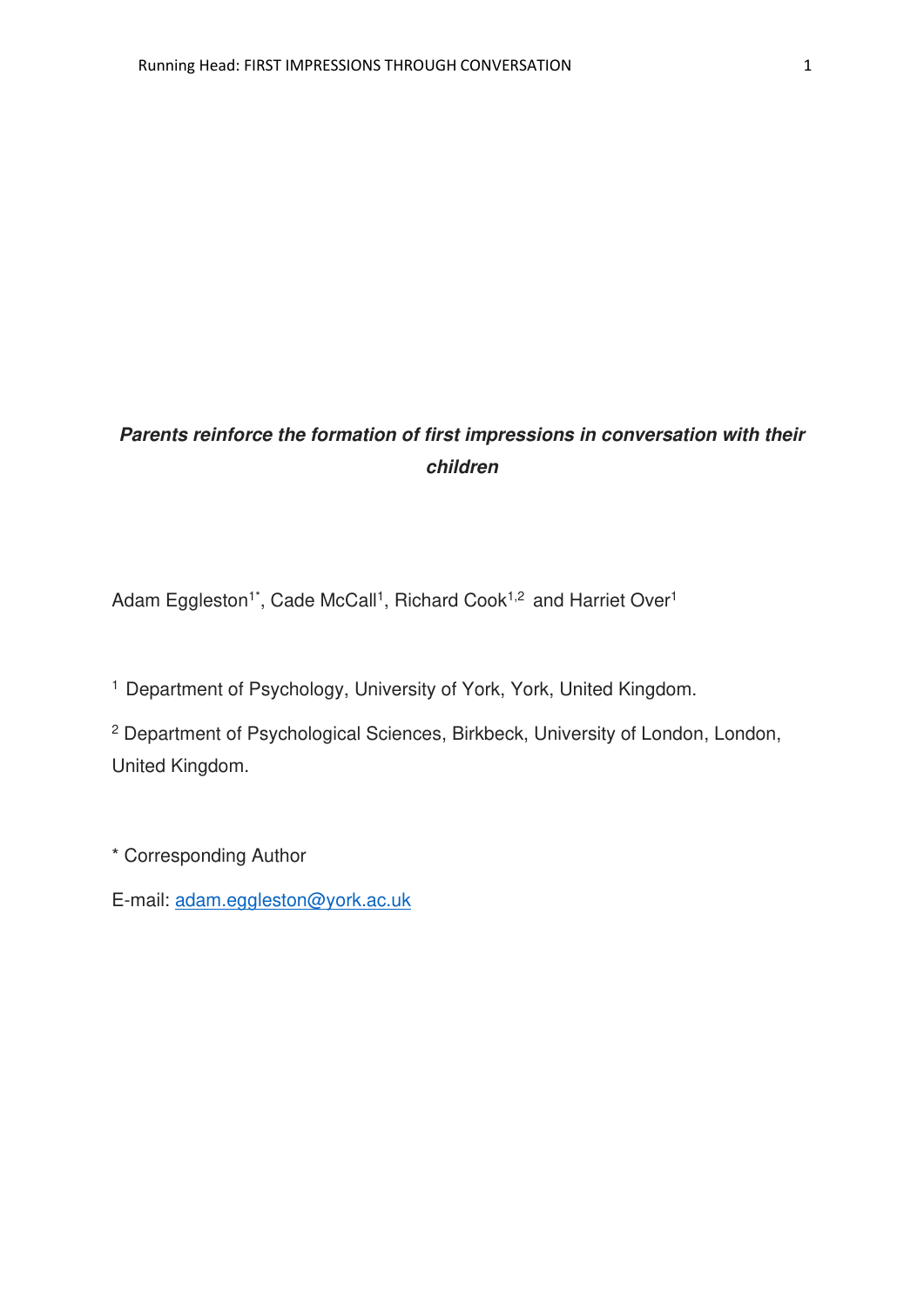#### **Abstract**

The tendency to form first impressions from facial appearance emerges early in development. One route through which these impressions may be learned is parentchild interaction. In Study 1, 24 parent-child dyads (children aged 5-6 years, 50% male, 83% White British) were given four computer generated faces and asked to talk about each of the characters shown. Study 2 (children aged 5-6 years, 50% male, 92% White British) followed a similar procedure using images of real faces. Across both studies, around 13% of conversation related to the perceived traits of the individuals depicted. Furthermore, parents actively reinforced their children's face-trait mappings, agreeing with the opinions they voiced on approximately 40% of occasions across both studies. Interestingly, although parents often encouraged face-trait mappings in their children, their responses to questionnaire items suggested they typically did not approve of judging others based on their appearance.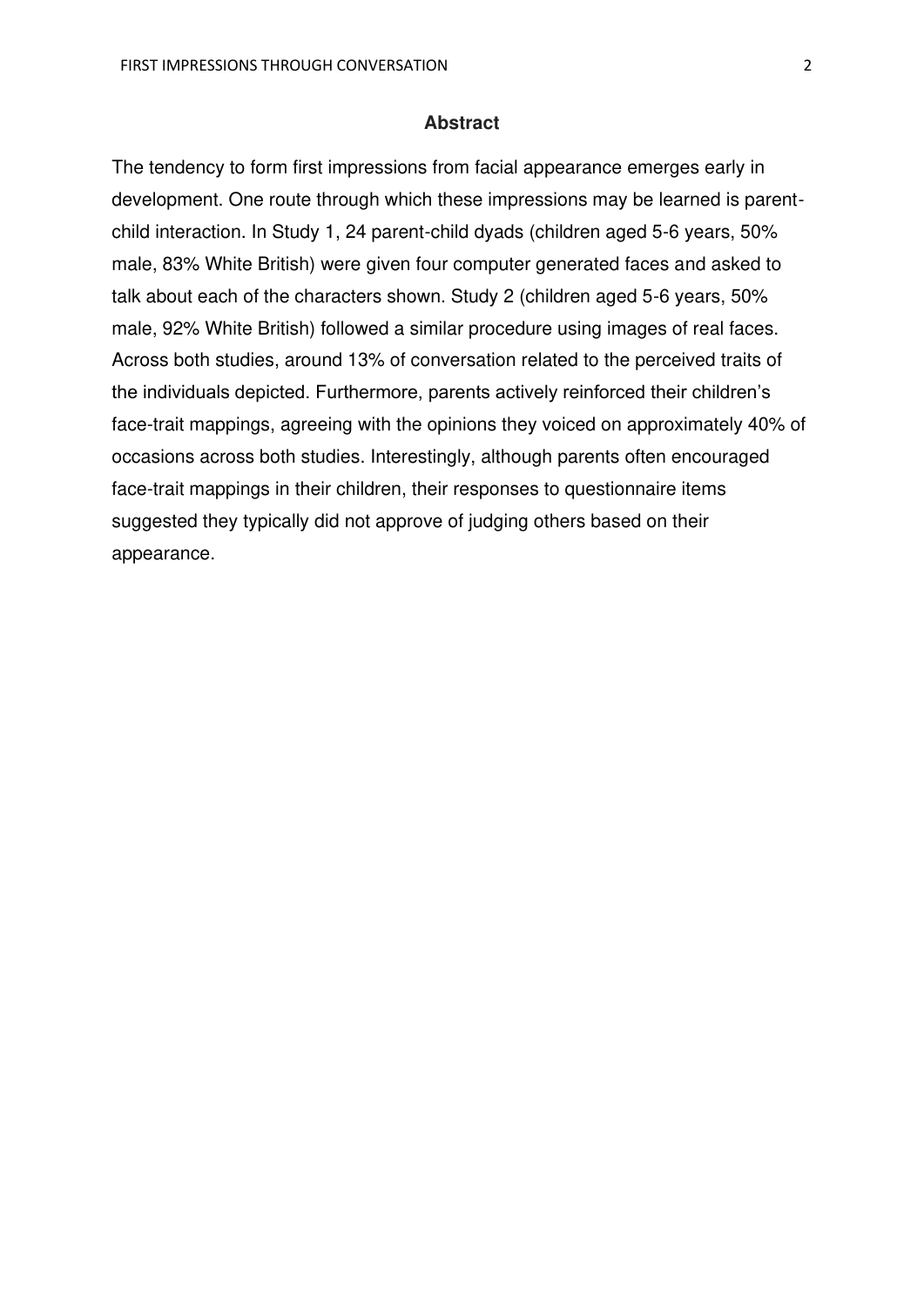#### **Introduction**

Adults spontaneously attribute a wide range of traits to strangers based solely on their facial features. These first impressions include judgements about trustworthiness, honesty, competence, intelligence, aggression, and likeability (Oosterhof & Todorov, 2008; Sofer et al., 2017; Sutherland et al., 2013; Todorov et al., 2015; Zebrowitz & Montepare, 2008). While a wealth of spontaneous judgements have been studied, observers' judgments appear to load on two principal dimensions often described as 'trustworthiness' and 'dominance' (Oosterhof & Todorov, 2008; Sutherland et al., 2013). These first impressions exert a powerful influence over behaviour. For example, individuals who appear untrustworthy are less likely to be offered jobs (Olivola et al., 2014) and more likely to face harsh sentences in criminal justice situations (Funk & Todorov, 2013; Wilson & Rule, 2015). Individuals who look competent are more likely to be elected to public office (Ballew & Todorov, 2007).

Interestingly, although some first impressions may be based on 'a kernel of truth' (Bonnefon et al., 2015; Collova et al., 2020), many others appear unrelated to the true behavioural tendencies of the people being judged. For example, although observers show relatively high levels of agreement regarding which individuals appear trustworthy, these individuals are no more likely to act in prosocial ways than are members of the general population (Dilger et al., 2017).

Developmental research has recently begun to investigate the origins of first impressions in young children. Cogsdill et al (2014), found that children as young as 4 were able to identify which computerised faces had been manipulated to appear 'nice', 'strong' and 'smart'. Children's judgments converge with those of adults and reach adult-like levels of consistency around the age of five or six in this paradigm.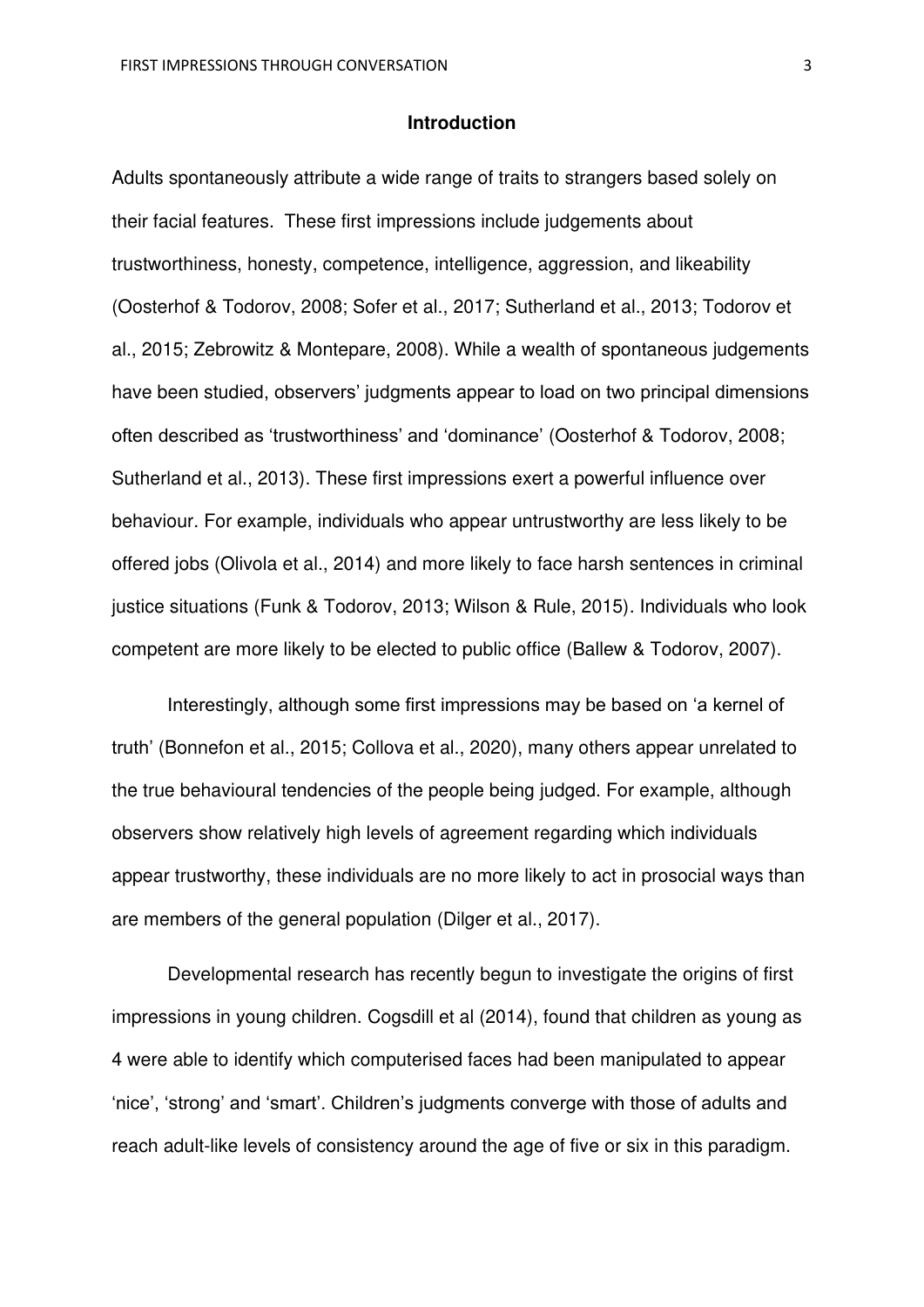Emotional expression appears to play an important role in guiding children's reactions to others. Jessen & Grossmann (2016), found that 7-month-old infants prefer to look at faces whose features seem to resemble subtle smiles rather than subtle frowns. Later in development, children use emotional expressions to guide their behaviour: five- to 12-year-old children are more likely to invest resources in an individual who is smiling than an individual who is frowning (Ewing et al., 2015, 2019). The extent to which emotional expressions can be used to scaffold trait inferences continues to develop throughout childhood. Mondloch et al (2019) found that whereas adults use emotional cues to happiness and anger in order to make judgments about likely future behaviour (e.g., "would help fight dragons" vs. "would not steal your cape"), 4- to 11-year-old children do not.

 Researchers agree that learning plays an important role in the acquisition of at least some first impressions (Over & Cook, 2018). Supporting this view, research has shown that there is considerable variation in first impressions across cultures (Over et al., 2020; Shimizu et al., 2017). Further evidence comes from twin studies which demonstrate that these individual differences in trait inferences are shaped by personal experiences, rather than genes or shared environments (Sutherland et al., 2020). Other work has shown that children form first impressions from cultural cues such as glasses (Eggleston et al., 2021). As glasses are a relatively recent product of human history, these first impressions must be learned rather than the product of an innate mechanism.

 To date, relatively little research has investigated *how* first impression are learned. Recently, however, Over & Cook (18) articulated a cultural learning perspective on the origin of first impressions. According to this view, first impressions are the result of mappings between 'face space' and 'trait space' brought about as a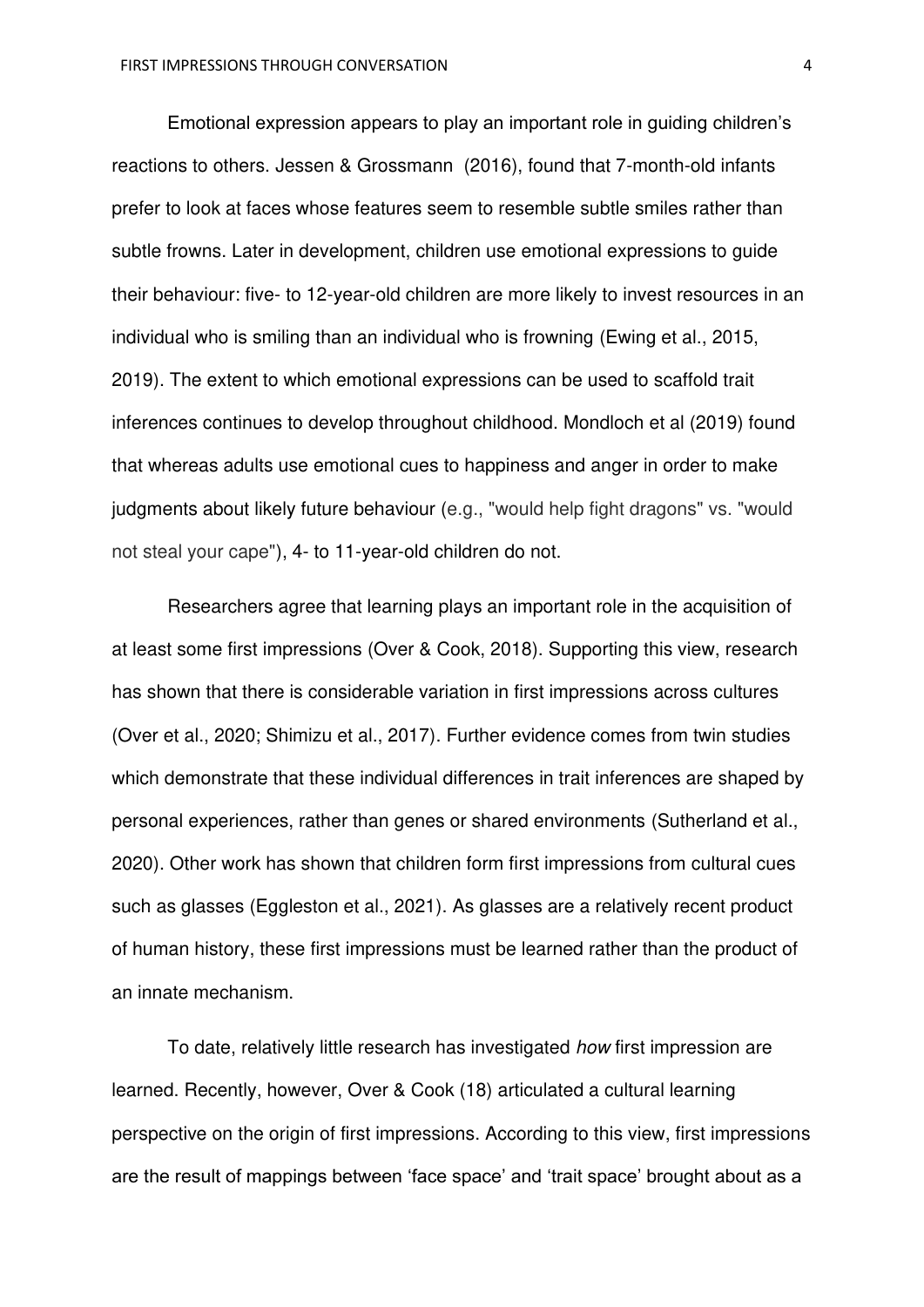result of experience. Cultures consistently pair particular features of appearance with particular character traits. For example, in Western cultures villainous characters are more likely to be depicted with some kind of dermatological disorder, both in modern films (Croley et al., 2017; Ryan et al., 2018) and classic literature (Plachouri & Georgiou, 2019). Likewise, depictions of princesses in Disney films consistently pair feminine features, physical beauty, and large eyes with docility and kindness (Bazzini et al., 2010).

 According to the cultural learning model, one source of face-trait mappings is social interactions between parents and children. Parents may teach their children to make judgments about other people's characters from their physical appearance (Over et al., 2020). One route by which intergenerational transmission of face-trait mappings could occur is social referencing – children may learn how to respond to strangers that vary in physical appearance by monitoring the caregivers' non-verbal reactions to different individuals (Fein, 1975; Over & Cook, 2018). Another route by which inter-generational transmission could occur is conversation. Parents may explicitly endorse or encourage particular face-trait mappings in conversation with their children (Over et al., 2020; Over & Cook, 2018).

Here, we investigate whether parents engage in conversations with children in which they encourage their children to make inferences about other people's characters from their physical appearance. In Study 1, we presented children with a storybook containing images of four faces – one who appeared trustworthy (high trust face), one who appeared untrustworthy (low trust face), one who appeared competent (high competence face) and one who appeared incompetent (low competence face). We gave parents the relatively open instruction 'Talk about each of the characters shown with your child' and recorded the conversation that resulted.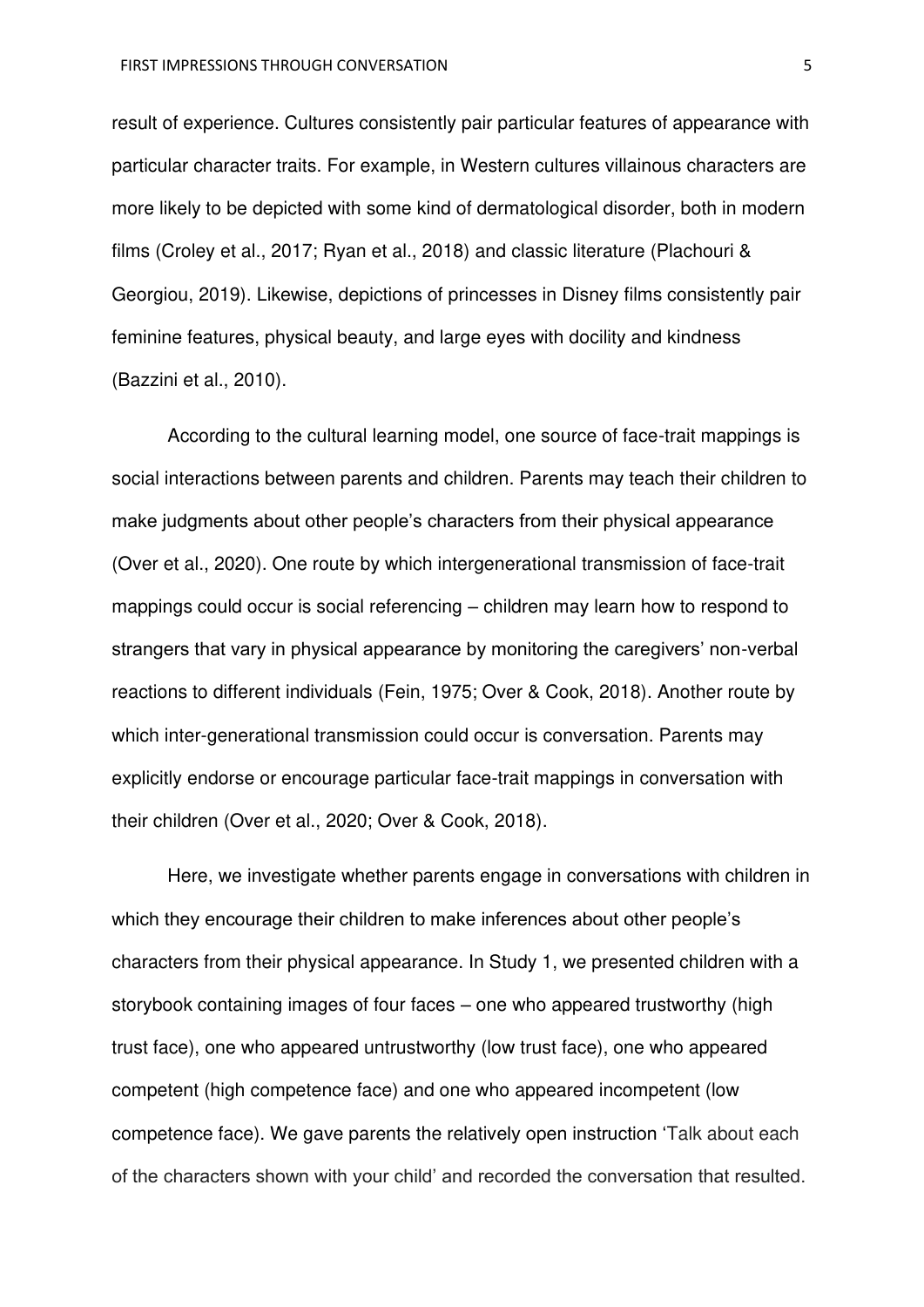Of particular interest was whether parents would ever spontaneously reference trait terms such as how kind or mean the individuals in the photograph appeared and, if so, how often. We were also interested in whether parents spontaneously made reference to subtle emotional expressions of the individuals. We also wanted to explore how discussions started and how parents responded to their child's inferences, for example whether or not they reinforced the idea that the traits of individuals can be inferred from their appearance alone.

In addition to coding parents' conversations with their children, we also asked parents three questions about judging people based on their appearance. These questions related to how acceptable parents found it to judge strangers based on their appearance and how confident parents were that their first impressions were accurate. Previous research found that physiognomic beliefs, the idea that psychological characteristics can be inferred from physical facial features, are relatively common and that those who more strongly endorsed physiognomic beliefs were likely to be both overconfident in their accuracy and more reliant on physical facial cues during an economic trust game (Jaeger et al., 2019). We were interested in the more specific question of whether or not parents' judgments would correlate with the extent to which they taught their children to judge individuals based on their appearance in a storybook paradigm.

 We chose to investigate these questions with the parents of 5- and 6-year-old children. We chose this age group because we know that children in this age group appear to form some first impressions from appearance but their first impressions have not yet reached adult levels of consistency (Cogsdill et al., 2014; Mondloch et al., 2019). These studies are exploratory in nature. Rather than engaging in hypothesis testing, we sought to characterise the conversations of parents and their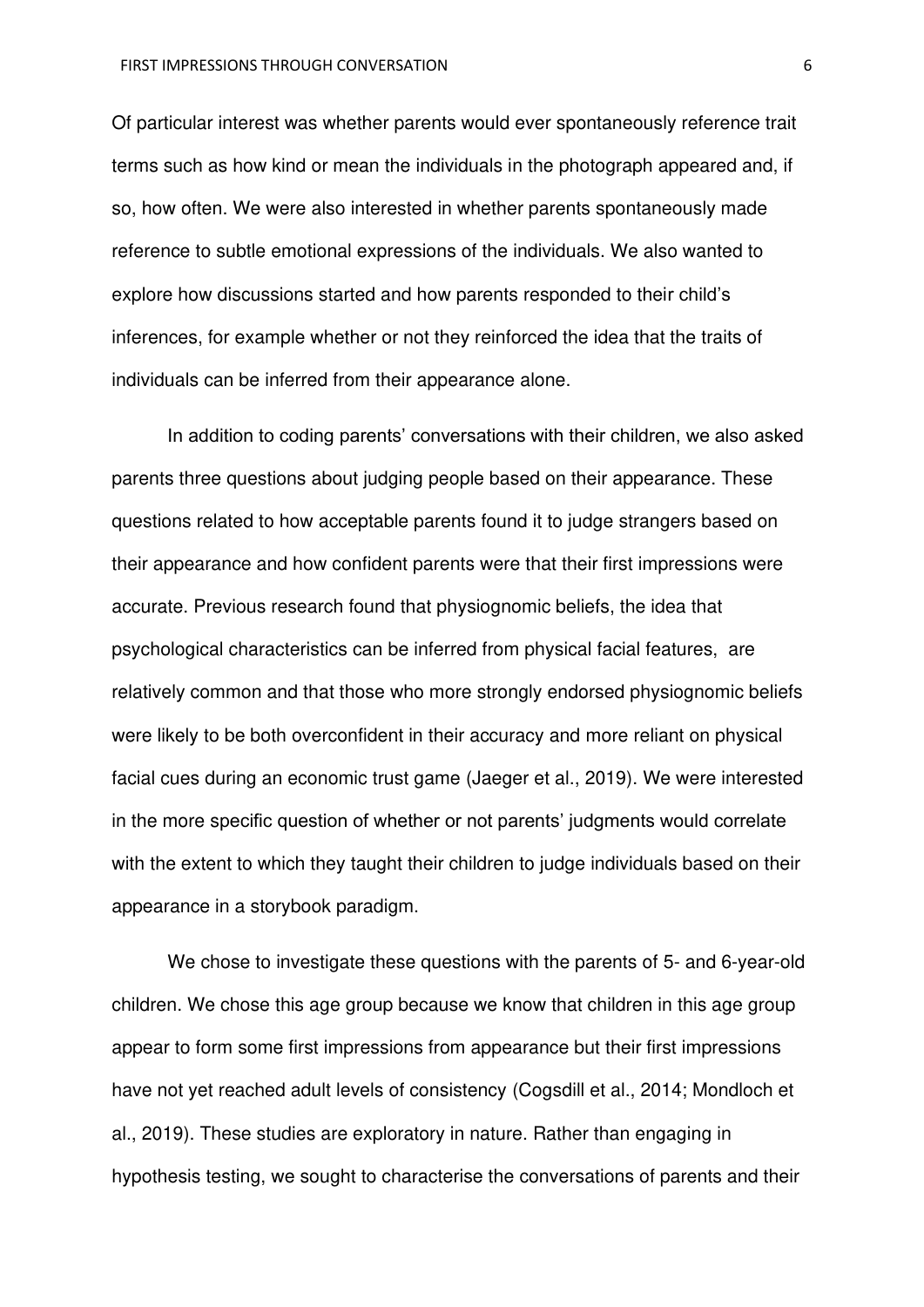children on these topics. The data for all studies can be found at the OSF: (https://osf.io/3d9rf/?view\_only=5710f5f555ad41c094f11f930f26e091)

## **Study 1**

In this study, we presented parent-child dyads with a picture book containing four images. These images were of synthetic faces created using Face Gen 3.1 to appear high in trustworthiness, low in trustworthiness, high in competence and low in competence (taken from Oosterhof & Todorov (1)). We asked parents and their children to "talk about each of the characters shown". We measured how often parents and their children referred to the apparent traits and emotions or expressions of the individuals depicted without being explicitly prompted to do so. We also coded who initiated these conversations and how often parents reinforced the face-trait mappings of their children.

## **Method**

#### *Participants*

Protocols were approved by the University of York's Psychology Ethics Committee. A total of 48 individuals participated in the form of twenty-four parent-child dyads (9 Mother-Daughter, 9 Mother-Son, 3 Father-Daughter, 3 Father-Son). Participant numbers were decided in advance based on previous research exploring parentchild interactions (Chalik & Rhodes, 2015; Masur & Gleason, 1980; Rees et al., 2017; Ross et al., 2016) Of the 24 children, 12 were 5-year-olds (12 boys, Mage: 66 months, age range =  $60$  to 71 months) and 12 were 6-year-olds (12 boys, Mage:  $77$ Months, age range = 73 to 82 months). A majority of children (20/24) were described by their parents as white British. Of the remaining 4 children, 3 were described as White/Asian and 1 was described as Indian/British. All parents (Mage =  $38$ , SDage =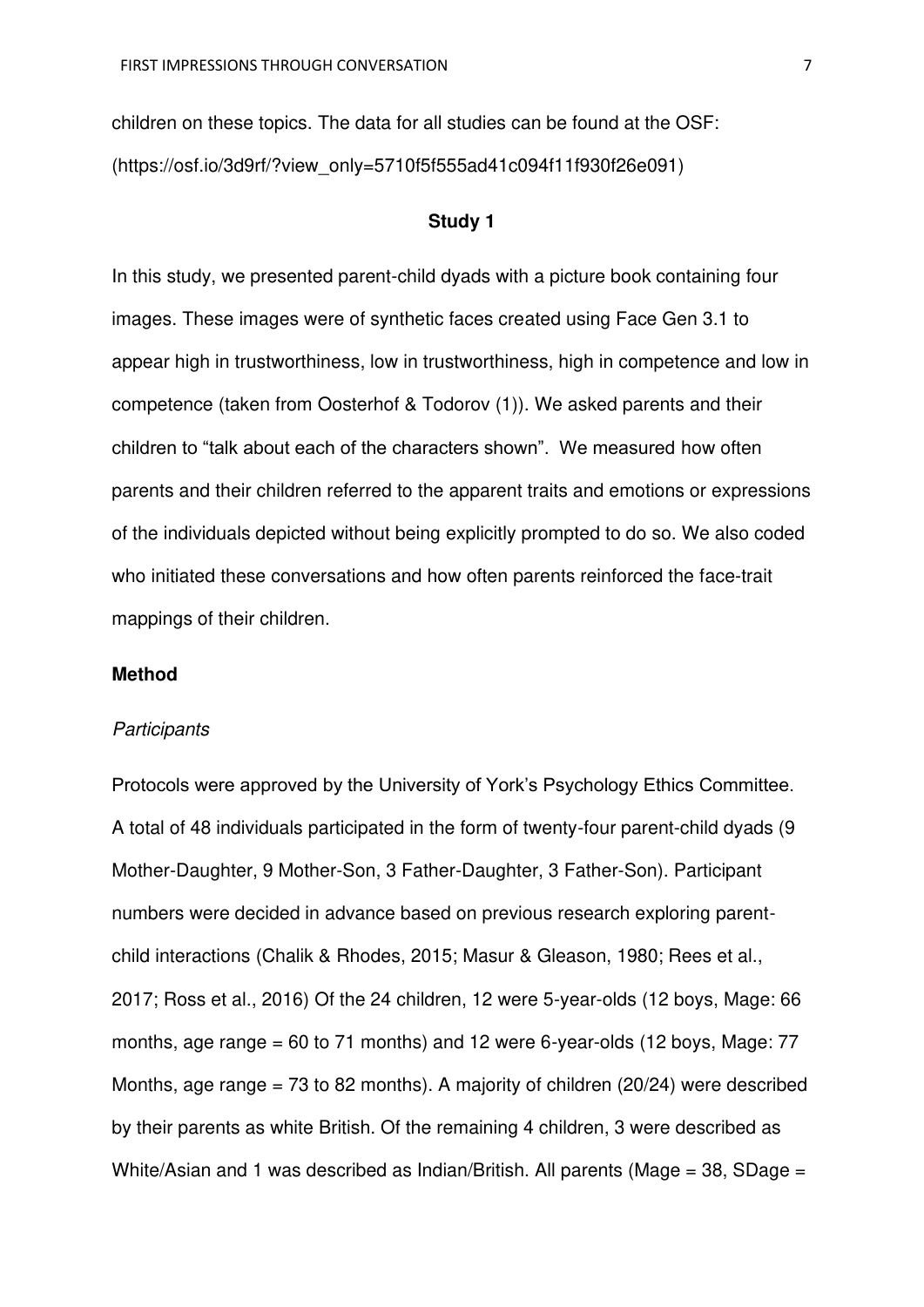8.46) confirmed that English was both their own and their child's primary language. Participants were recruited from a science museum in an urban centre where both oral and written consent was obtained, verbal assent was also elicited from children The stimuli used in Experiment 1 were computer-generated face stimuli created in Face-Gen 3.1 (Oosterhof & Todorov, 2008). Stimuli were chosen based on previous research suggesting that children are sensitive to apparent variations in trustworthiness and competence in these images (Cogsdill et al., 2014). The faces were designed to be neutral on facial expression and represent high trust, low trust, high competence and low competence. The two faces used to represent each extreme of the trait were either 3 SDs above or below the average face on the particular dimension of interest (Figure 1).



*Figure 1.* Computer generated face stimuli**.** All stimuli were created using Face Gen 3.1 and taken from publicly available sets of Original Computer Generated Faces, Oosterhof and Todorov (Oosterhof & Todorov, 2008).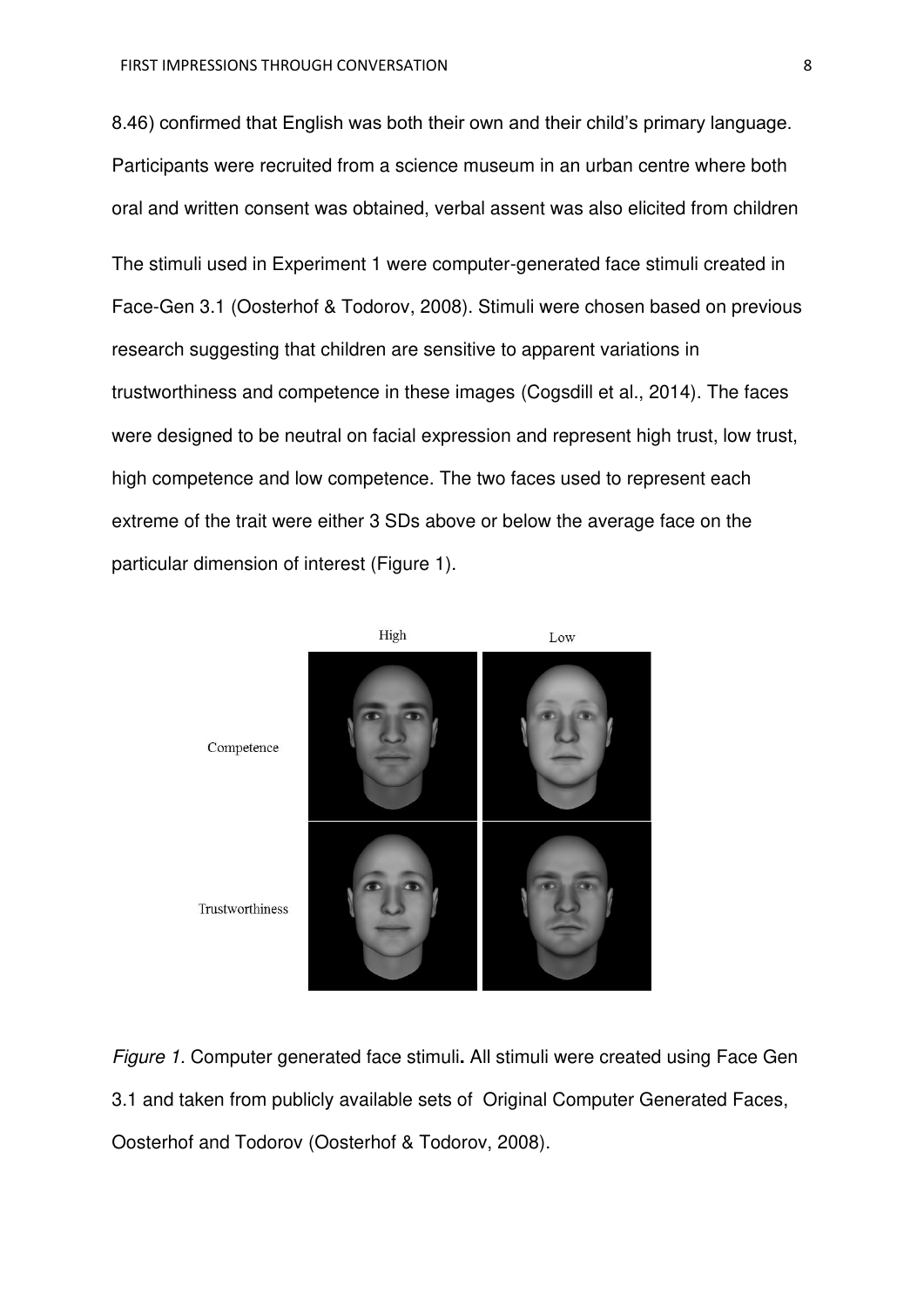As well as the face stimuli, parents were given a three item questionnaire to complete measuring their explicit attitudes towards judging others on first impressions. Question 1: How okay or not okay do you think it is to judge someone based only their appearance? ; Question 2: How okay or not okay do you think it is to teach children to judge others based only on their appearance? Both these questions were rated on a scale of 1-7 (1 = never ok, 4 = sometimes okay, 7 = always okay. Question 3: How accurate do you think you are when forming a first impression about someone else based only on their appearance? Question 3 was rated on a scale of 1-7 (1 = never accurate,  $4$  = sometimes accurate,  $7$  = always accurate). Results for the questionnaire data can be found at the end of the results section for Study 2 as data from Studies 1 and 2 were combined.

#### *Procedure*

Participants were presented with printed versions of the stimuli formed as a book. The order of stimuli was random for each participant. The brief verbal instruction given to each parent was, "Talk about each of the characters shown with your child." This same instruction was present on a cue card in full view throughout the experiment. Once the instruction was given the experimenter left the area to allow the participants to talk freely, these conversations were self-paced and went on for as long as the dyad desired. When finished, parents were asked to complete the 3 item questionnaire on explicit attitudes towards first impressions.

#### **Coding**

#### *Transcription*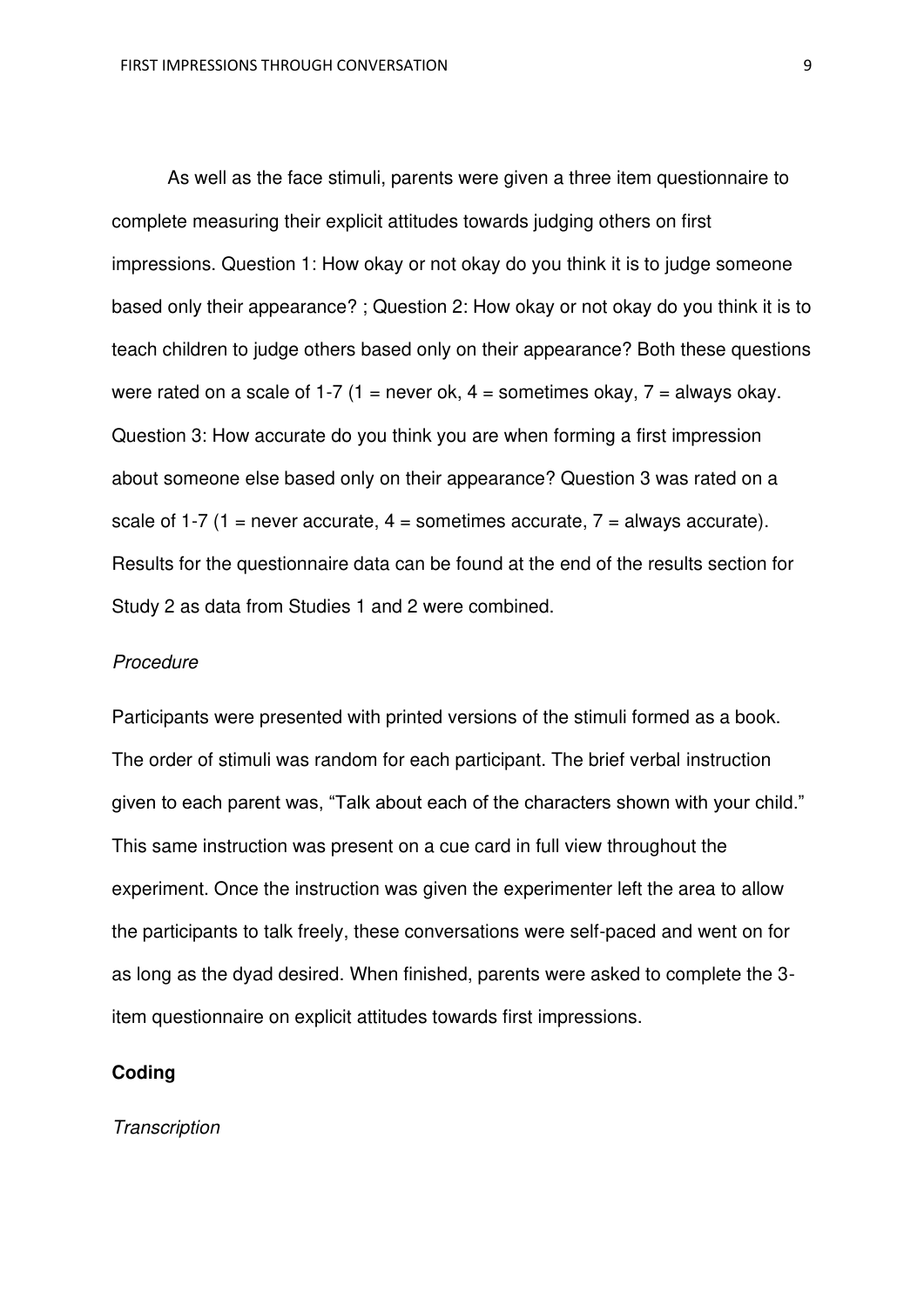All videos were transcribed by the first author. Transcriptions started when participants engaged with the first face and ended on participants' last reference to the picture book. Only whole words were transcribed. From these transcriptions, four aspects of the parent/child interaction were coded for; trait terms used, amount of trait discussion, emotion/expression terms used and amount of emotion/expression discussion. After identifying trait and emotion/expression discussion we then went on to code how discussion was initiated and who initiated it, as well as parents' responses to their child's trait talk.

#### *Traits*

The coding scheme used the definition of a trait supplied by Antonakis and colleagues (29) identifying traits as individual characteristics that

predict attitudes, decisions, or behaviours and consequently outcomes. Every instance of a word that fit this description was coded as a trait. Examples of trait terms used were: nice, mean, trustworthy, clever, brave and adventurous.

Trait discussion was coded as the number of words used by participants in relation to a character's traits. For instance, the below example, taken from a pair of participants, would include all words as trait discussion given that they explicitly refer to the character's trait (kind) as well as the explanation behind the label, as in Example 1.

#### *Example 1.*

**Parent**: So you think he might be, you think he might be a kind person? *Child:* Yeah.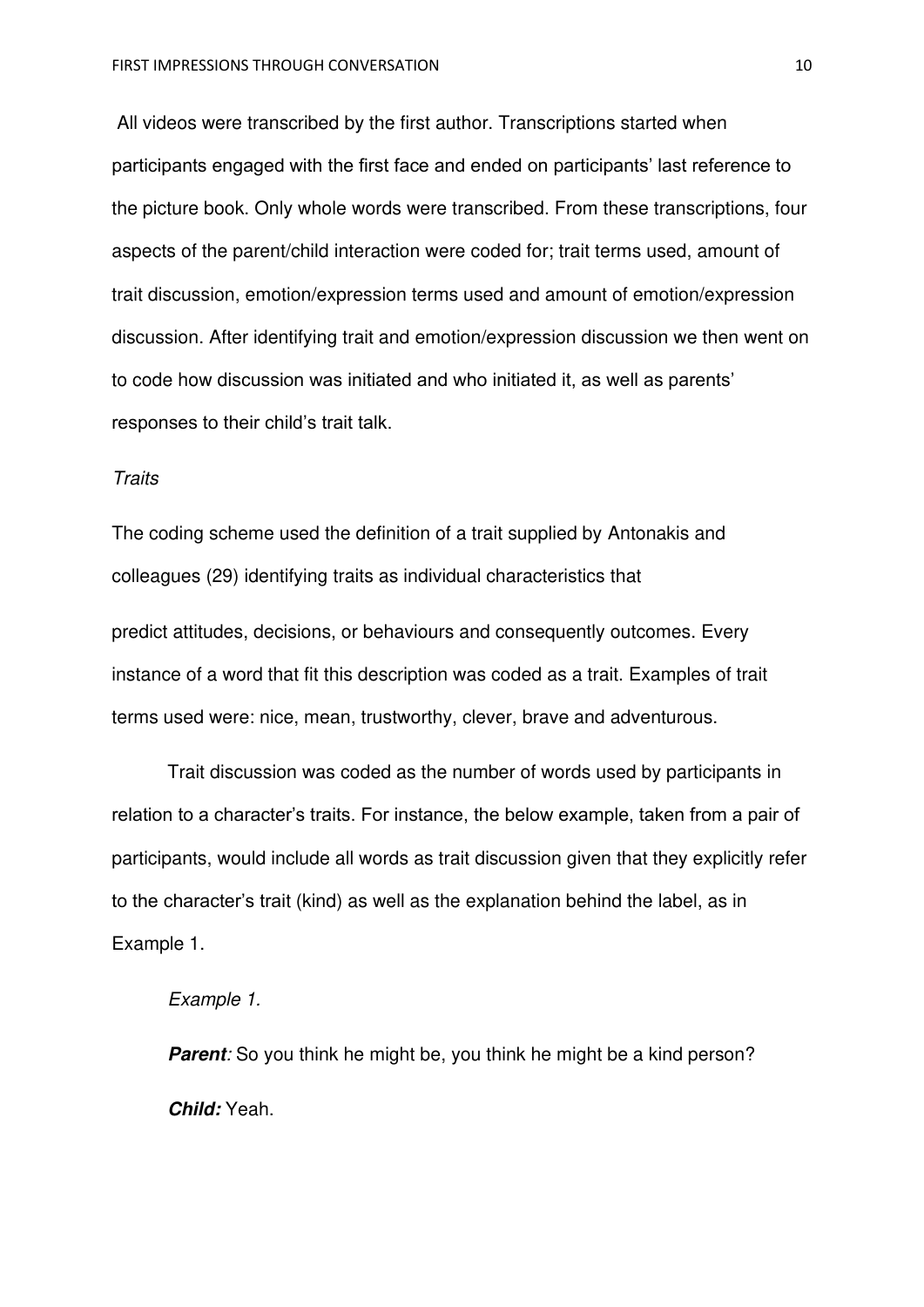*Parent:* You think he might be a kind person, why do you think he might be a kind person?

*Child:* Because he might share toys.

#### *Emotions*

We coded references to emotional states as well as to emotional expressions. Examples of emotion terms were happy, sad, scared, smiling, tearful and frowning.

In the same way as with trait discussion, we also coded discussion about emotions. We defined this as the number of words used by participants in relation to a character's emotion including any further explanation, as in Example 2.

## *Example 2:*

**Child:** Is this like a, I think, I think that's an angry face.

**Parent:** Is it because his mouth is like that?

*Child:* Yeah

**Parent:** Oh right, and what else, what else could tell you if he was angry?

## *Conversational initiation*

We also sought to identify who initiated trait and emotion discussion, the parent or the child, and how these discussions were initiated. Initiations were coded in to one of three categories: questions (e.g. Do you think this person is nice), statements (e.g. This person is nice) or a combination of both (e.g. I think this person is nice, what do you think?).

## *Teaching*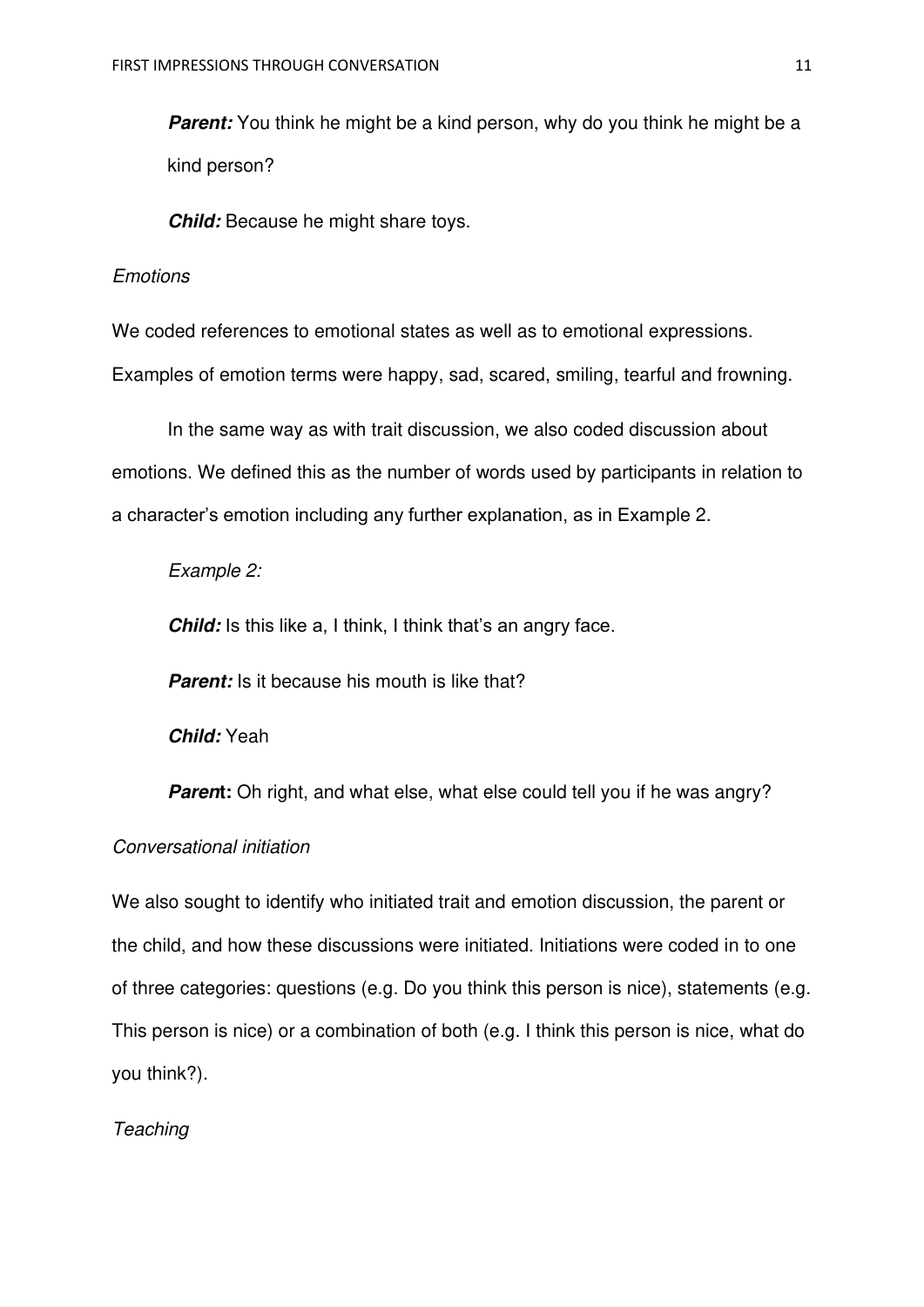In order to understand whether parents teach their children face-trait mappings, we also coded whether they ever reinforced or corrected their children's trait inferences. To achieve this, we identified each time a parent responded to their child during trait discussion and coded their response in to one of four categories: reinforcement (including agreement or repetition of the child's response); correction (including rejection of child's inference or an alternative suggestion); question (including where the parent questioned the child further without endorsing their response) and other responses (including changes of subject, discussion tangential to main purpose (e.g. couldn't hear) or no follow up at all).

## *Second Coding*

All transcriptions were coded by the first author and second coded by a rater naïve to the rationale behind the work to assess inter-rater reliability. For the purposes of second coding, transcriptions were segmented such that each time the discussion type changed to a new topic, it was labelled as a new section in the coding sheet. These sections were then given a value of: 0 – neither trait or emotion discussion, 1 – trait discussion, 2 – emotion discussion, 3 – both trait and emotion discussion. A second coder assessed each section independently following the aforementioned coding scheme. There was near perfect agreement between the two coders' judgements, κ = .977. The few disagreements were resolved through discussion between coders.

 The number of trait and emotion terms used overall by each parent-child dyad was also assessed for inter-rater reliability. There was a strong correlation between coder's judgements for traits ( $r=1$ ,  $p<.001$ ) and emotions ( $r=.992$ ,  $p<.001$ ). The few disagreements between coders were resolved through discussion between coders.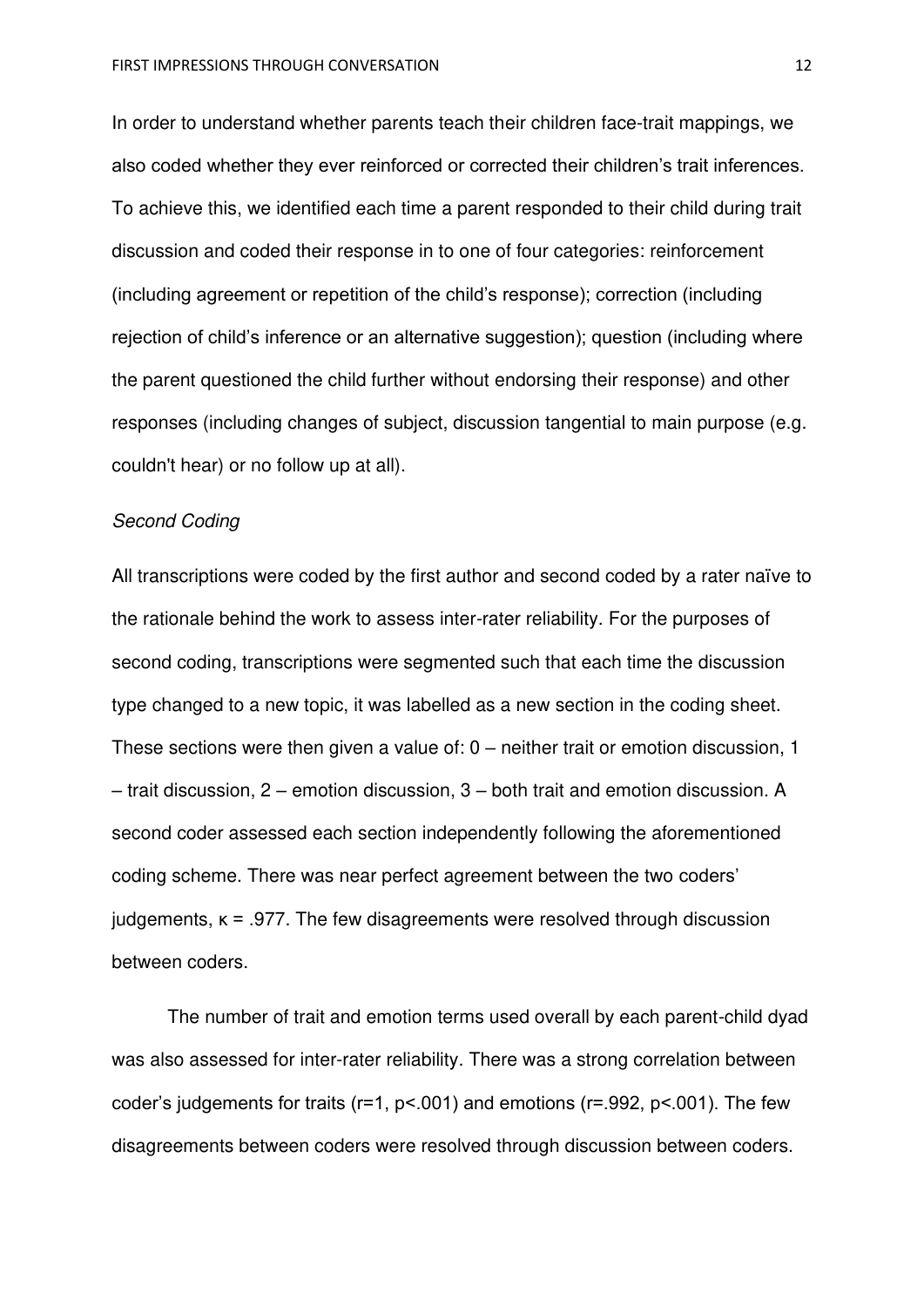For initiation of discussion, results revealed that there was near perfect agreement between the two coders' judgements,  $\kappa$  = .924. Likewise, results for the inter-rater reliability analysis of parents' trait reinforcement revealed near perfect agreement between coders,  $\kappa = .971$ . In all cases, the few disagreements being resolved through discussion between the coders.

#### **Results**

To compare the number of words spoken by parents and children between conditions we used linear mixed models. These models included a fixed effect for condition (with the low trust condition set as the reference level) and a random effect for dyad to predict the number of words spoken. These models were fitted by restricted maximum-likelihood estimation in R (4.0.5) using the lme4 package (1.1.26). We also used the lmerTest package (3.1.3) to obtain anova tables for the fixed effects. The F and p-values from those tests are reported below. The estimates for the fixed and random effects for Study 1 can be found in Table A in S1 Appendix.

To test if participants were more likely to use trait words or emotion words when discussing the pictures, we used generalized linear mixed effect models to predict that binary variable (i.e., whether or not trait/emotion words were spoken at all). These models again included a fixed effect for condition and a random effect for dyad. They were fitted in R with the glmer function from the lme4 package, using a binomial (log link) as the family function. The odds ratios and random effects from these models for Study 1 are included in Tables B-C in S1 Appendix. For all models that revealed significant effects of condition, we used the emmeans package (1.5.5) for post hoc pairwise comparisons with a Bonferroni correction.

#### *Preliminary analyses*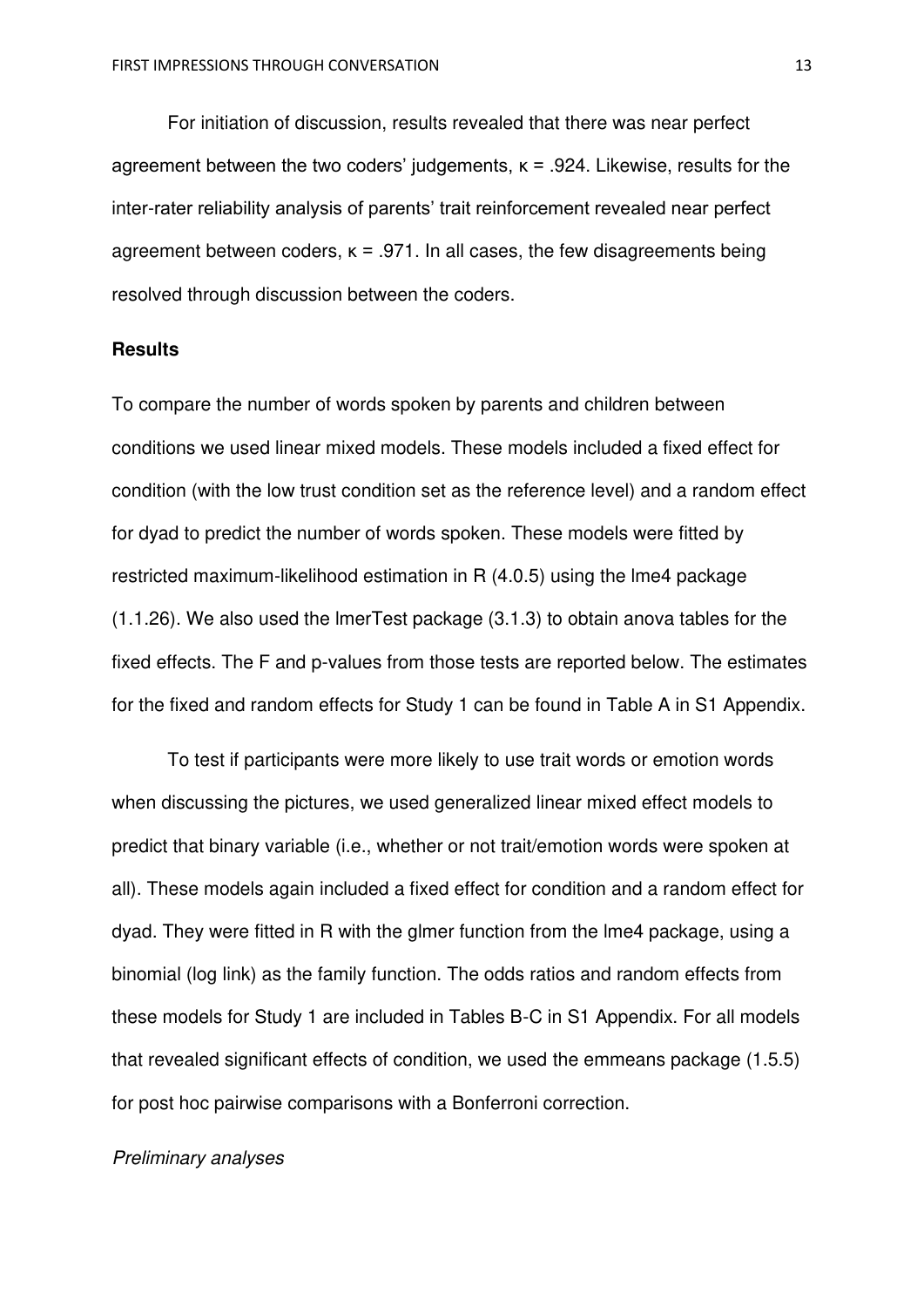On average, discussions lasted for 3 minutes 15 seconds and on average parents used 319.46 words in total during the storybook task. The linear mixed model predicting the number of words spoken by parents (see Table A in S1 Appendix) did not reveal a significant effect of condition ( $F = 0.28$ ,  $p = .843$ ). Parents used on average 79.75 ( *SD =* 52.11) words while discussing the high trust face, 78.04 ( *SD =* 45.54) words while discussing the low trust face, 83.17 ( *SD =* 53.7) words while discussing the high competence face and 78.5 ( *SD =* 56.38) words while discussing the low competence face.

 On average, children spoke 130.38 words in total during the storybook task. The linear mixed model predicting the number of words spoken by children (see Table A in S1 Appendix) did reveal a significant effect of condition ( $F = 2.99$ ,  $p =$ .037). To explore the effect of condition on children's word count, we ran post-hoc pairwise comparisons between each condition. The only contrast to emerge as significant was between the high competence and low competence conditions whereby the high competence faces elicited more words (estimate  $= -12.2$ , t(69)  $= -$ 2.82, p = .037). Children spoke 33.79 ( *SD =* 31.22) words while discussing the high trust face, 34.41 ( *SD =* 26.7) words while discussing the low trust face, 25 ( *SD =* 15.21) words while discussing the high competence face and 37.17 (SD = 31.03) words while discussing the low competence face.

#### Trait terms

## *Topic of conversation*

Overall, 13.3% of parent and child's combined conversation was about the apparent character traits of the individuals depicted. Broken down individually, traits made up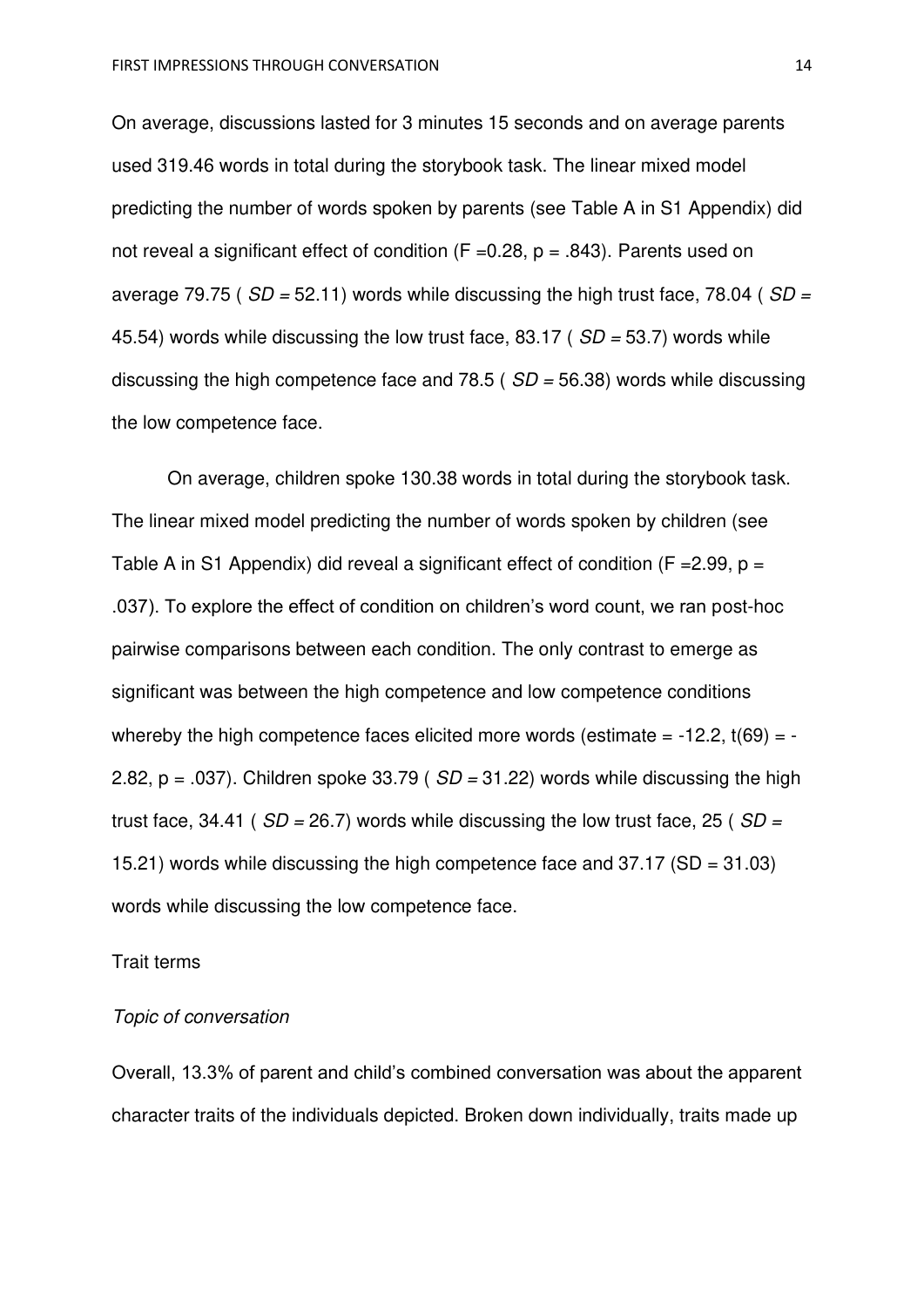14.43% of parents' total conversation and 10.55% of children's conversation.

Illustrative examples of parents' trait conversation are given below.

*Example 3.* 

*(a)* 

**Parent**: Has he got a friendly face or a mean face?

*Child:* He has, I don't know what a cross one means.

*Parent:* Oh, what do you think, do you think he'd be nice to you? Yeah? Okay

*(b)* 

*Parent:* Do you think they're nice or do you think they're grumpy?

*Child:* Nice

*Parent:* You think they're nice. So do you think they'd be a helpful person if they came to talk to you?

*(c)* 

*Child:* He looks adventurous.

**Parent:** He looks adventurous? Ah, that's, he does, doesn't he a bit? What else about him?

*Child:* He looks brave.

**Parent:** He looks brave? What makes you think he looks adventurous and brave?

*Child:* Because, the looks of his face.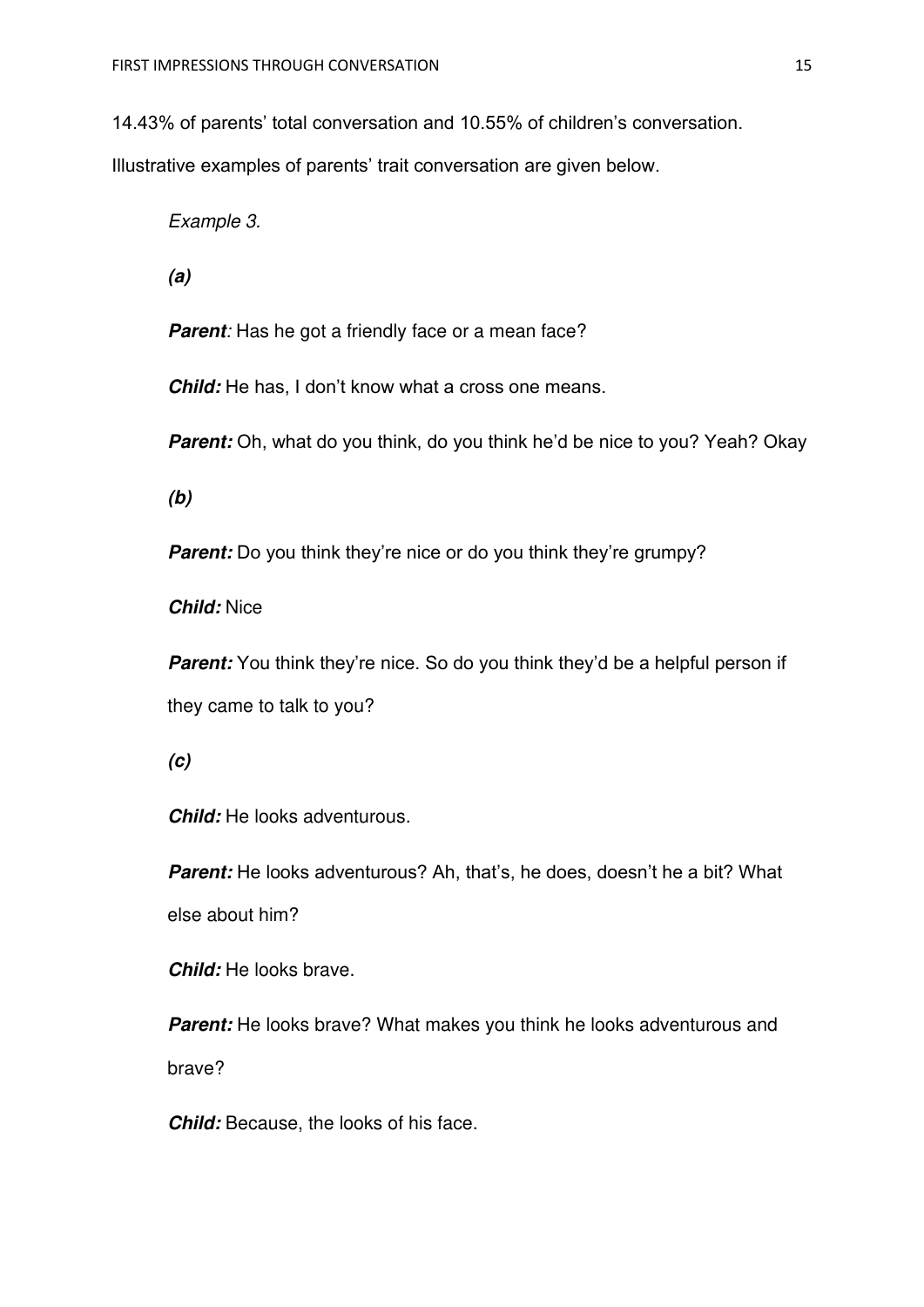**Parent:** The look on his face? Yeah I think I agree with you, he does look adventurous and brave doesn't he?

#### *Child:* Yeah

Other topics of conversation included references to the characters'; gender (Is this a girl or a boy do we think?), age (how old do you think he might be?), physical facial features (It's a boy, okay, and what colour eyes are his?) and occupation (What job do you reckon this man has?).

#### *Parents*

The model comparing whether or not parents used trait terms in the different conditions (see Table B in S1 Appendix) did not reveal any significant effects (all p's > .099). Discussion about traits made up 9.87% of parents' total conversation about the high trust face, 17.67% of parents' total conversation about the low trust face, 17.48% of parents' total conversation about the high competence face and 12.58% of parents' total conversation about the low competence face.

### *Use of trait terms*

On average, parents used 5.71 trait terms while discussing the storybook with their children. 75% of parents used at least one trait term during the storybook task. 45.83% of parents used at least one trait term while discussing the high trust face, 58.33% of parents used at least one trait term while discussing the low trust face, 45.83% of parents used at least one trait term while discussing the high competence face and 41.67% of parents used at least one trait term while discussing the low competence face. Parents used a variety of different trait terms when describing the faces. A complete list of these trait terms, broken down by the type of face can be found in Table A in S2 Appendix.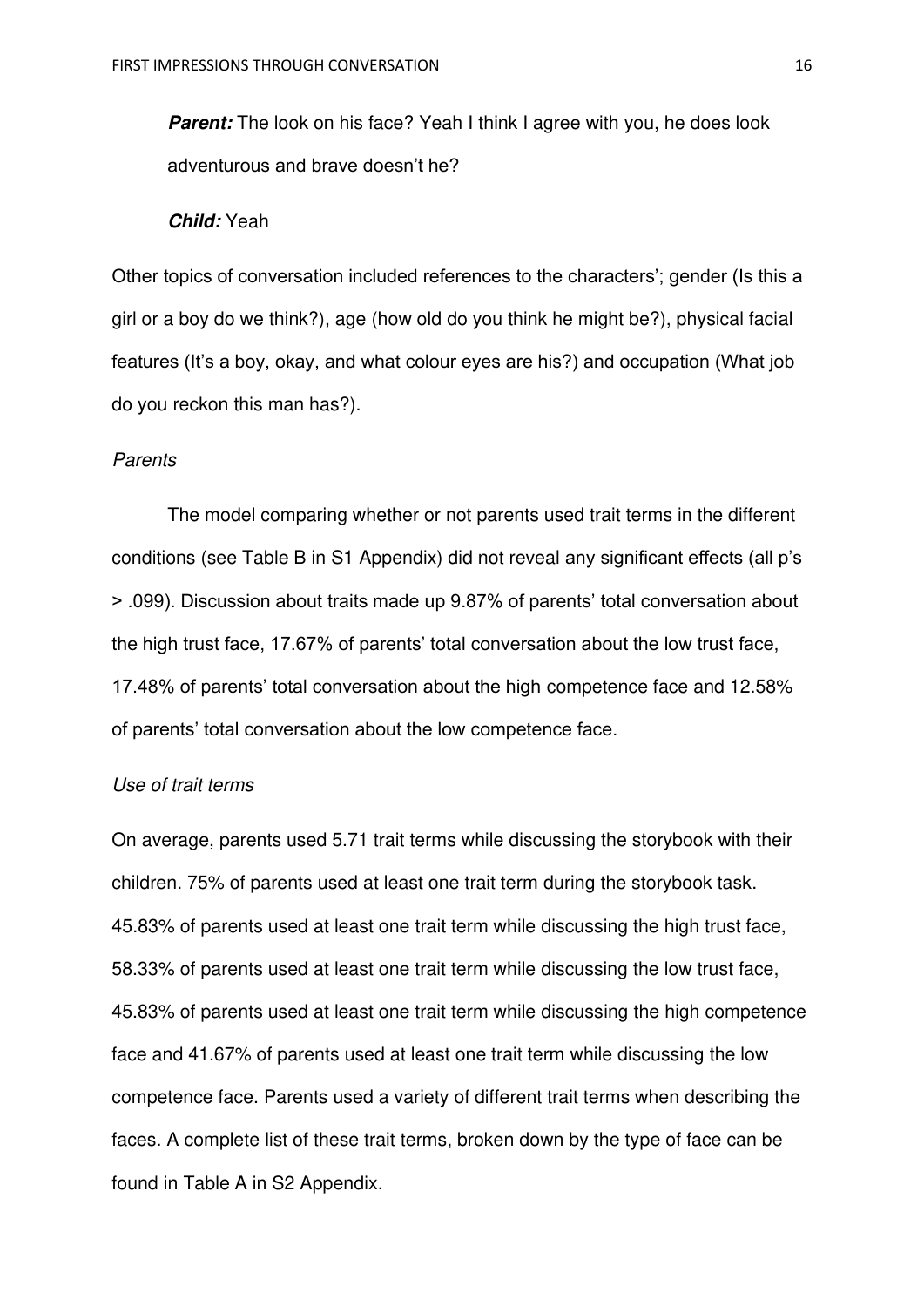The model comparing whether or not children used trait terms in the different conditions (see Table B in S1 Appendix) did not reveal any significant effects (all p's > .054). Discussion about traits made up 5.55% of children's total conversation about the high trust face, 16.59% of children's total conversation about the low trust face, 10% of children's total conversation about the high competence face and 9.87% of children's total conversation about the low competence face. A visual representation of the amount of trait discussion observed for both parents and children can be found in Fig 2.



**Fig 2.** Study 1: Bar graph showing the percentage of parent and child conversation dedicated to trait talk, shown overall and separated by face type.

On average, children used 2.13 trait terms while discussing the storybook with their parents. A visual representation of the number of parents and children who used at least one trait term can be found in Fig 3. Overall, 66.67% of children used at least one trait term during the storybook task. 33.33% of children used at least one trait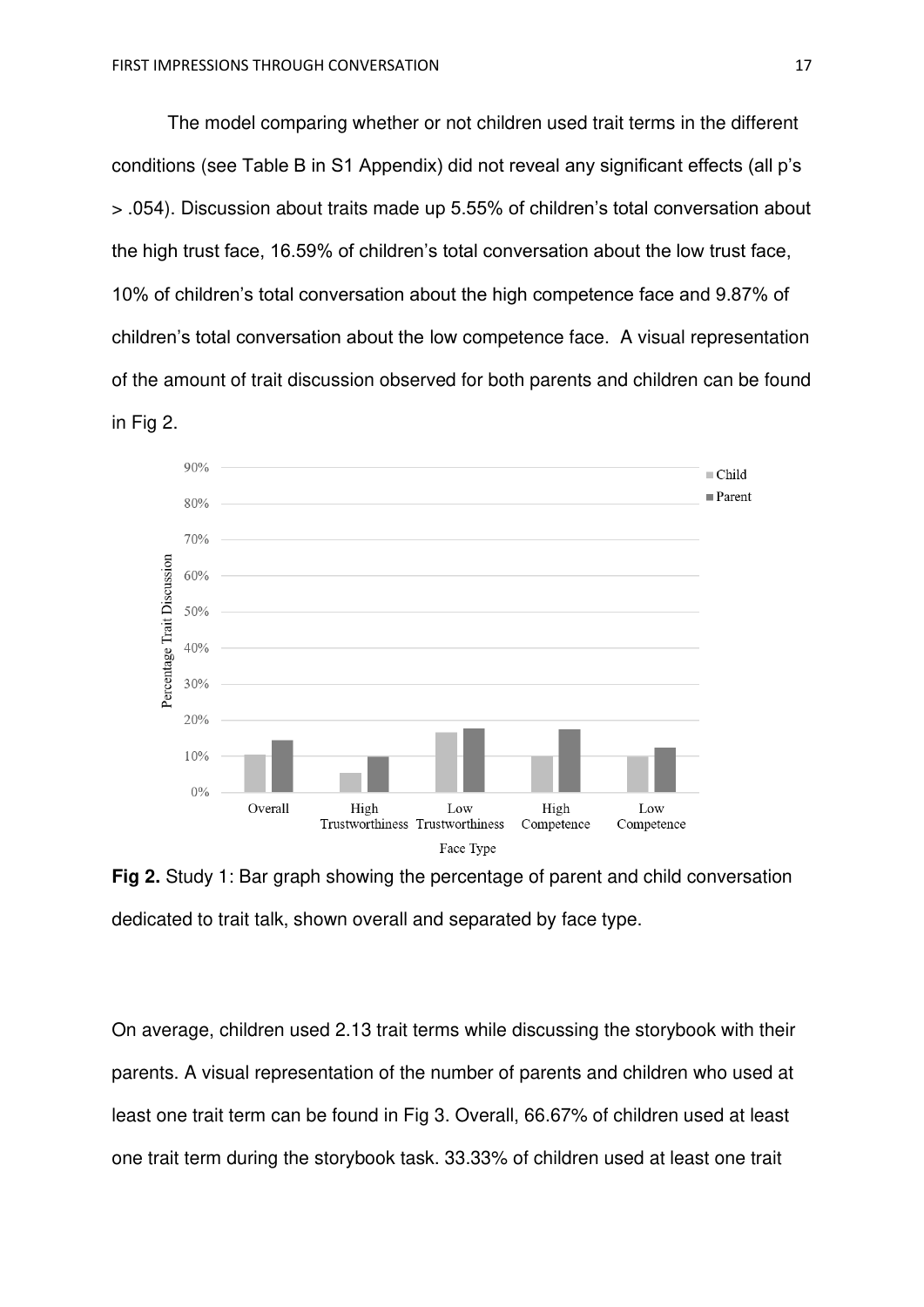term while discussing the high trust face, 41.67% of children used at least one trait term while discussing the low trust face, 33.33% of children used at least one trait term while discussing the high competence face and 29.17% of children used at least one trait term while discussing the low competence face. Children used a variety of different trait terms when describing the faces. These terms children used broadly accord with the findings from more controlled studies (e.g. 13). A complete list of these trait terms, broken down by the type of face can be found in Table B in S2 Appendix



**Fig 3**. Study 1: Bar graph showing the percentage of parents (N=24) and children N=24) who used at least one trait term during conversation, shown overall and separated by face type.

## **Emotion terms**

*Topic of conversation.*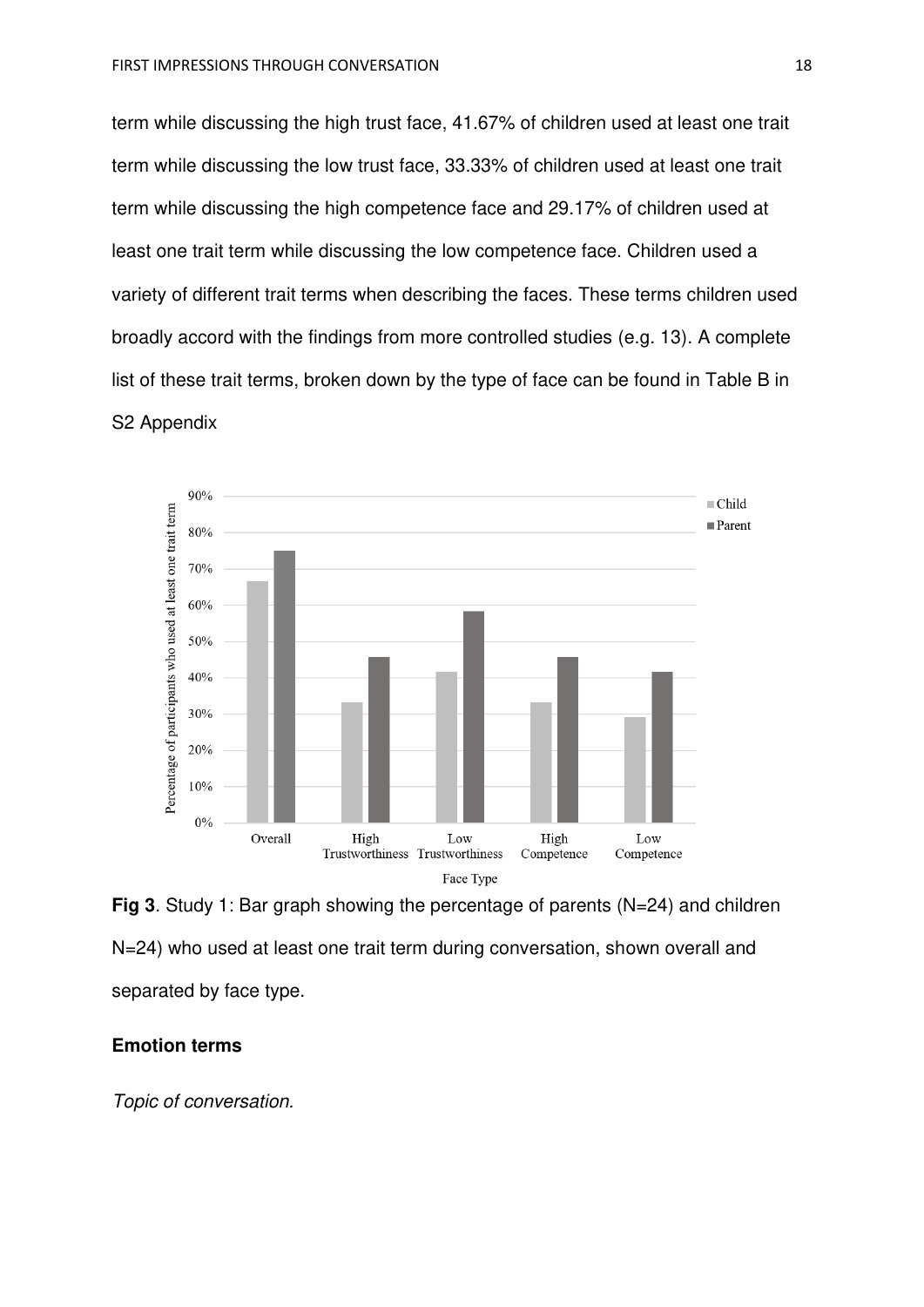In addition to discussing character traits, parents and children discussed the apparent emotions of each character. Overall, combined discussion about emotions made up 9.81% of parent and child's conversation about the faces. Broken down individually, emotion discussion made up 9.82% of parents' total conversation and 9.78% of children's conversation. Illustrative examples of parents' trait conversation are given below.

*Example 4.* 

*(a)* 

**Child:** Is this like a, I think, I think that's an angry face.

*Parent:* Is it because his mouth is like that?

*Child:* Yeah.

**Parent:** Oh right, and what else, what else could tell you if he was angry?

*Child:* Red, but he isn't red.

*Parent:* Oh right okay.

*(b)* 

*Parent:* And are they a happy person are they a sad person?

*Child:* Happy that guy

*Parent:* 'Cause they've got a smiling again is it?

*Child:* Yeah

*(c)* 

*Child:* He looks a bit happier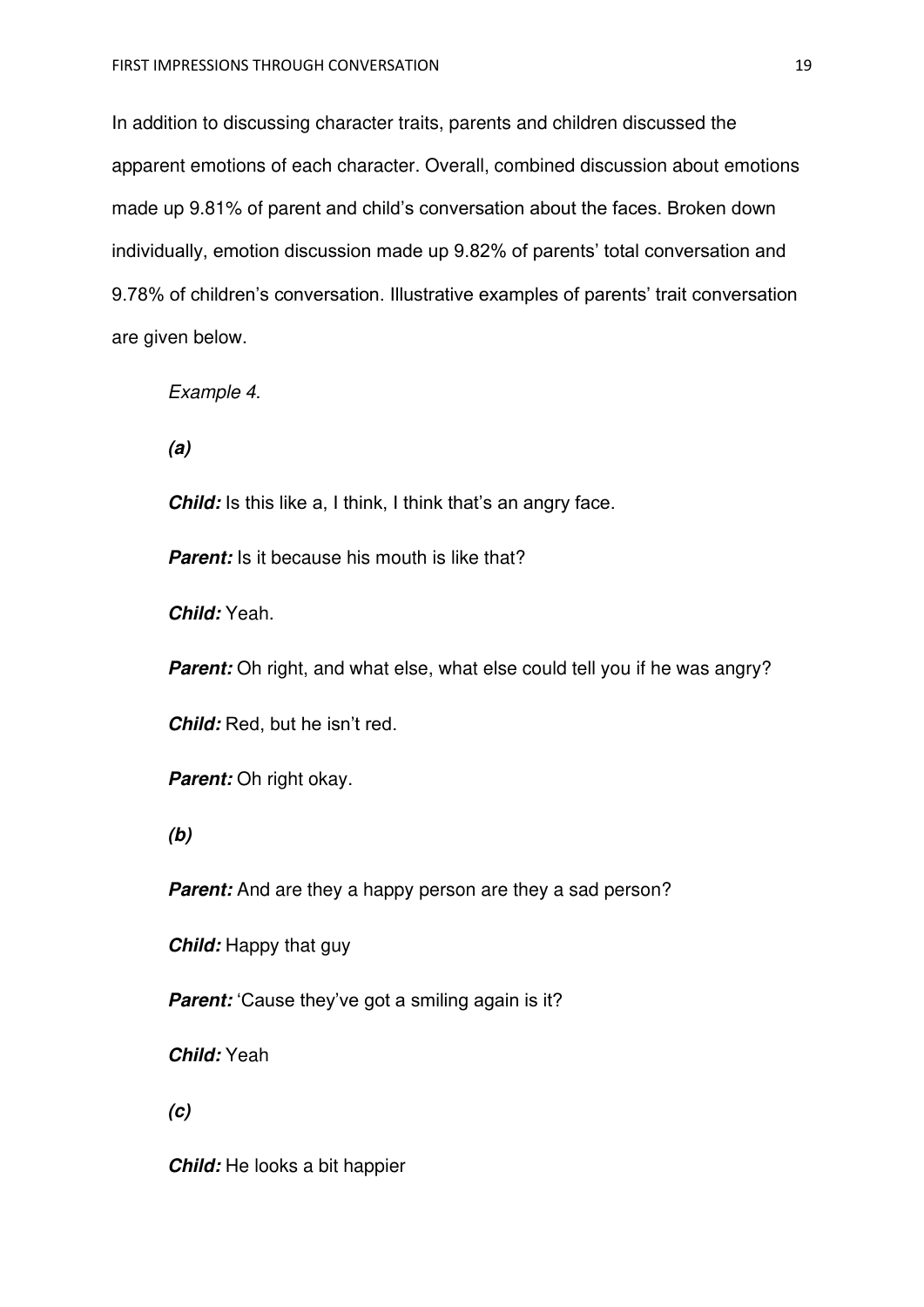*Parent:* Yeah, what else makes him look happy it's not just the smile, he can, because if I smile and go like this, what else makes him look happy then?

*Child:* His cheeks go out wide.

**Parent:** Yeah, anything else? He looks like he's really happy doesn't he? Yeah.

## *Parents*

The model comparing whether or not parents used emotion terms in the different conditions (see Table C in S1 Appendix) did not reveal any significant effects (all p's > .257). Overall, discussion about emotions made up 10.03% of parents' total conversation about the high trust face, 13.03% of parents' total conversation about the low trust face, 9.47% of parents' total conversation about the high competence face and 6.79% of parents' total conversation about the low competence face.

## *Use of emotion terms*

On average, parents referred to 4.13 emotion terms while discussing the storybook with their children. 70.83% of parents used at least one emotion term during the storybook task. 41.67% of parents used at least one emotion term while discussing the high trust face, 45.83% of parents used at least one emotion term while discussing the low trust face, 41.67% of parents used at least one emotion term while discussing the high competence face and 33.33% of parents used at least one emotion term while discussing the low competence face. Parents used a variety of different emotion terms when describing the faces. A complete list of these emotion terms, broken down by the type of face, can be found in Table C in S2 Appendix.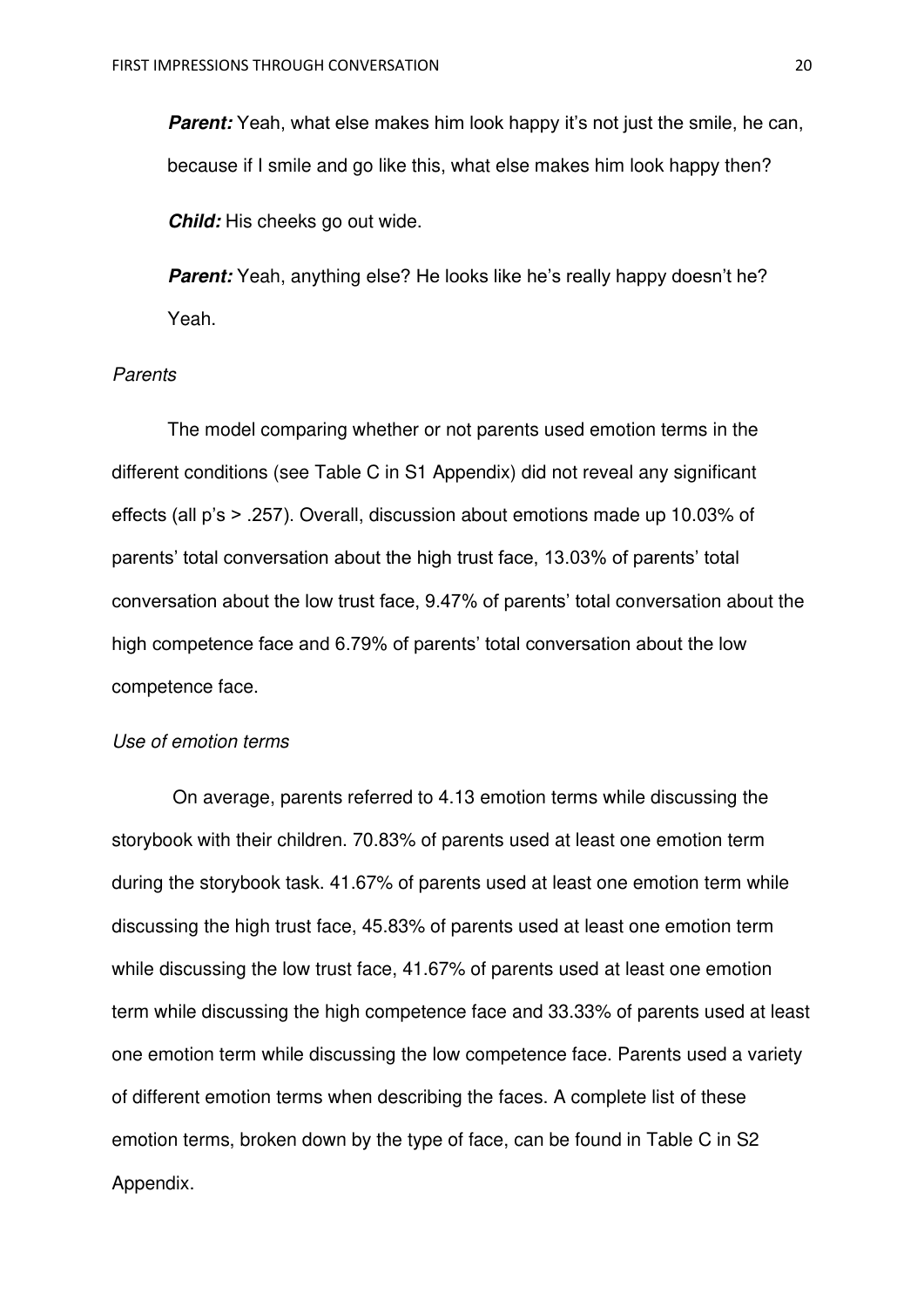#### *Children*

The model comparing whether or not children used emotion terms in the different conditions (see Table C in S1 Appendix) did not reveal any significant effects (all p's > .138). Overall, discussion about emotions made up 11.96% of children's total conversation about the high trust face, 11.26% of children's total conversation about the low trust face, 6.33% of children's total conversation about the high competence face and 8.74% of children's total conversation about the low competence face.

#### *Use of emotion terms*

On average, children referred to 1.71 emotion terms while discussing the storybook with their parents. 58.33% of children used at least one emotion term during the storybook task. 41.67% of children used at least one emotion term while discussing the high trust face, 29.17% of children used at least one emotion term while discussing the low trust face, 20.83% of children used at least one emotion term while discussing the high competence face and 25% of children used at least one emotion term while discussing the low competence face. Children used a variety of different emotion terms when describing the faces. A complete list of these emotion terms, broken down by the type of face, can be found in Table D in S2 Appendix.

## *Conversational initiation*

The majority of conversation about traits (73.6%) and emotions (61.4%) was initiated by parents rather than by children. Most commonly, parents introduced these topics by asking their children questions. A complete breakdown of parents' and children's conversational strategies can be found in Table 1.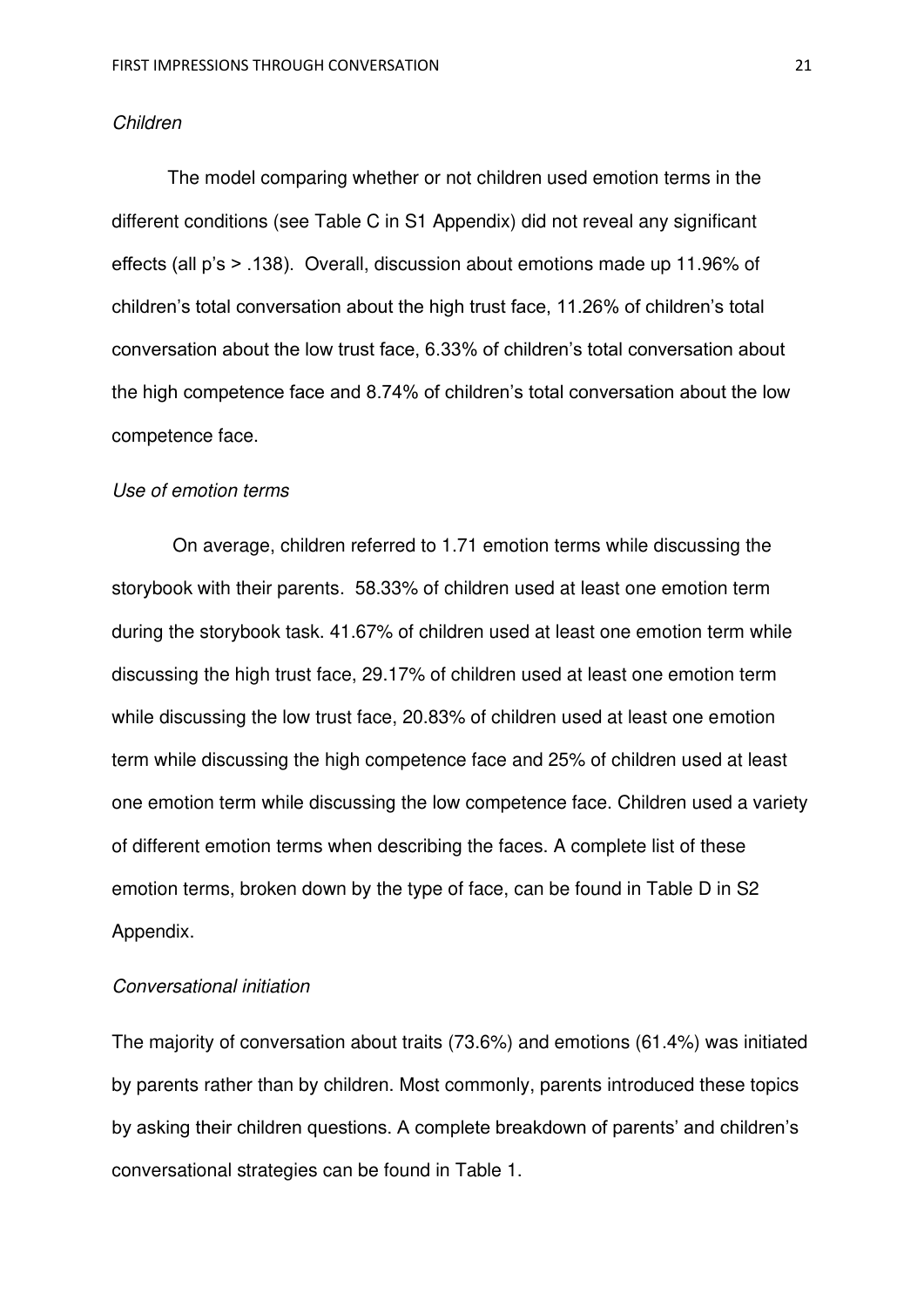|                                      | Trait (N)    | Trait $(\%)$ | Emotion (N)    | Emotion $(\%)$ |
|--------------------------------------|--------------|--------------|----------------|----------------|
| <b>Total Number of Sections</b>      | 72           |              | 57             |                |
| <b>Parent Initiated</b>              | 53           | 73.61%       | 35             | 61.40%         |
| <b>Parent Initiated via Question</b> | 45           | 62.50%       | 28             | 49.12%         |
| Parent Initiated via Statement       | 3            | 4.17%        | $\overline{4}$ | 7.02%          |
| Parent Initiated via Combination     | 5            | 6.94%        | 3              | 5.26%          |
| <b>Child Initiated</b>               | 19           | 26.39%       | 22             | 38,60%         |
| Child Initiated via Question         | 4            | 5.56%        |                | 1.75%          |
| Child Initiated via Statement        | 15           | 20.83%       | 21             | 36.84%         |
| Child Initiated via Combination      | $\mathbf{0}$ | $0\%$        | 0              | $0\%$          |

**Table 1. Study 1: Descriptive statistics for the number of times conversation was initiated by parent or child and the form of that initiation (question, statement, or a combination) for trait and emotion discussion.** 

# *Teaching*

Parents reinforced their children's face-trait mappings, demonstrating reinforcing behaviour on 45.05% of occasions. Parents rarely directly corrected their children's inferences (1.1% of occasions). A breakdown of parent's teaching behaviour can be found below in Table 2.

# **Table 2. Study 1: Frequency of parents' responses to child trait discussion by response type.**

| Response Type                   | Trait (N) | Trait $(\%)$ | Emotion (N) | Emotion (%) |
|---------------------------------|-----------|--------------|-------------|-------------|
| <b>Total Number of Sections</b> | 91        |              | 69          |             |
| Reinforcement                   | 41        | 45.05%       | 32          | 46.38%      |
| Correction                      |           | 1.10%        | 0           | $0\%$       |
| Question                        | 25        | 27.47%       | 22          | 31.88%      |
| Change of subject               | 24        | 26.37%       | 15          | 21.74%      |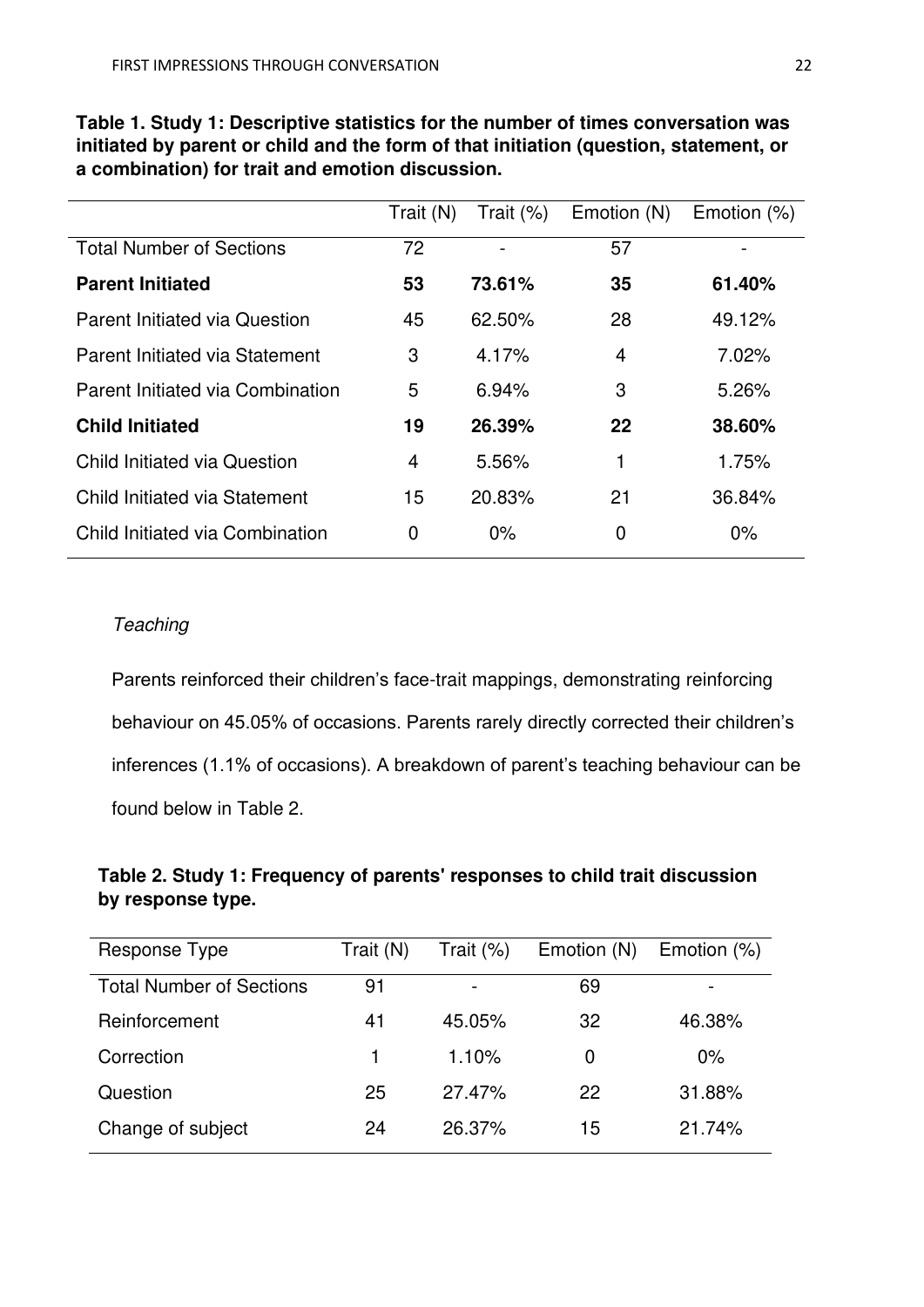## **Discussion**

Study 1 reveals that parents engage their children in conversations about traits inferred from purely physical characteristics. Trait conversation made up just over a 10% of overall discussion about the characters in this paradigm. This provides evidence that face-trait mappings may be formed through everyday conversations between parent and child, suggesting a wealth of opportunities for these mappings to be formed and updated. Parents often led the discussion, initiating trait discussion more frequently than did their child. Interestingly, parents often initiated these conversations using information seeking questions (Taggart et al., 2020). This suggests that parents were reinforcing the view that it is possible to draw inferences about character from appearance rather than encouraging particular inferences about the specific faces depicted.

As seen in the examples provided, children were not passive learners, they initiated some trait discussion and expressed their own trait initiation. When children made trait inferences, parents expressed their agreement with them on over 40% of occasions, suggesting that parents reinforce their children's face-trait mappings.

We also explored conversation surrounding each character's emotional state and expression. Combined these made up over 9% of total conversation. As seen in Example 4, discussion of emotional states were often accompanied by description of the character's expression, perhaps aiding in children's emotion recognition ability which has been shown to increase significantly across the age range tested (Chronaki et al., 2015). Related to this, other work has demonstrated that 5-year-olds ability to make trait inferences such as trustworthiness vary as a function of emotional comprehension (Baccolo & Macchi Cassia, 2020) meaning that this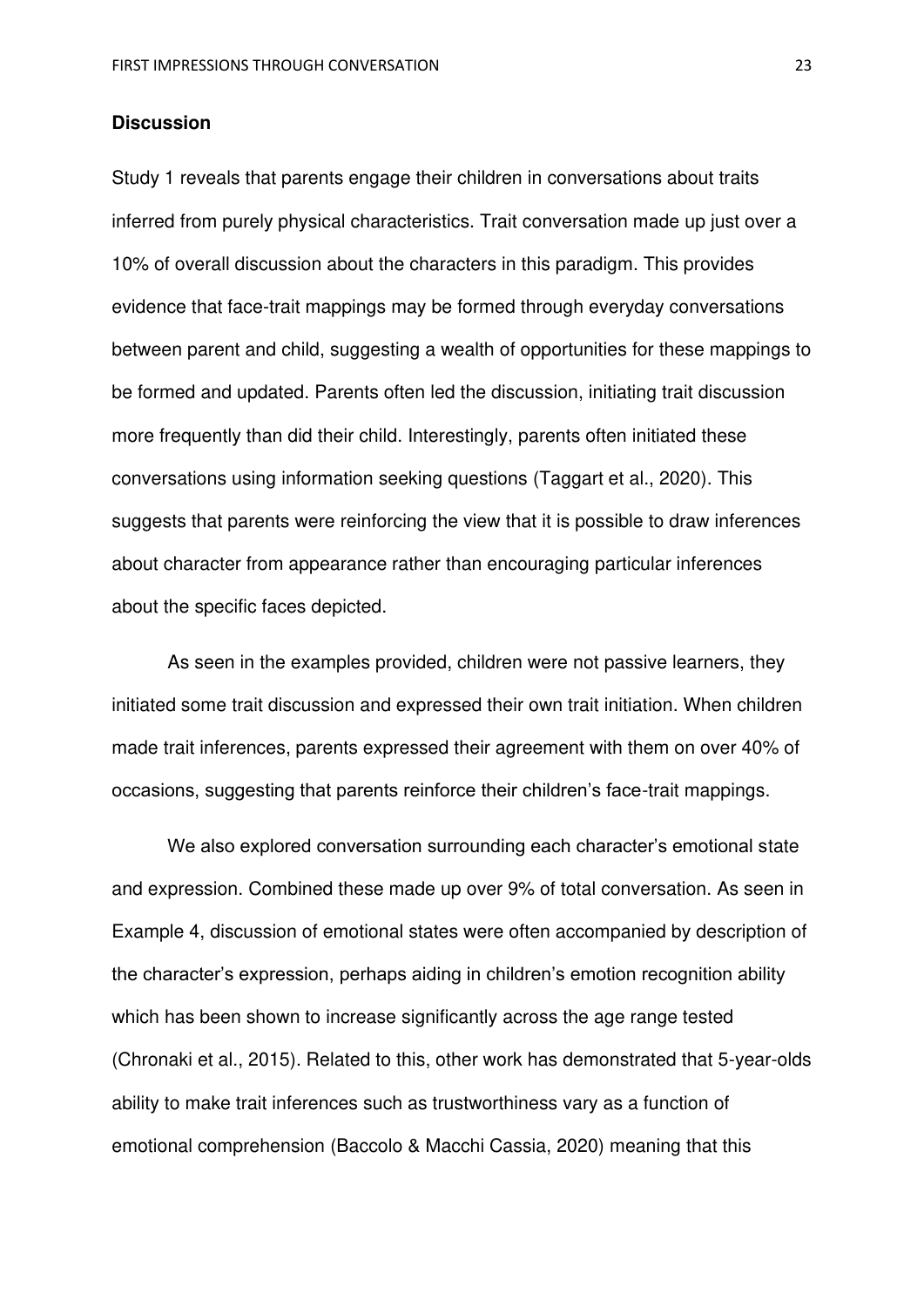emotion knowledge, scaffolded by parent conversation, may first be necessary before face-trait inferences can occur. Indeed, many researchers believe trait inferences to be a direct product of overgeneralisation from emotional cues (Ewing et al., 2019). Whilst the data here cannot offer causal evidence, they do point to the wealth of cultural information available to young children and one route, parent-child conversation, through which face-trait mappings could occur early in development.

#### **Study 2**

In Study 1 we demonstrate that parents engage in conversation about traits attributed to computer generated faces. In Study 2 we are interested in the same question but seek to examine conversation about images of real faces. It is possible that parents are willing to encourage first impressions about synthetic agents who don't really exist. When discussing real people, however, they might respond differently. By testing real-world faces we also hope to grant the task greater ecological validity, offering more of an insight into the types of conversations that could occur daily.

 As in Study 1 we used faces that varied across the trustworthiness dimension. We also used faces that varied in perceived intelligence, akin to competence, perceived intelligence is interesting to explore given that inferences of intelligence may develop later that inferences of trustworthiness (Eggleston et al., 2021).

Again 24 parent child dyads were invited to look through a picture book containing four faces (high trust, low trust, high intelligence, low intelligence) with the instruction "talk about each of the characters shown". Conversation was measured and is presented in the same way as Study 1.

## **Method**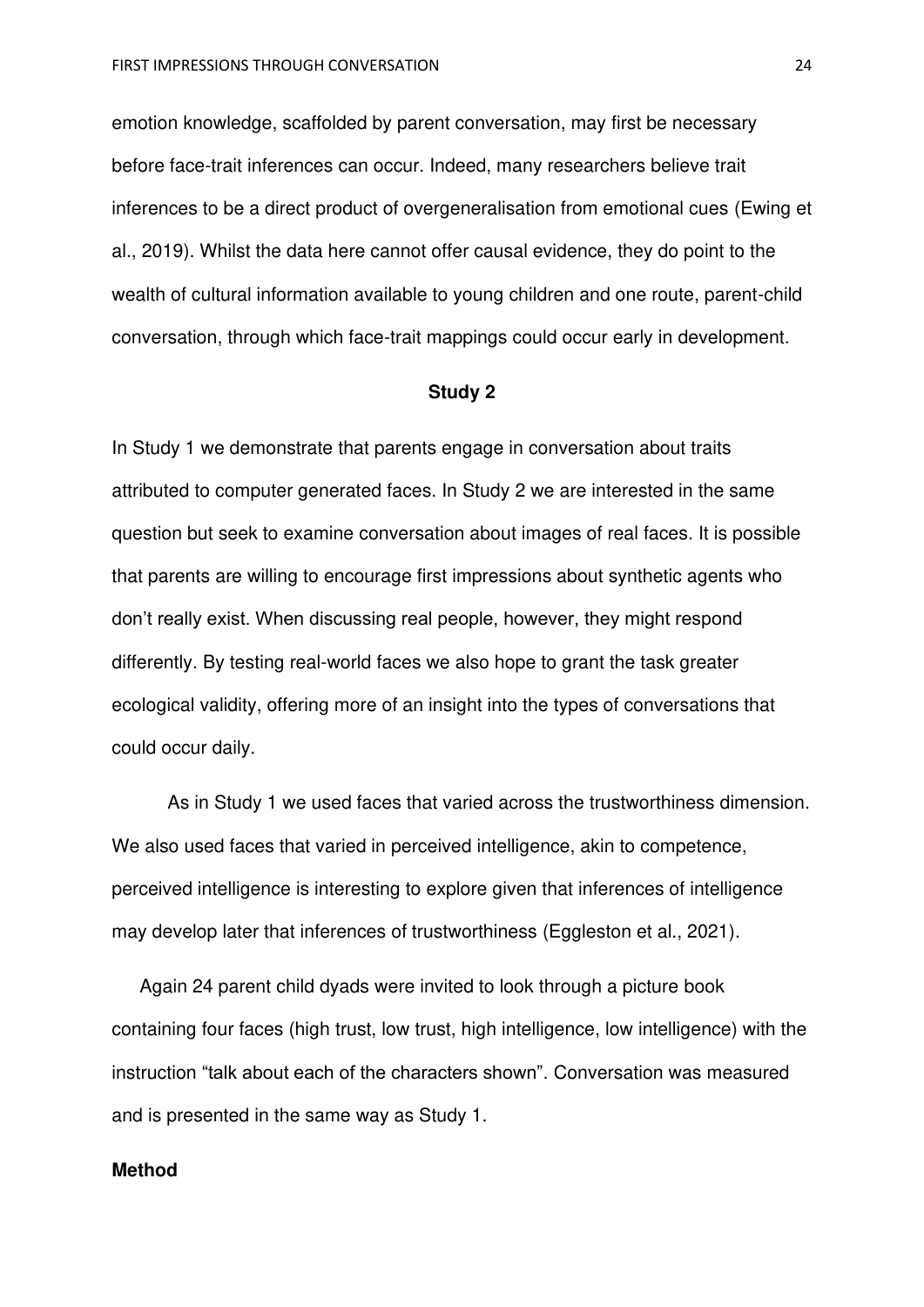#### *Participants*

Protocols were approved by the University of York's Psychology Ethics Committee. A total of Twenty-four parent/child dyads (7 Mother-Daughter, 6 Mother-Son, 5 Father-Daughter, 6 Father-Son) participated in the experiment. Of the 24 children, 12 were 5-year-olds (12 boys, Mage:  $64$  months, age range =  $60$  to 71 months) and 12 were 6-year-olds (12 boys, Mage: 77 Months, age range = 73 to 83 months). A majority of children (22/24) were described by their parents as White British. Of the remaining one was described as White and Black African and the other as Pakistani British. All parents (Mage =  $37.96$ , SDage =  $7.20$ ) confirmed that English was both their own and their child's primary language. Participants were recruited from a science museum in an urban centre where both oral and written consent was obtained, verbal assent was also elicited from children

#### *Materials*

The stimuli used in Study 2 were taken from The Karolinska Directed Emotional Faces (KDEF) (Lundqvist et al., 1998). The KDEF consists of 70 faces displaying 7 different emotional expressions. For this study only expressions previously rated as emotionally neutral were included. From the original KDEF, 66 faces had been previously rated on 14 different character traits by 327 adult participants (Oosterhof & Todorov, 2008). From these ratings those who ranked highest and lowest on judgements of trustworthiness and intelligence were selected to create 4 maximally dissimilar faces across the 2 dimensions, see Fig 4: High Intelligence (ID: AM13, Rating: 0.88); Low intelligence (ID: AM32, Rating -1.01); High Trustworthiness (ID: AM31, Rating: 1.04); Low Trustworthiness (ID: AM03, Rating: -1.56). All faces were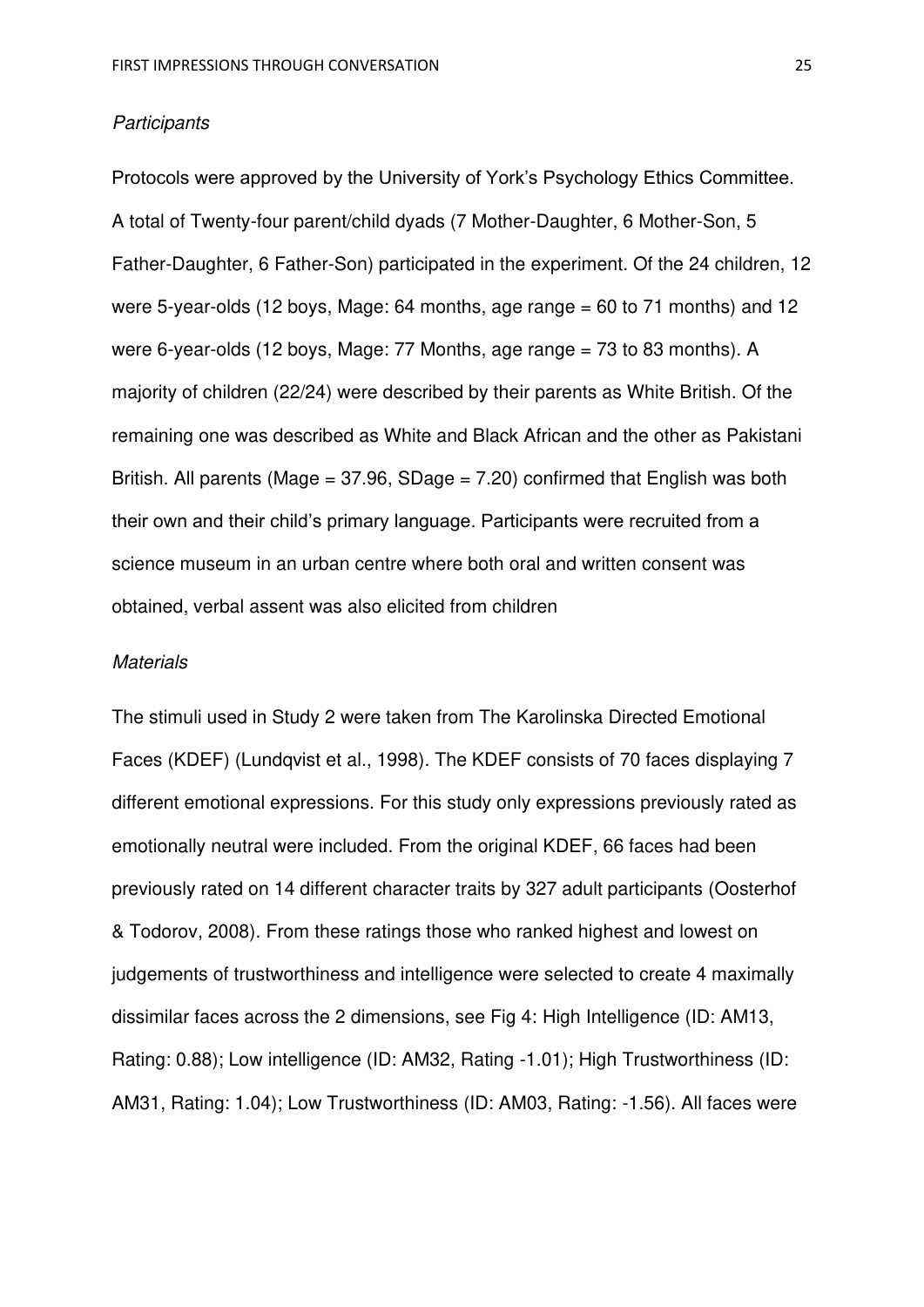presented in black and white. The same questionnaire reported in Study 1 was used in Study 2.



**Fig 4***.* **Study 2 "Real Faces".** All stimuli were taken from the Karolinska Directed Emotional Faces (Lundqvist et al., 1998). High Intelligence (ID: AM13), Low Intelligence (ID: AM32), High Trustworthiness (ID: AM31), Low Trustworthiness (ID: AMO3).

## *Procedure*

The procedure and coding were identical to that reported in Study 1.

## *Second Coding*

All transcriptions were coded in the same way as Study 1. As in Study 1, there was near perfect agreement between the two coders' judgements,  $\kappa$  = .974. There was also a strong correlation between coder's judgements for the number of trait (r=.999, p<.001) and emotion (r=.996, p<.001) terms used by each parent-child dyad.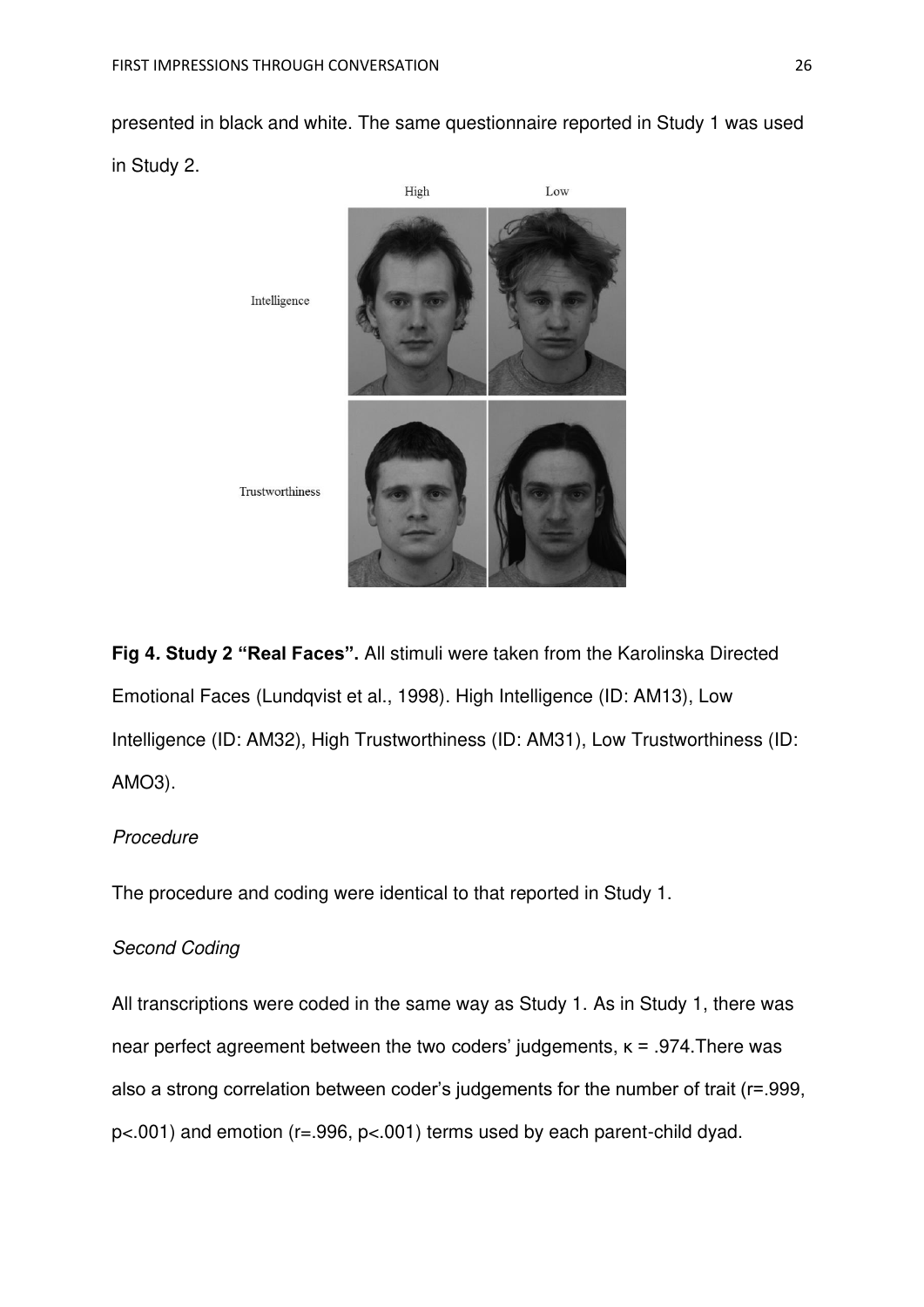Agreement between coders also showed strong agreement for how parents and children initiated trait and emotion discussion,  $K = 0.838$ , and parent's trait reinforcement  $\kappa = .970$ . In all cases, the few disagreements between coders were resolved through discussion between coders.

#### **Results**

The analysis plan remained identical to Study 1. To compare the number of words spoken by parents and children between conditions we used linear mixed models. The F and p-values from those tests are included in the text. The estimates for the fixed and random effects for Study 2 can be found in Table A in S3 Appendix.

To test if participants were more likely to use trait words or emotion words when discussing the pictures, we used generalized linear mixed effect models to predict that binary variable (i.e., whether or not trait/emotion words were spoken at all). The odds ratios and random effects from these models for Study 2 are included in Tables B-C in S3 Appendix.

### *Preliminary analyses*

On average, discussion lasted for 2 minutes 55 seconds and on average parents 300.54 words in total during the storybook task. The linear mixed model predicting the number of words spoken by parents (see Table A in S3 Appendix) did not reveal a significant effect of condition (F = 0.72, p = .545). Parents spoke 73.17 words while discussing the high trust face, 76.63 words while discussing the low trust face, 81.42 words while discussing the high intelligence face and 69.33 words while discussing the low intelligence face.

The linear mixed model predicting the number of words spoken by children (see Table A in S3 Appendix) did not reveal a significant effect of condition ( $F = 0.36$ ,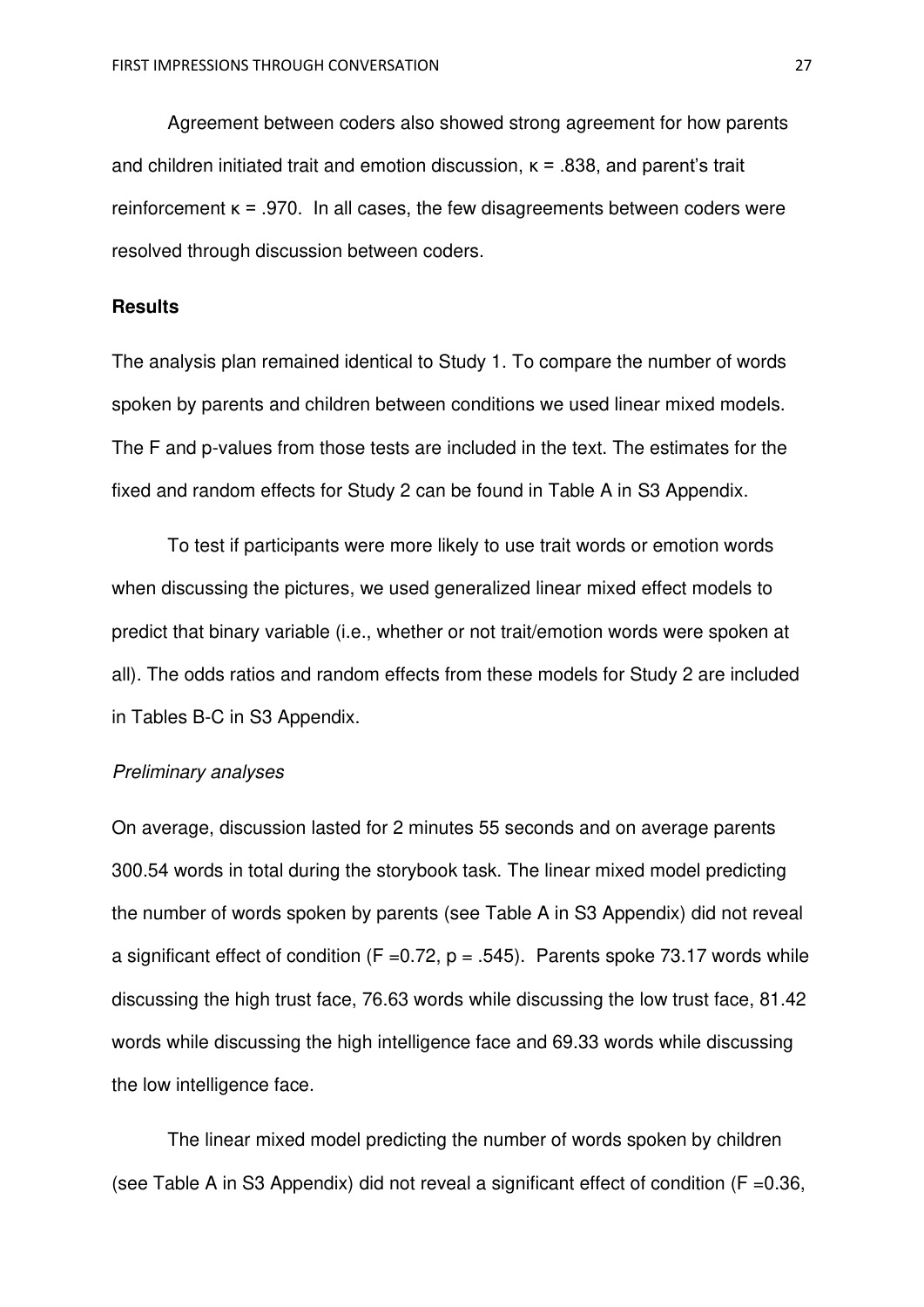$p = .782$ ). Children spoke 23.04 words while discussing the high trust face, 25.63 words while discussing the low trust face, 23.46 words while discussing the high intelligence face and 23.21 words while discussing the low intelligence face.

# **Trait terms**

## *Topic of conversation*

Overall, 14.42% of parent and child's combined conversation was about was about the apparent character traits of the individuals depicted. Broken down individually, traits made up 14.36% of parents' total conversation and 14.60% of children's conversation. Illustrative examples of trait conversation are given below.

*Example 5.* 

*(a)* 

**Parent:** Does he look like a nice person or a nasty person?

*Child:* Nice person.

*Parent:* Why does he look like a nice person? 'Cause he looks like dad?

*Child:* Yeah

*(b)* 

**Parent:** How do you think he looks?

*Child:* Lazy

*Parent:* You think he looks lazy. He looks.

*Child:* Grumpy, grumpy, grumpy.

*Parent:* You think he looks lazy and grumpy?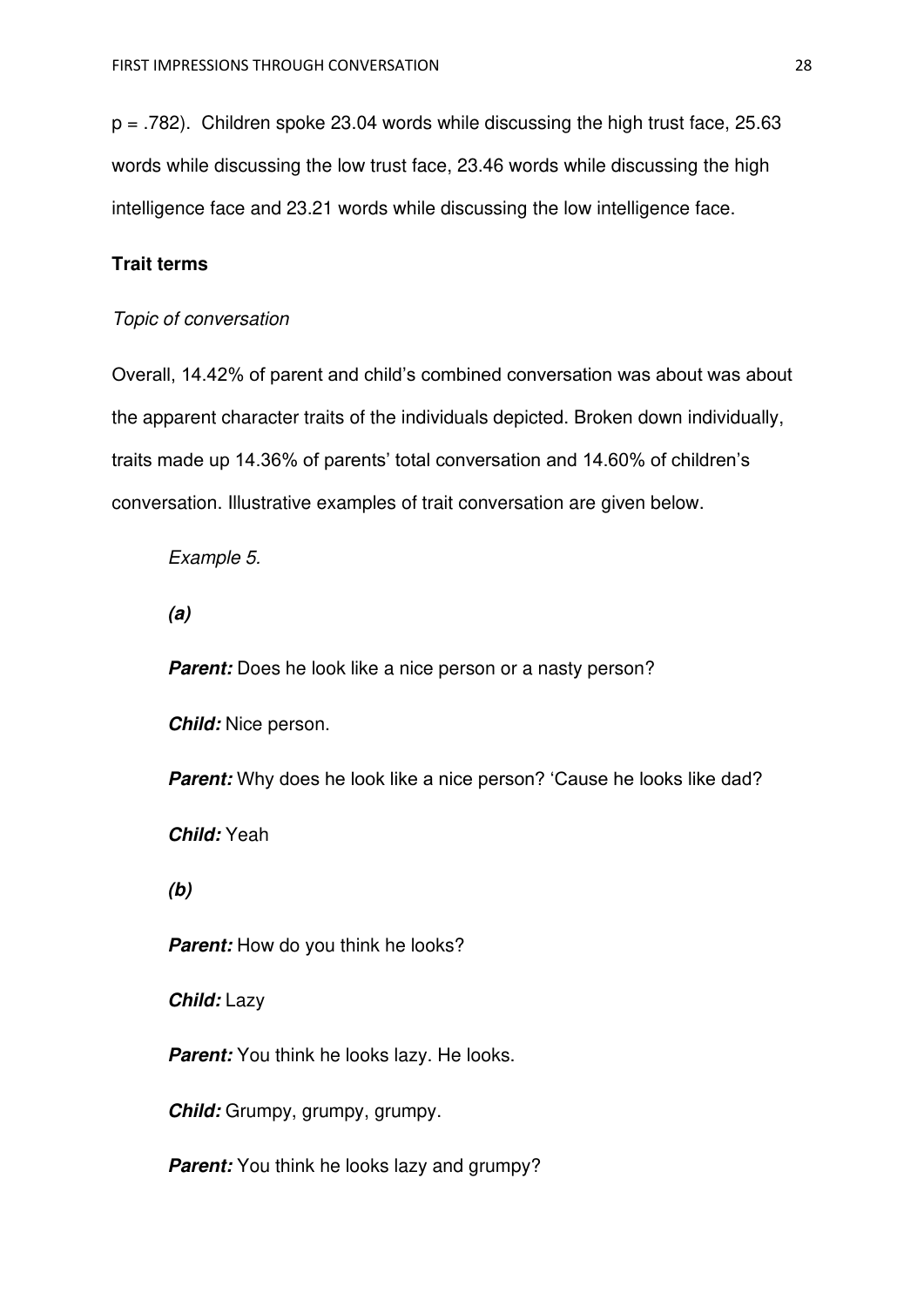## *Child:* Yeah

*(c)* 

**Parent:** Do you think he looks like a good guy or a bad guy?

*Child:* Bad guy.

**Parent:** A bad guy, why do you think he looks like a bad guy?

*Child:* Well 'cause his face.

**Parent:** His face, so if you saw him in a dark alleyway would you turn around and run away?

*Child:* Yeah

## *Parents*

The model comparing whether or not parents used trait terms in the different conditions (see Table B in S3 Appendix) found one significant effect. Here, the estimate of the "high intelligence" level of the condition factor was significant (Odds Ratio = .23,  $p = .047$ ), suggesting a lower likelihood of using trait words in that condition. However, the post hoc comparisons between conditions did not reveal significant effects (all p's > .284). Discussion about traits made up 11.33% of parents' total conversation about the high trust face, 15.88% of parents' total conversation about the low trust face, 12.38% of parents' total conversation about the high competence face and 18.21% of parents' total conversation about the low competence face.

#### *Use of trait terms*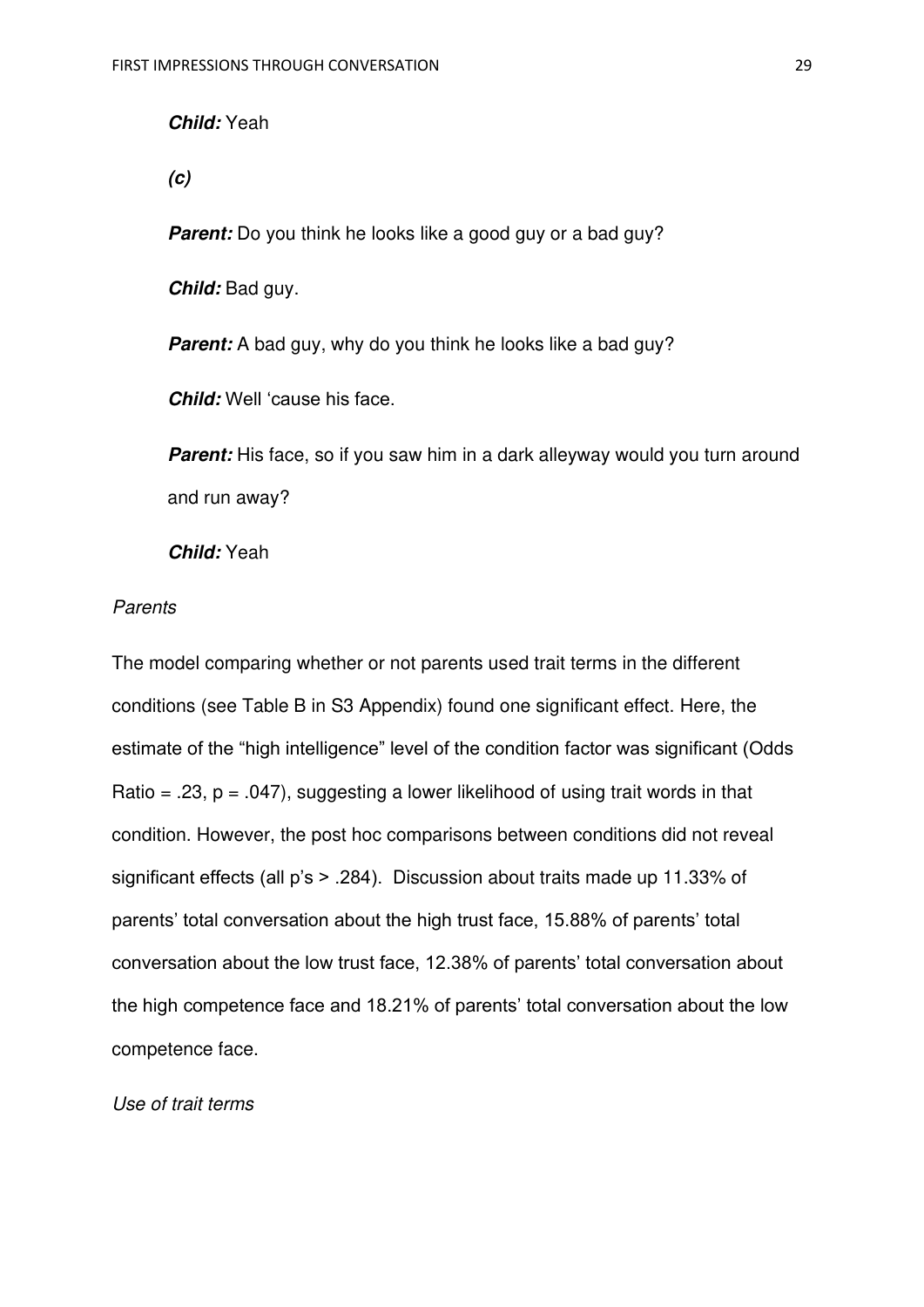On average, parents referred to 4.58 trait terms while discussing the storybook with their children. 75% of parents used at least one trait term during the storybook task. 41.67% of parents used at least one trait term while discussing the high trust face, 45.83% of parents used at least one trait term while discussing the low trust face, 29.17% of parents used at least one trait term while discussing the high intelligence face and 45.83% of parents used at least one trait term while discussing the low intelligence face. Parents used a variety of different trait terms when describing the faces. A complete list of these trait terms, broken down by the type of face can be found in Table A in S4 Appendix.

The model comparing whether or not children used trait terms in the different conditions (see Table B in S3 Appendix) did not reveal any significant effects (all p's > .099). Discussion about traits made up 9.95% of children's' total conversation about the high trust face, 18.37% of children's total conversation about the low trust face, 12.97% of children's total conversation about the high competence face and 16.7% of children's total conversation about the low competence face. A visual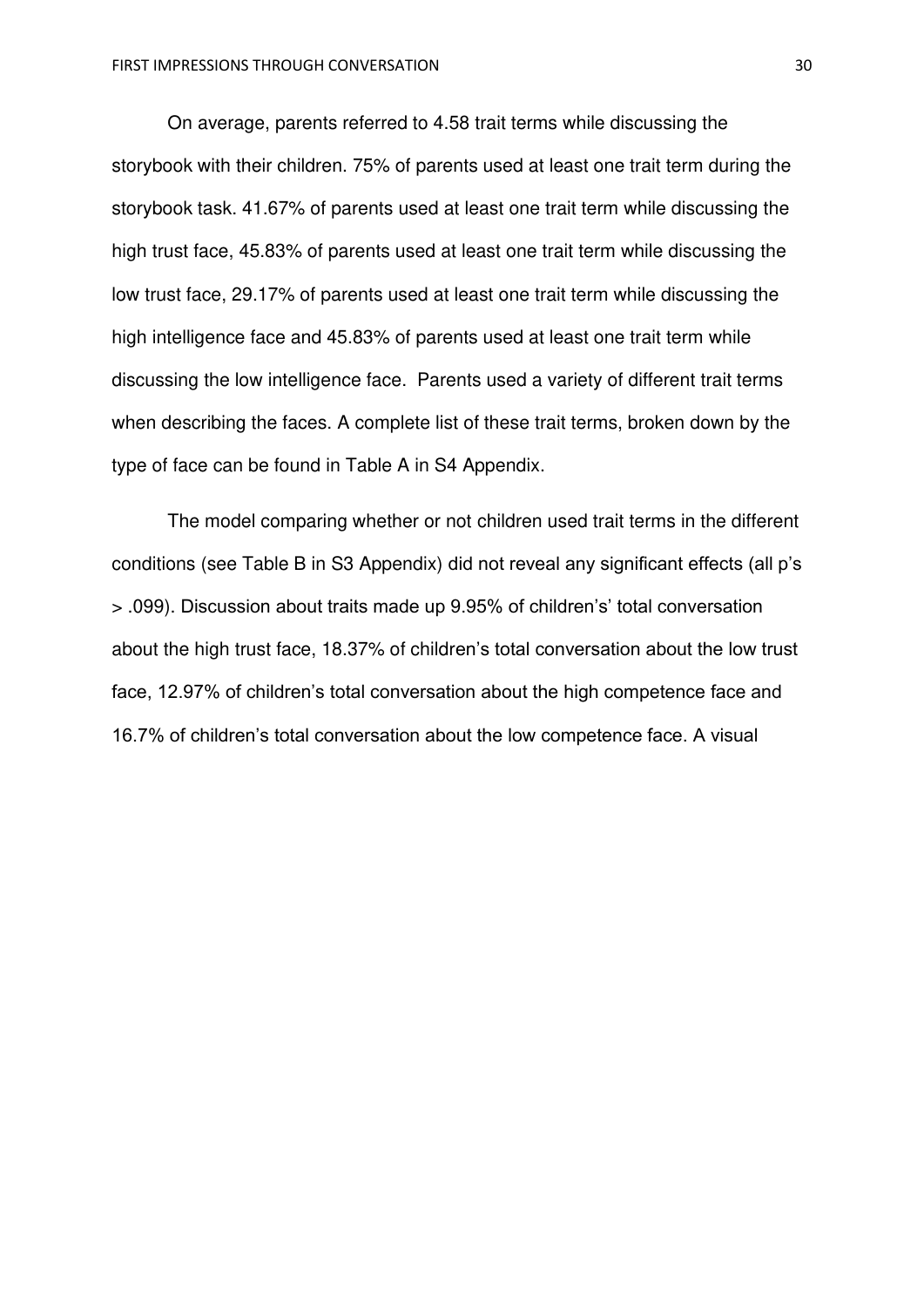representation of the amount of trait discussion observed for both parents and children can be found in Fig 5.



**Fig 5.** Study 2: Bar graph showing the percentage of parent and child conversation dedicated to trait talk, shown overall and separated by face type.

#### *Use of trait terms*

 On average, children referred to 2.04 trait terms while discussing the storybook with their parents. A visual representation of the number of parents and children who used at least one trait term can be found in Fig 6. Overall, 66.67% of children used at least one trait term during the storybook task. 25% of children used at least one trait term while discussing the high trust face, 45.83% of children used at least one trait term while discussing the low trust face, 20.83% of children used at least one trait term while discussing the high intelligence face and 45.83% of children used at least one trait term while discussing the low intelligence face.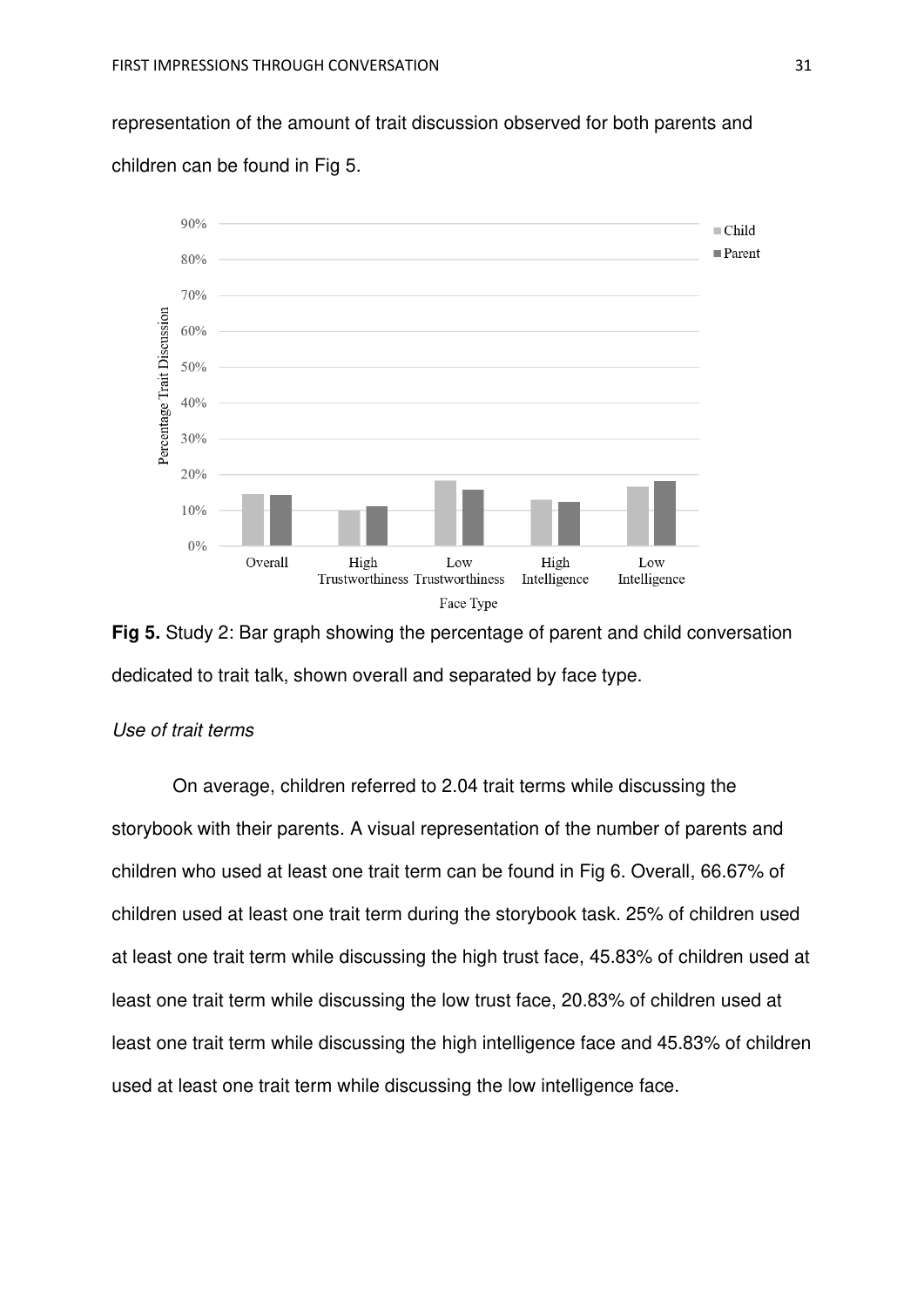

**Fig 6.** Study 2: Bar graph showing the percentage of parents (N=24) and children (N=24) who used at least one trait term during conversation, shown overall and separated by face type.

Children used a variety of different trait terms when describing the faces. The terms children used broadly accord with the findings from more controlled studies (e.g., 13). A complete list of these trait terms, broken down by the type of face can be found in Table B in S4 Appendix.

## **Emotion terms**

#### *Topic of conversation*

In addition to discussing character traits, parents frequently discussed emotions with their children. This fits with previous research suggesting that first impressions are strongly influenced by emotional cues (Caulfield et al., 2016; Ewing et al., 2019; Montepare & Dobish, 2003).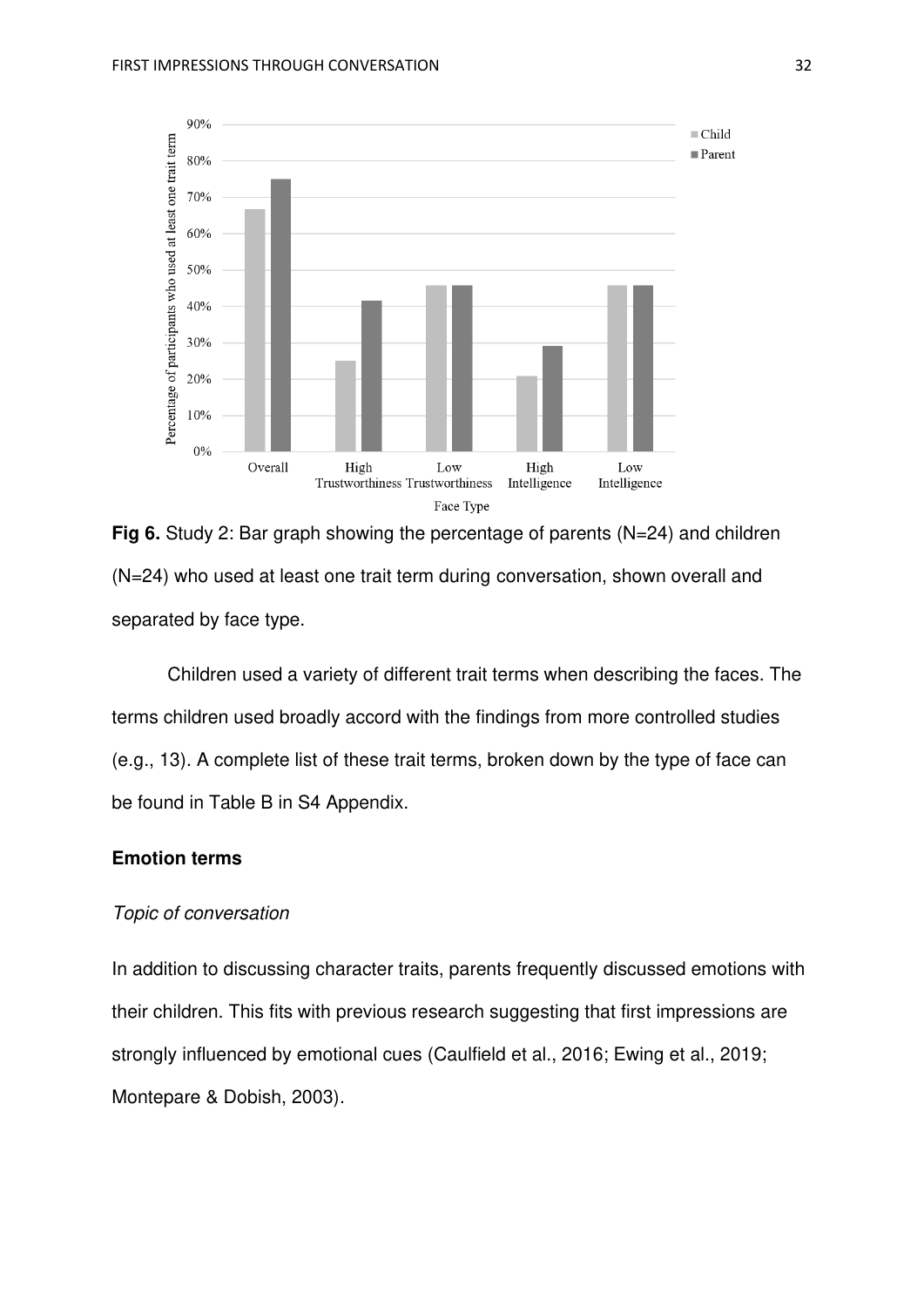Overall, combined discussion about emotions made up 16.42% of parent and child's conversation about the faces. Broken down individually, emotion discussion made up 16.57% of parents' total conversation and 16% of children's conversation. Illustrative examples of parents' trait conversation are given below.

*Example 6.* 

*(a)* 

*Child***:** He's sad

**Parent:** He's sad, why do you think he's sad?

*Child:* Because his mouths going down.

**Parent:** His mouths going down, does anything else make him look sad or is it just his mouth?

*Child:* The mouth.

*Parent:* Just his mouth, okay

*(b)* 

*Child:* He looks a bit sad.

**Parent:** He looks sad? Aww, why do you think he might be sad?

*Child:* Because nobody's playing with him.

**Parent:** Nobody's playing with him?

*(c)* 

*Parent:* And do you think he's happy, sad or angry or?

*Child:* He looks a bit sad and angry.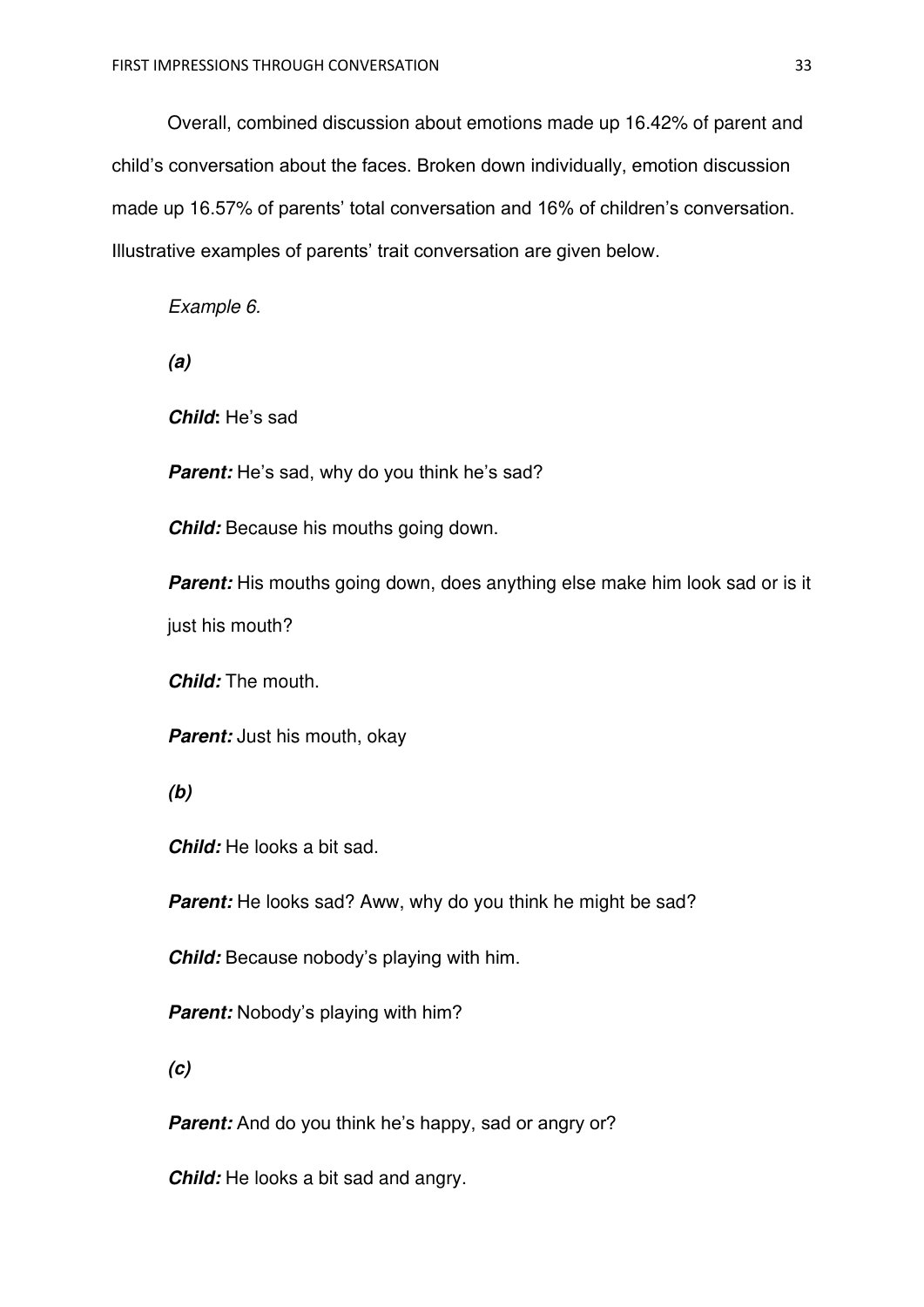**Parent:** Sad and angry, I think so too. Because he's not smiling is he? *Parents* 

The model comparing whether or not parents used emotion terms in the different conditions (see Table C in S3 Appendix) revealed significant effects. Here, the estimates of the "high intelligence" and "high trustworthiness" levels of the condition factor were significant (Odds Ratio = 7.62,  $p = .045$  and Odds Ratio = 19.11,  $p =$ .010), suggesting a greater likelihood of using trait words in those condition. However, the post hoc comparisons between conditions did not reveal significant effects (all p's > .057). Discussion about emotions made up 19.93% of parents' total conversation about the high trust face, 11.8% of parents' total conversation about the low trust face, 17.5% of parents' total conversation about the high intelligence face and 17.19% of parents' total conversation about the low intelligence face.

#### *Use of emotion terms*

On average, parents referred to 7.46 emotion terms while discussing the storybook with their children. 83.33% of parents used at least one emotion term during the storybook task. 70.83% of parents used at least one emotion term while discussing the high trust face, 45.83% of parents used at least one emotion term while discussing the low trust face, 66.67% of parents used at least one emotion term while discussing the high intelligence face and 58.33% of parents used at least one emotion term while discussing the low intelligence face.

Parents used a variety of different emotion terms when describing the faces. A complete list of these emotion terms, broken down by the type of face, can be found in Table C in S4 Appendix.

## **Children**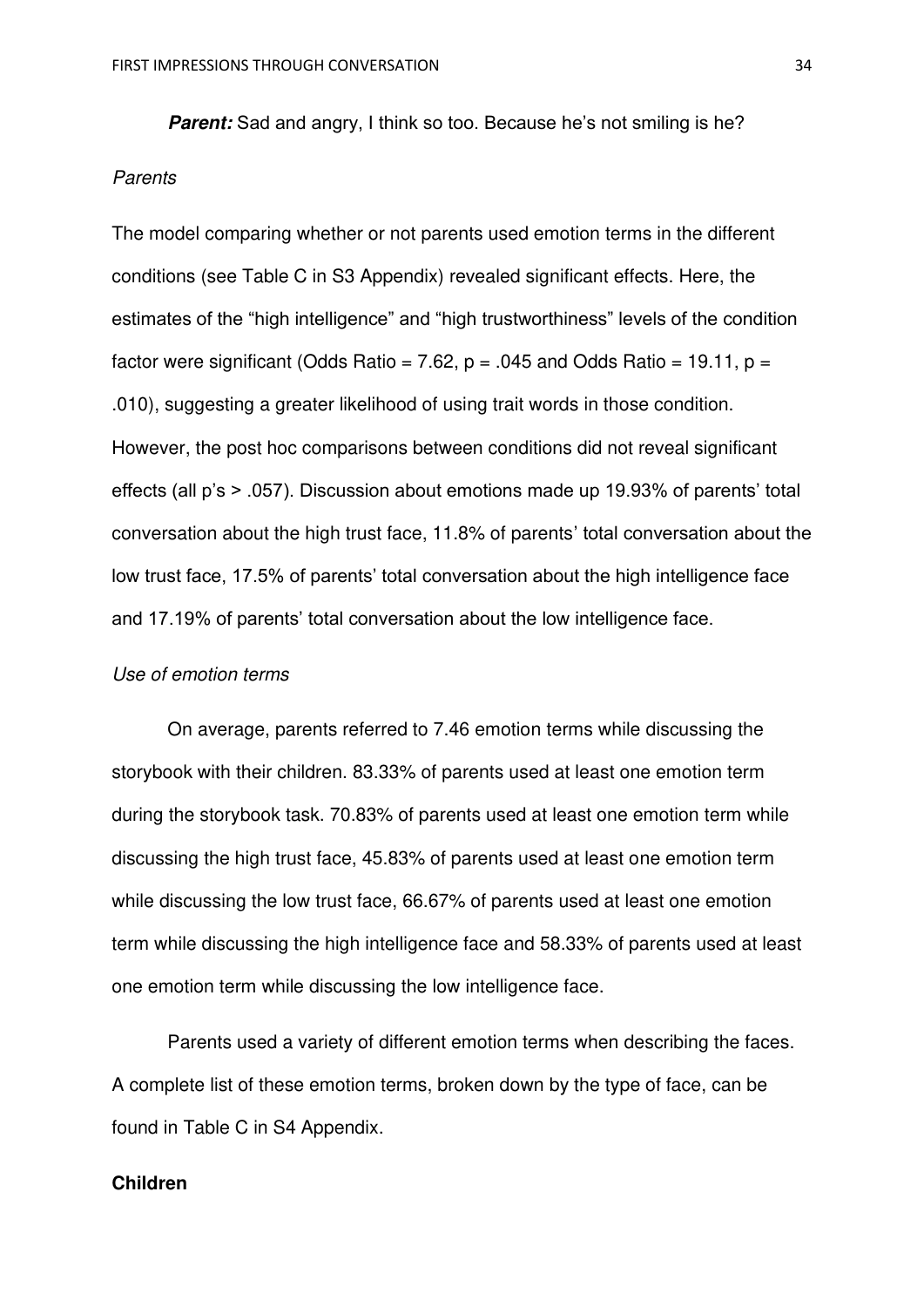The model comparing whether or not children used emotion terms in the different conditions (see Table C in S3 Appendix) revealed a significant effect. Here, the estimate of the "high trustworthiness" level of the condition factor was significant (Odds Ratio = 23.51,  $p = .009$ ), suggesting a greater likelihood of using trait words in that condition. However, again, the post hoc comparisons between conditions did not reveal significant effects (all p's > .056). Discussion about emotions made up 19.17% of children's' total conversation about the high trust face, 13.5% of children's' total conversation about the low trust face, 17.23% of children's' total conversation about the high intelligence face and 14.36% of children's' total conversation about the low intelligence face

#### *Use of emotion terms*

On average, children referred to 2.75 emotion terms while discussing the storybook with their parents. 58.33% of children used at least one emotion term during the storybook task. 50% of children used at least one emotion term while discussing the high trust face, 37.5% of children used at least one emotion term while discussing the low trust face, 41.67% of children used at least one emotion term while discussing the high intelligence face and 37.5% of children used at least one emotion term while discussing the low intelligence face.

Children used a variety of different emotion terms when describing the faces. A complete list of these emotion terms, broken down by the type of face can be found in Table D in S4 Appendix.

#### *Conversational initiation*

As in Study 1, the majority of conversation about traits (56.92%) and emotions (64.94%) was initiated by parents rather than by children. Most commonly, parents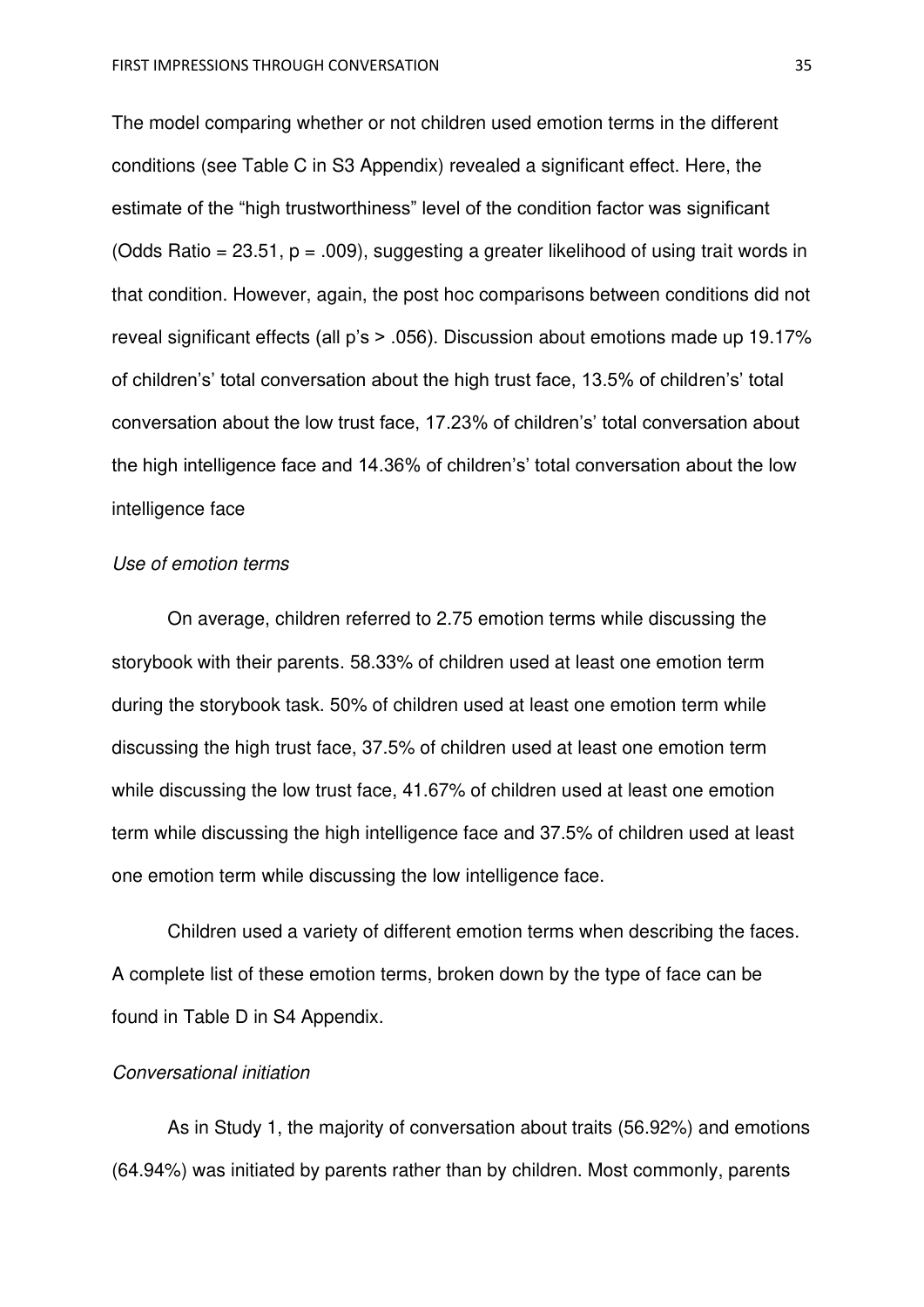introduced these topics with questions. A breakdown of how trait and emotion

discussion was initiated by participants can be found below in Table 3.

# **Table 3. Study 2: Descriptive statistics for the number of times conversation was initiated by the parent or child and the form of the initiation (question, statement, or a combination of both) for trait and emotion discussion.**

| Trait (N) | Trait $(\%)$ | Emotion (N) | Emotion $(\%)$ |
|-----------|--------------|-------------|----------------|
| 65        |              | 77          |                |
| 37        | 56.92%       | 50          | 64.94%         |
| 29        | 44.62%       | 36          | 46.75%         |
| 3         | 4.62%        | 8           | 10.39%         |
| 5         | 7.69%        | 6           | 7.79%          |
| 28        | 43.08%       | 27          | 35.06%         |
| 1         | 1.54%        | 0           | $0.00\%$       |
| 26        | 40%          | 27          | 35.06%         |
| 1         | 1.54%        | 0           | 0%             |
|           |              |             |                |

# *Teaching*

Parents reinforced their child's face-trait mappings, demonstrating reinforcing behaviour on 44% of occasions. Parents rarely directly corrected their child's inferences (3% of occasions). Descriptive statistics characterising parents' responses to children's trait discussion can be found below in Table 4.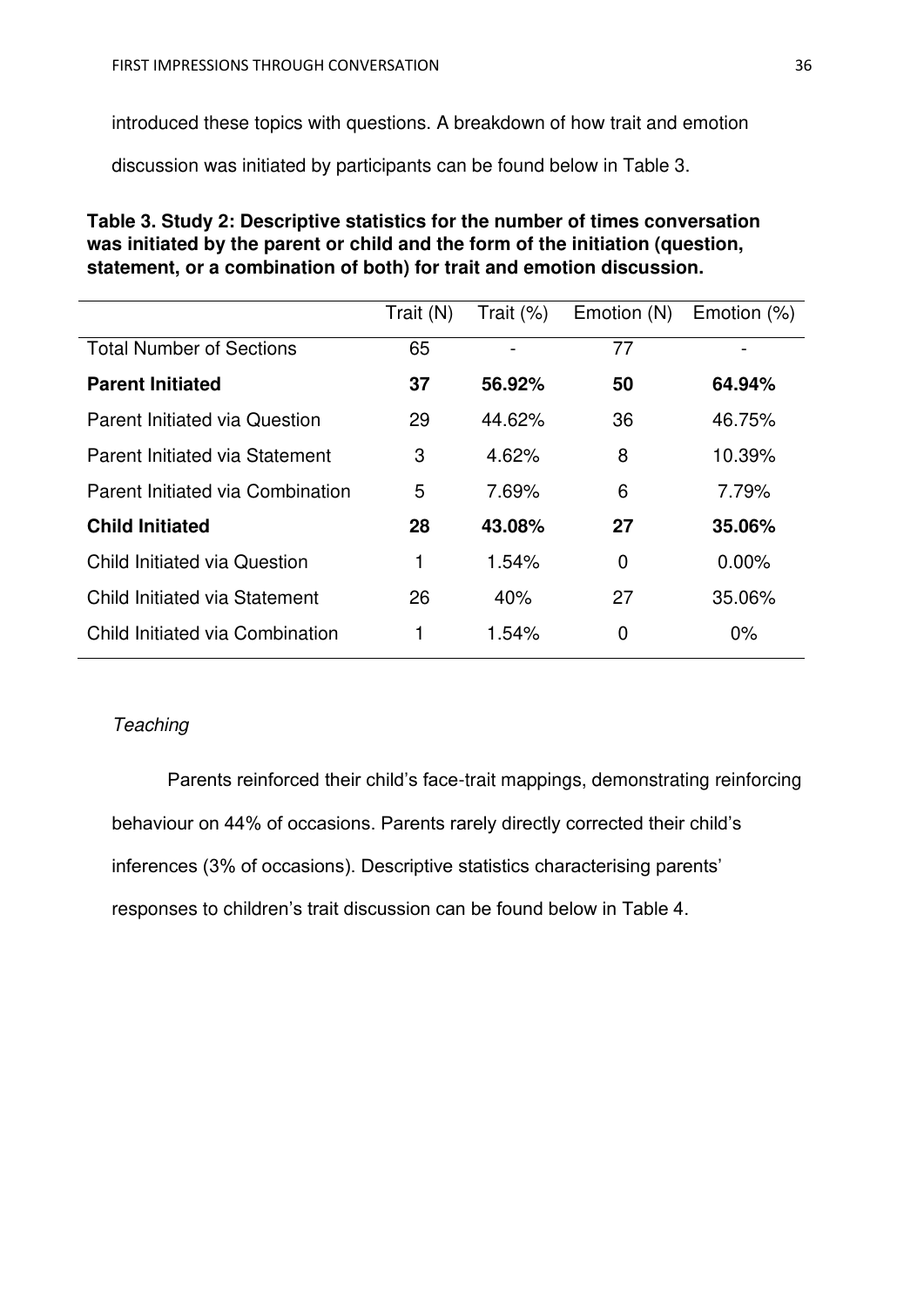| Response Type                   | Trait (N) | Trait $(\%)$ | Emotion (N) | Emotion (%) |
|---------------------------------|-----------|--------------|-------------|-------------|
| <b>Total Number of Sections</b> | 100       |              | 103         |             |
| Reinforcement                   | 44        | 44%          | 50          | 48.54%      |
| Correction                      | 3         | 3%           | 4           | 3.88%       |
| Question                        | 24        | 24%          | 34          | 33.01%      |
| Change of subject               | 29        | 29%          | 15          | 14.56%      |

# **Table 4. Study 2: Frequency of parents' responses to child trait discussion by response type.**

#### **Discussion**

As in Study 1 we find that over 10% of parent-child conversation centred around each character's perceived traits. Given the lack of contextual or behavioural information regarding each character, we can assume that these trait inferences are derived from each character's physical appearance. Providing at least some evidence that parents encourage face-trait mappings to be formed through everyday conversation. This extends upon the findings from Study 1 as we presented participants with real faces, a situation more likely to reflect day-to-day reality for the parent and child. As in Study 1, when their children voiced trait inferences from appearance, their parents often reinforced them. Together these behaviours demonstrate a plausible route through which face-trait mappings may be formed and reinforced through everyday conversation. This extends upon the findings from Study 1 as we presented participants with real faces, a situation more likely to reflect day-to-day reality for the parent and child.

 The pattern in responses we saw in Study 1 for emotion discussion seem to be reflected in Study 2 with both parents and children describing emotional states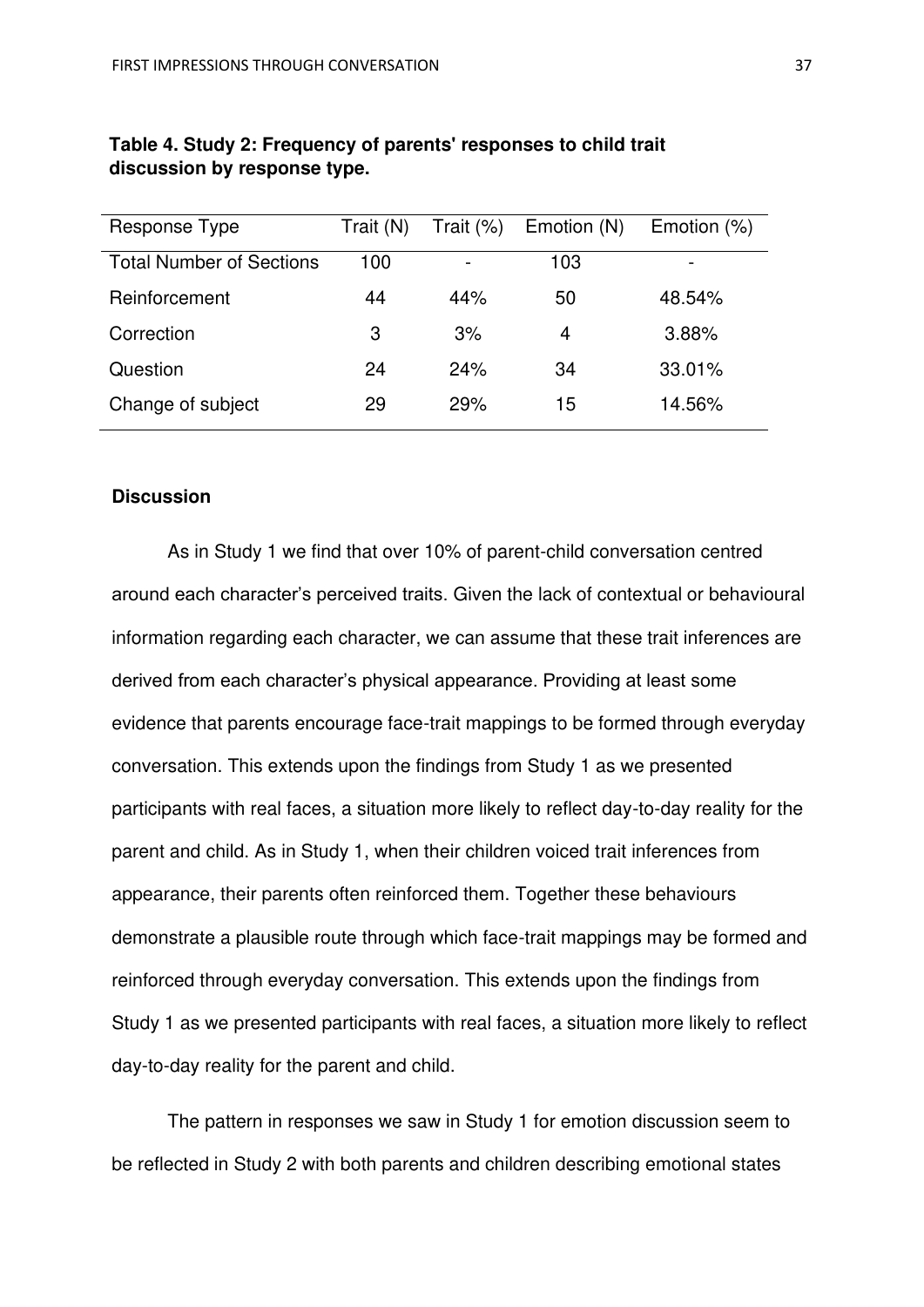and expressions in relation to each other. This corresponds with previous research suggesting that first impressions from appearance is closely tied to emotion understanding (Baccolo & Macchi Cassia, 2020).

## **Combined questionnaire data**

## **Results**

# *Parents' judgments about the acceptability of forming first impressions from appearance cues.*

In both studies we asked parents how acceptable they found it to form first impressions of other people's characters from their appearance and how acceptable they found it to teach their children to form first impressions of other people's characters from their appearance. We combined the data from Studies 1 and 2 in order to better understand parents' answers to these questions. In general parents, judged it to be unacceptable to judge individuals based solely on their appearance. On average participants responded to the question, 'How okay or not okay do you think it is to judge someone based only their appearance?' with a mean score of 2.58 (Mode  $= 1$ , SD  $= 1.49$ ). A one-sample t-test confirmed that this score was significantly lower than the possible middle score (4),  $t(47) = -6.61$ ,  $p = <.001$ ,  $d = -$ 0.95. However, scores given ranged from 1 to 7, indicating that parents varied considerably in how acceptable they found judging other people on the basis of their appearance.

 Parents also found it unacceptable to teach their children to judge the character of other people based on their appearance. On average participants responded to the question, 'How okay or not okay do you think it is to teach children to judge others based only on their appearance?' with a mean score of 2.56 (Mode  $=$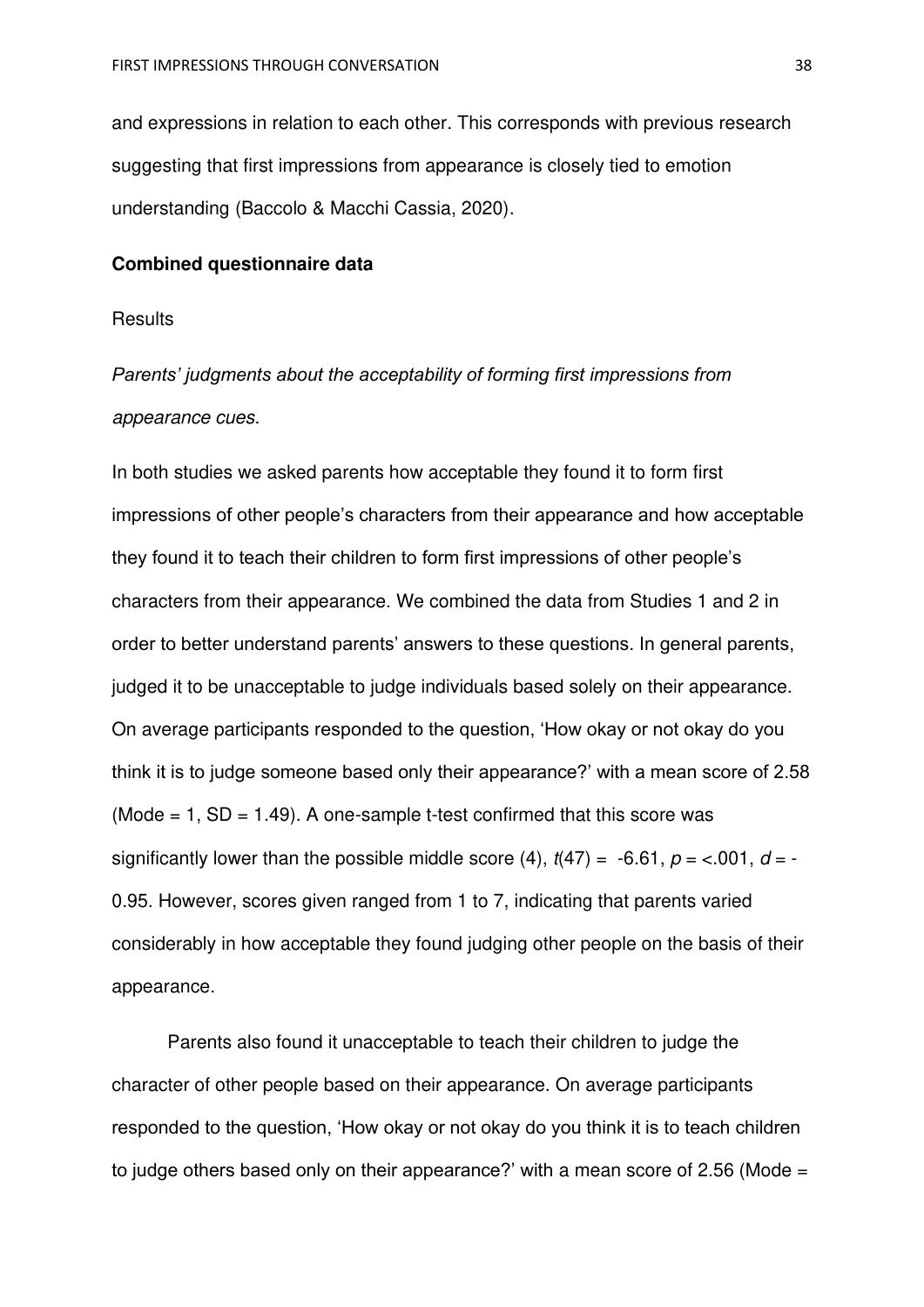1,  $SD = 1.61$ ). A second one-sample t-test again confirmed that this score was significantly lower than the possible middle score (4),  $t(47) = -6.19$ ,  $p = <.001$ ,  $d = -$ 0.89. Again, there was a wide variability in parents' responses with scores ranging from 1 to 7, indicating that parents varied considerably in how acceptable they found it to teach their children to treat others on the basis of their appearance. Not surprisingly, parents answers to questions 1 and 2 were highly correlated with each other – parents who thought it acceptable to judge strangers based on appearance also thought it was okay to teach their children to do so, *r*= .73, *p* <.001.

#### *Parents' impressions of their own accuracy in forming first impressions.*

We also asked parents how accurate they felt their own first impressions were. In general, parents were not highly confident in their ability to form accurate first impressions of others' characters from their appearance. On average participants responded to the question, 'How accurate do you think you are when forming a first impression about someone else based only on their appearance?' with a mean score of 3.56 (Mode  $= 4$ , SD  $= 1.46$ ). A final one-sample t-test confirmed that this score was significantly lower than the possible middle score (4),  $t(47) = -2.08$ ,  $p = < .043$ , *d* = -0.30. Scores given ranged from 1 to 7, indicating that parents varied considerably in how confident they were that their judgments are accurate.

Scores from questions one and two were combined to create an overall score assessing parents' belief in the acceptability of forming first impressions from appearance cues. We found a significant relationship and moderate correlation between parent's belief in the acceptability of first impressions and their confidence that their first impressions were accurate,  $r = .36$ ,  $p = .013$ .

*Associations between parental attitudes and behaviour.*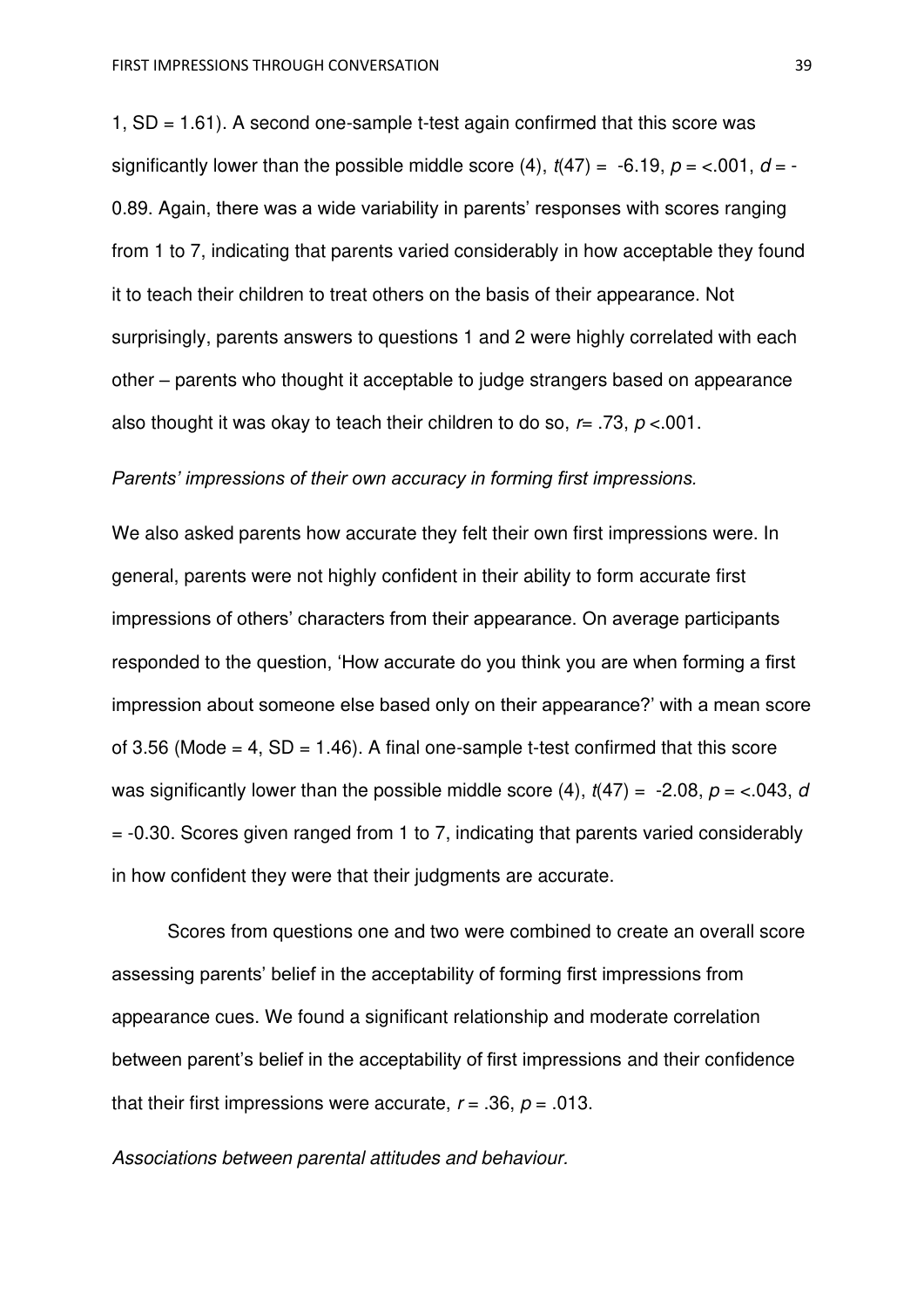Interestingly, parental attitudes did not correlate with the actual extent of parental teaching about first impressions in conversation with their children. Parents overall belief in the acceptability of forming first impressions from appearance cues did not correlate with either the number of trait terms parents used in conversation with their children nor the percentage of words used to discuss a character's traits, (all *p*s>.773). Likewise, parents' confidence in their own first impressions did not correlate with their use of trait terms nor the percentage of words used to discuss a character's traits (*p*s>.505). Although these results must be interpreted with considerable caution due to the modest sample size, they suggest that there is not a strong relationship between parents' explicit attitudes about the acceptability of judging people on appearance and their actual tendency to teach associations between appearance and character to their children.

#### **Discussion**

Questionnaire data revealed that parents generally think it is unacceptable to judge others based off their physical appearance. However, responses revealed that opinion varied widely when considering whether forming impressions from appearance is an acceptable and worthy pedagogical goal. In line with previous research, those who did endorse judging others on their appearance were also more confident that their first impressions were accurate (Jaeger et al., 2019).

Comparing parents' questionnaire responses to their task performance revealed that these explicit opinions did not influence their actual interactions, at least in this paradigm. Interestingly, parents who refused to endorse judgments based on first impressions were just as likely to engage in conversation about traits based purely on physical features.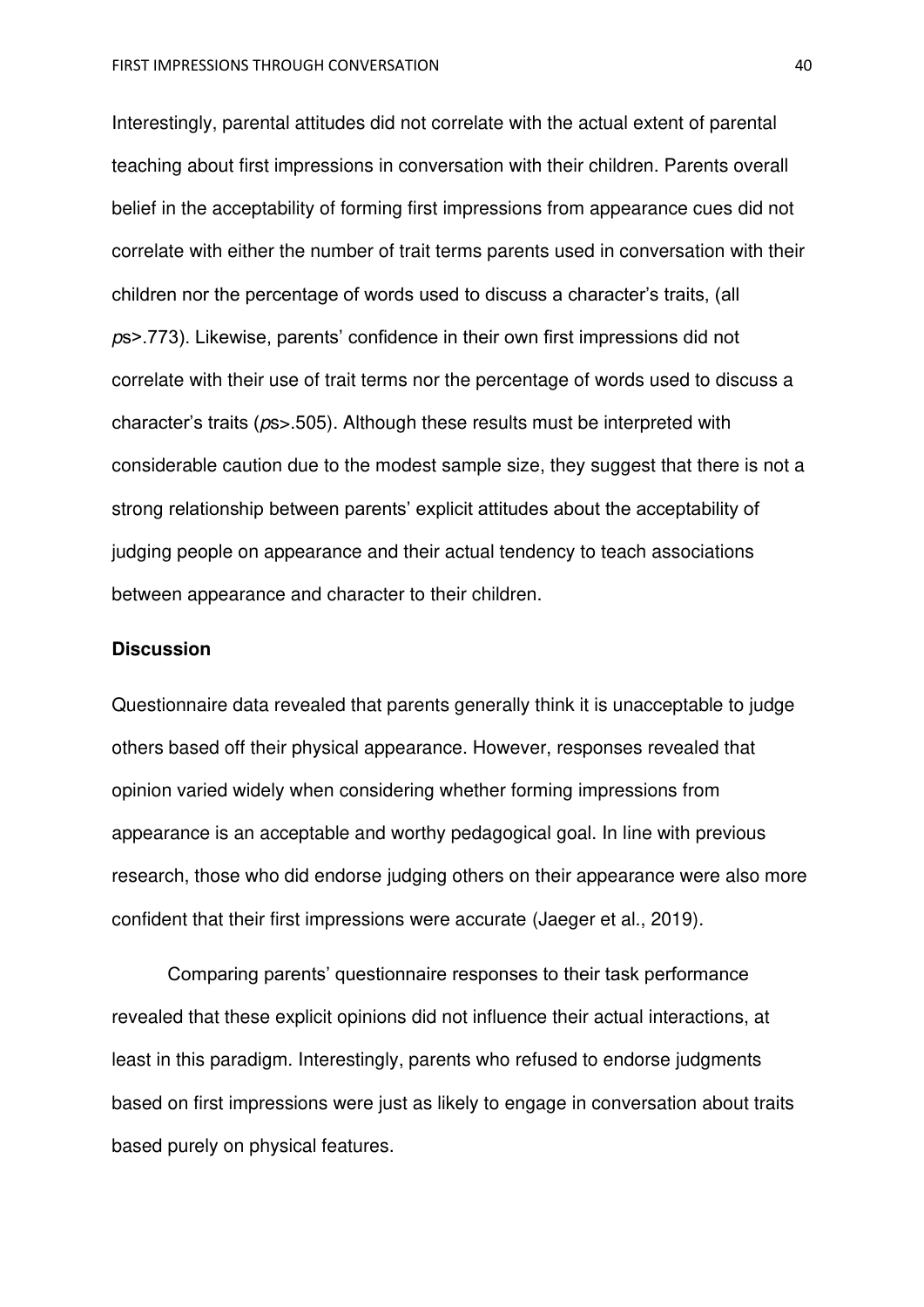#### **General Discussion**

Across two studies we aimed to investigate the important question of how first impressions may be learned. Previous research adopting a cultural learning perspective has suggested one possible way through which the inter-generational transmission of face-trait mappings could occur is through parent led conversation. In support of this, these data seem to show that parents do sometimes engage their children in conversation about the character traits attributed to unfamiliar individuals on the basis of their physical appearance. Parents engaged in this type of conversation both when discussing computer generated faces (Study 1) and real world (Study 2) faces. In line with our assumption that face-trait mappings are facilitated through parent-led conversation we found that, across both studies, parents tended to initiate these conversations, often encouraging their child to make trait inferences through the use of questions. Interestingly for our purposes, parents did this even though no explicit instruction was given to talk about the personalities of the individuals depicted. Taken together, these studies suggest that children are regularly exposed to social situations that could plausibly play a role in teaching them that it is possible to judge others' character from their appearance (Over et al., 2020; Over & Cook, 2018).

Further analysis of our data suggest that parents explicitly teach their children face-trait mappings, reinforcing the inferences children make approximately 40% of the time across both studies. These data suggest that, at least by the age of five, children have substantial opportunities to socially learn the face-trait mappings common within their culture. It is plausible that parental teaching is one mechanism through which children learn first impressions that are common within their culture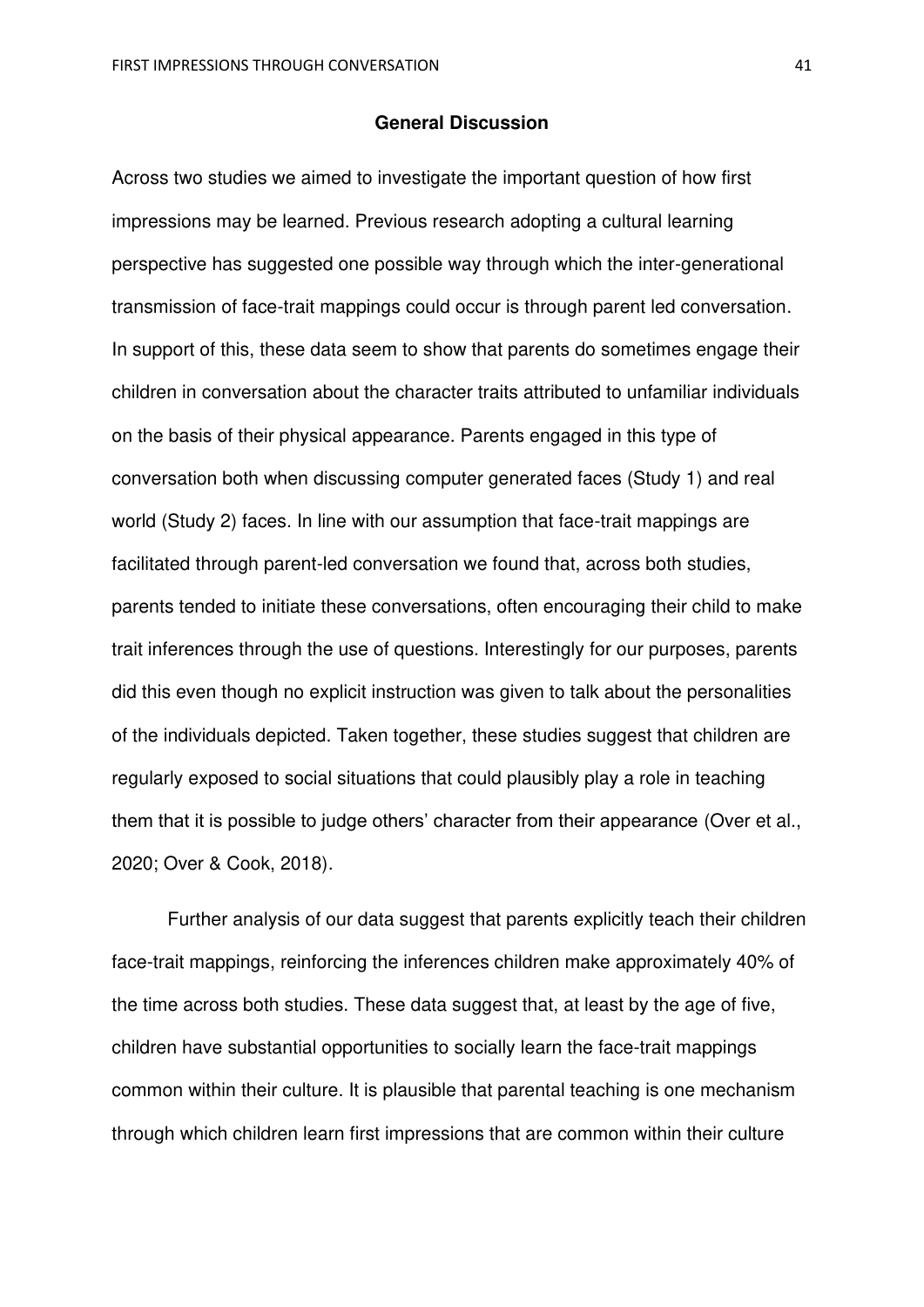even when they lack validity – i.e., they do not reflect the actual character traits of the individuals being judged (Over & Cook, 2018).

It is interesting to note that children were active participants in the conversations we recorded, commenting on the apparent character traits of the individuals depicted themselves. This accords with previous research suggesting that, at least by the age of five, children form consistent first impressions of others (Cogsdill & Banaji, 2015; Cogsdill et al., 2014). In future research, it would be interesting to investigate whether parents talk to even younger children about the apparent character traits of novel individuals and to examine in what ways parental conversations with their children change over time. Studies with younger children would help disambiguate whether parents create face-trait mappings in their children as well as reinforcing the face-trait mappings their children already possess.

While these data highlight the wealth of social information available to children regarding how appearance relates to character, they do not provide evidence that these types of social experiences play a causal role in children's developing first impressions. In future research, it would be interesting to experimentally manipulate how an experimenter talks to children about faces and then measure whether this influences children's first impressions on a judgment task. The types of parental conversation recorded in this study could provide a useful starting point for developing such a manipulation.

Of further interest is the finding that, in both studies, parents and children spoke about the emotions of the individuals depicted as well as their apparent character traits. This was the case even though participants had been given no prompting to do so and the stimuli used in both studies were designed to be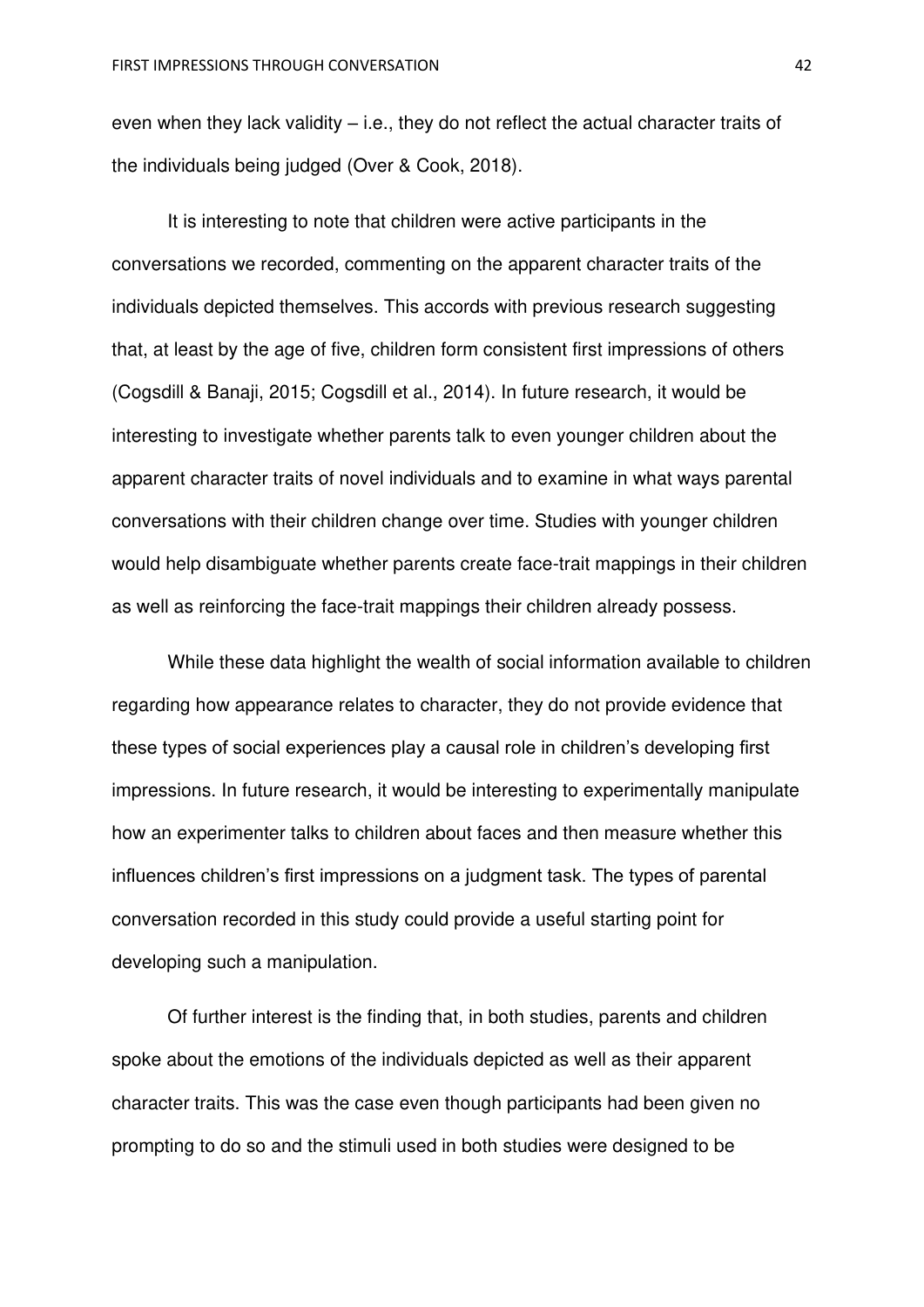emotionally neutral (Lundqvist et al., 1998; Oosterhof & Todorov, 2008). These findings underscore previous research showing a tight connection between emotional expression and trait judgments (Tang et al., 2019; Willis et al., 2011). One possible explanation for this connection is offered by the 'emotional overgeneralisation hypothesis.' According to this hypothesis, individuals whose facial features subtly resemble smiles tend to be judged more trustworthy than individuals whose facial features subtle resemble frowns (Said et al., 2009; Zebrowitz, 2004). An alternative explanation is that the extent to which faces used in first impressions research are truly 'emotionally neutral' may have been overestimated in previous work. Developmental work that seeks to investigate first impressions in the absence of emotional cues may wish to control their stimuli more closely (Jessen & Grossmann, 2016; Sakuta et al., 2018).

A further interesting aspect of our findings relates to parents' explicit rejection of judging others based on their appearance. Even though all parents and their children engaged in at least some discussion about the apparent character traits of the individuals depicted, parents tended to state that it was inappropriate to judge others based on their appearance. These results must be interpreted with caution because of the modest sample size and the lack of anonymity in parents' responses. Future research may consider collecting larger samples in more anonymous settings, for example, through online data collection. Nevertheless, our data do suggest some interesting possibilities for further work. If future work seeks to modify the ways in which parents teach their children about first impressions, our research suggests it will be important to develop interventions that target their actual teaching behaviour rather than merely their attitudes about teaching,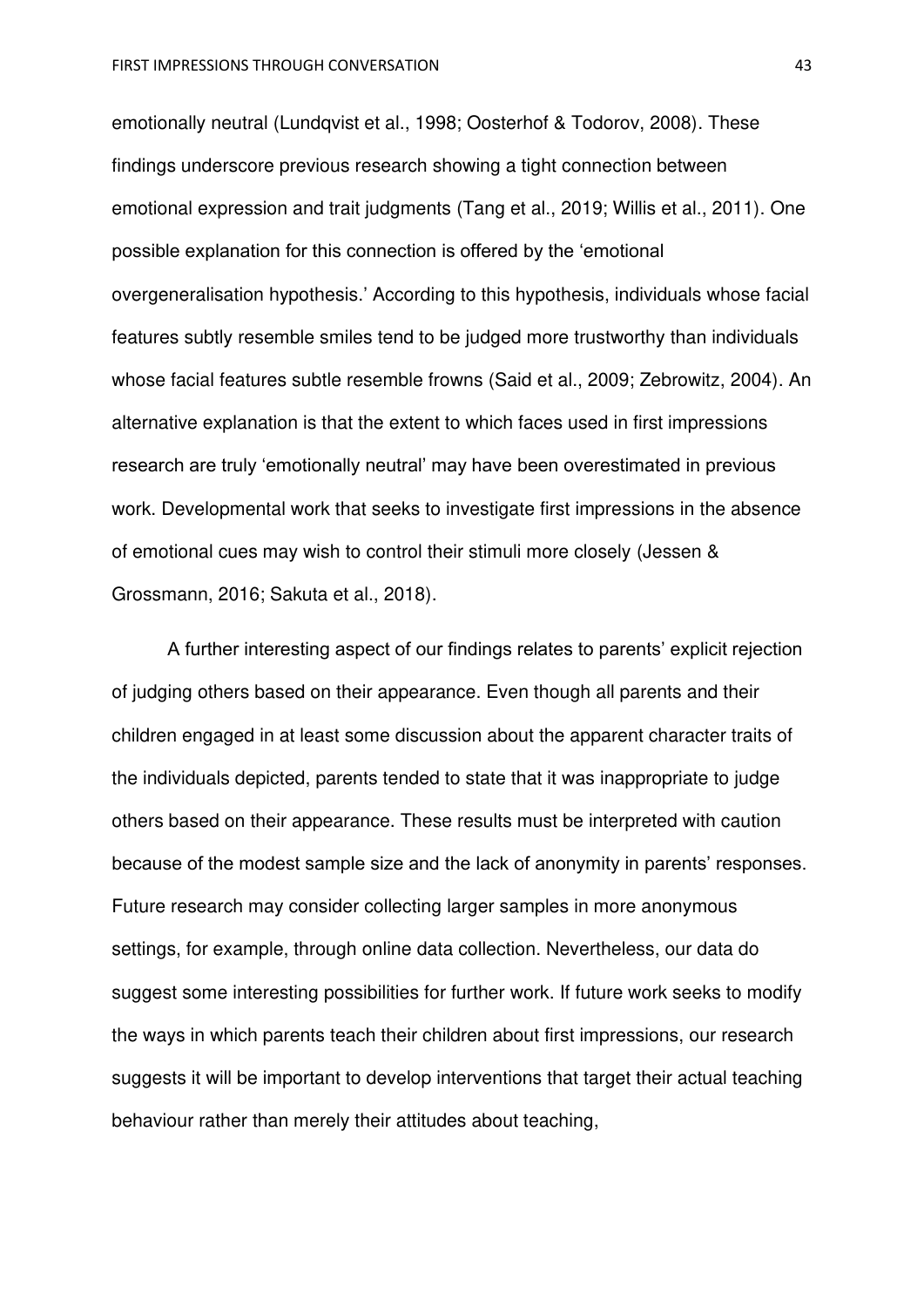Previous research has shown that trait judgments emerge early in development (Charlesworth et al., 2019; Cogsdill & Banaji, 2015; Cogsdill et al., 2014) and suggested that learning plays a role in the acquisition of these judgments (Eggleston et al., 2021; Over & Cook, 2018). The research reported here moves beyond previous research by starting to investigate *how* this learning takes place. In doing so, it opens up a number of interesting avenues for future research. For example, in future work it will be important to explore how conversations between parents and children differ depending on the nature of the faces depicted. In these studies, we presented parents and children with picture books containing images of Caucasian individuals. In future research, it will be important to vary the ethnicity of the individuals depicted. Exploring how parental conversation varies depending on the group membership of the individuals depicted would help integrate the study of first impressions with research on stereotyping and prejudice. Previous research has shown that Caucasian parents are often reluctant to discuss 'race' and racism with their children (Zucker & Patterson, 2018). In this context, it would be very interesting to determine whether trait discussion could capture implicit biases in parental conversation.

Whereas we chose to focus on verbal behaviour to understand parent-child interaction, it will be important for future research to investigate how the non-verbal behaviour displayed by parents influences children's inferences about traits. Nonverbal behaviour such as emotional expression and gesturing have been shown to impact children's social judgements (Over & Cook, 2018; Skinner et al., 2019). Future research could analyse the valence of parents' initial expression when each face is revealed and how it varies according to the particular face depicted.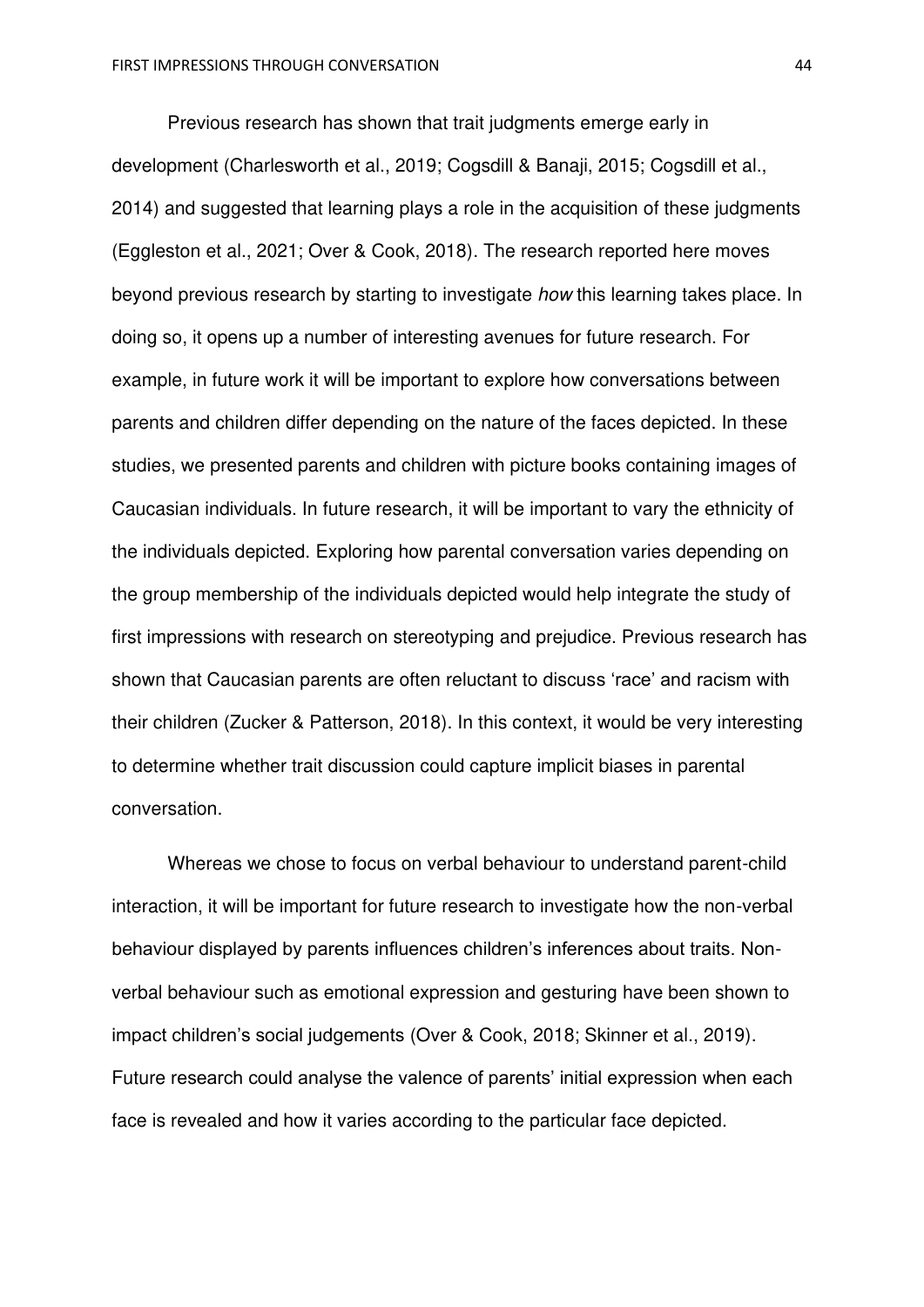Future work may also investigate parent-child conversation in the absence of any instruction to talk about the faces depicted. One route by which to do this would be to give parents and children a seemingly unrelated task, such as memorising the faces, and measuring incidental conversation about traits. Another route by which to achieve this would to be to analyse corpus data for evidence of naturally occurring conversations about face-trait mappings.

Finally, in future research it would be interesting to investigate how the composition and cultural background of parent-child dyads influences conversations about the apparent traits and emotions of the individuals depicted. Previous research suggests that mothers may be more likely to make references to emotions, and to use causal explanatory language when referring to emotions, than fathers (LaBounty et al., 2008). Furthermore, there are systematic cultural differences in the first impressions that individuals form which may manifest themselves in different styles of parent-child interaction (Han et al., 2018; Wang et al., 2019).

The study of first impressions is becoming increasingly prominent within the developmental literature. Recent research has investigated the developmental origins (Jessen & Grossmann, 2016, 2017) and behavioural consequences (Ewing et al., 2015) of first impressions among children. We contributed to this work by exploring one of the developmental mechanisms through which first impressions may be acquired and/or reinforced. Our data suggest that parental conversation is one plausible mechanism through which first impressions could be learned (Over & Cook, 2018).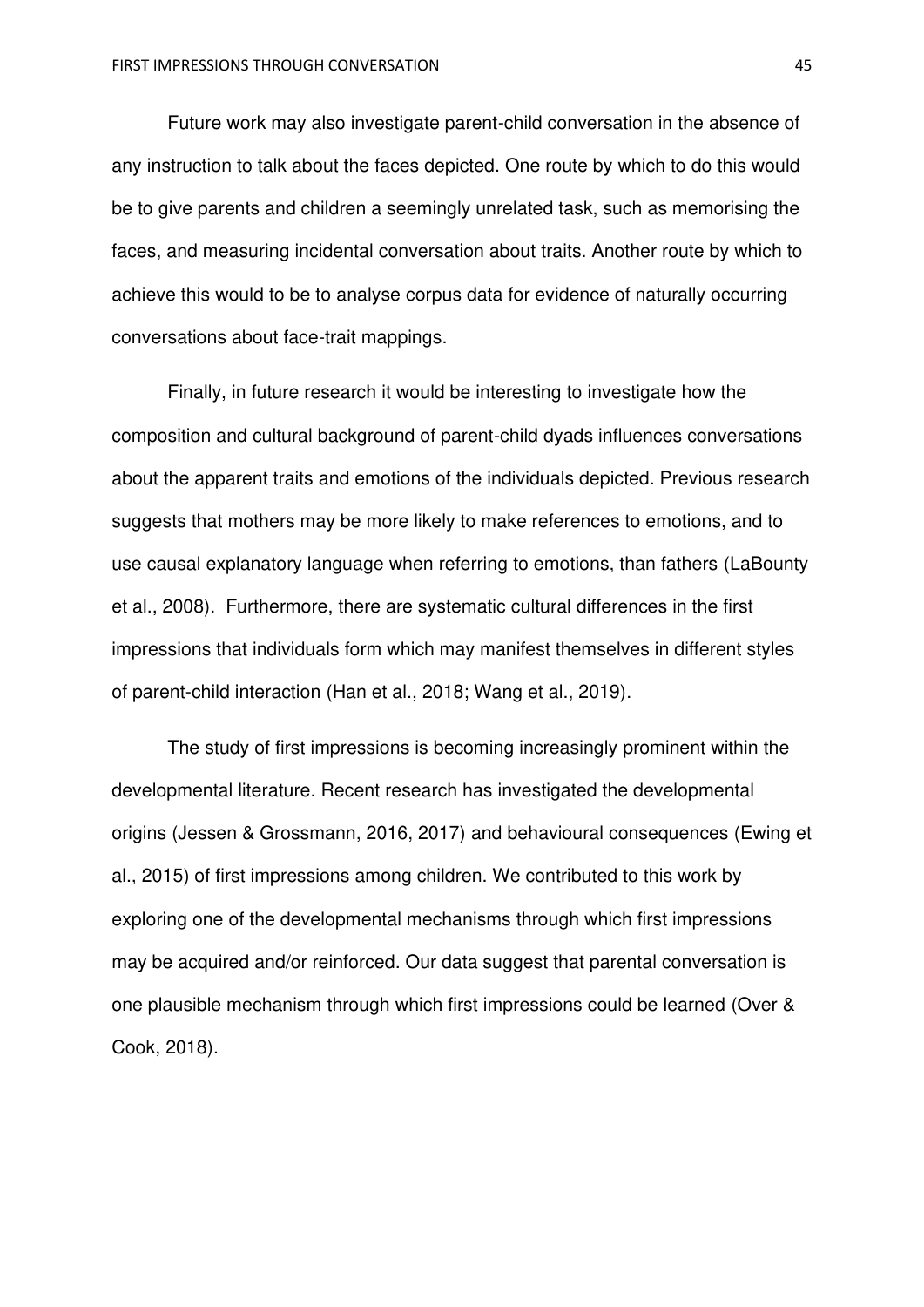# **References**

- Antonakis, J. (2011). Predictors of leadership : The usual suspects and the suspect traits. *Sage Handbook of Leadership*, 269–285. https://serval.unil.ch/resource/serval:BIB\_7F550FBC8111.P001/REF
- Baccolo, E., & Macchi Cassia, V. (2020). Age-Related Differences in Sensitivity to Facial Trustworthiness: Perceptual Representation and the Role of Emotional Development. *Child Development*, *91*(5), 1529–1547. https://doi.org/10.1111/cdev.13340
- Ballew, C. C., & Todorov, A. (2007). Predicting political elections from rapid and unreflective face judgments. *Proceedings of the National Academy of Sciences of the United States of America*, *104*(46), 17948–17953. https://doi.org/10.1073/pnas.0705435104
- Bazzini, D., Curtin, L., Joslin, S., Regan, S., & Martz, D. (2010). Do Animated Disney Characters Portray and Promote the Beauty-Goodness Stereotype? *Journal of Applied Social Psychology*, *40*(10), 2687–2709. https://doi.org/10.1111/j.1559- 1816.2010.00676.x
- Bonnefon, J. F., Hopfensitz, A., & De Neys, W. (2015). Face-ism and kernels of truth in facial inferences. In *Trends in Cognitive Sciences* (Vol. 19, Issue 8, pp. 421– 422). https://doi.org/10.1016/j.tics.2015.05.002
- Caulfield, F., Ewing, L., Bank, S., & Rhodes, G. (2016). Judging trustworthiness from faces: Emotion cues modulate trustworthiness judgments in young children. *British Journal of Psychology*, *107*(3), 503–518. https://doi.org/10.1111/bjop.12156
- Chalik, L., & Rhodes, M. (2015). The Communication of Naïve Theories of the Social World in Parent–Child Conversation. *Journal of Cognition and Development*, *16*(5), 719–741. https://doi.org/10.1080/15248372.2014.949722
- Charlesworth, T., Tiarra, S.-K., Hudson, J., & Banaji, M. (2019). *Children Use Targets' Facial Appearance to Guide and Predict Social Behavior*. https://doi.org/10.1037/dev0000734
- Chronaki, G., Hadwin, J. A., Garner, M., Maurage, P., & Sonuga-Barke, E. J. S. (2015). The development of emotion recognition from facial expressions and non-linguistic vocalizations during childhood. *British Journal of Developmental Psychology*, *33*(2), 218–236. https://doi.org/10.1111/bjdp.12075
- Cogsdill, E J, & Banaji, M. R. (2015). Face-trait inferences show robust child-adult agreement: Evidence from three types of faces. *Journal of Experimental Social Psychology*, *60*, 150–156. https://doi.org/10.1016/j.jesp.2015.05.007
- Cogsdill, Emily J, Todorov, A. T., Spelke, E. S., & Banaji, M. R. (2014). Inferring Character From Faces: A Developmental Study. *Psychological Science*, *25*(5), 1132–1139. https://doi.org/10.1177/0956797614523297
- Collova, J. R., Sutherland, C. A., Jeffery, L., Bothe, E., & Rhodes, G. (2020). Adults' facial impressions of children's niceness, but not shyness, show modest accuracy. *Quarterly Journal of Experimental Psychology*, 174702182095757. https://doi.org/10.1177/1747021820957575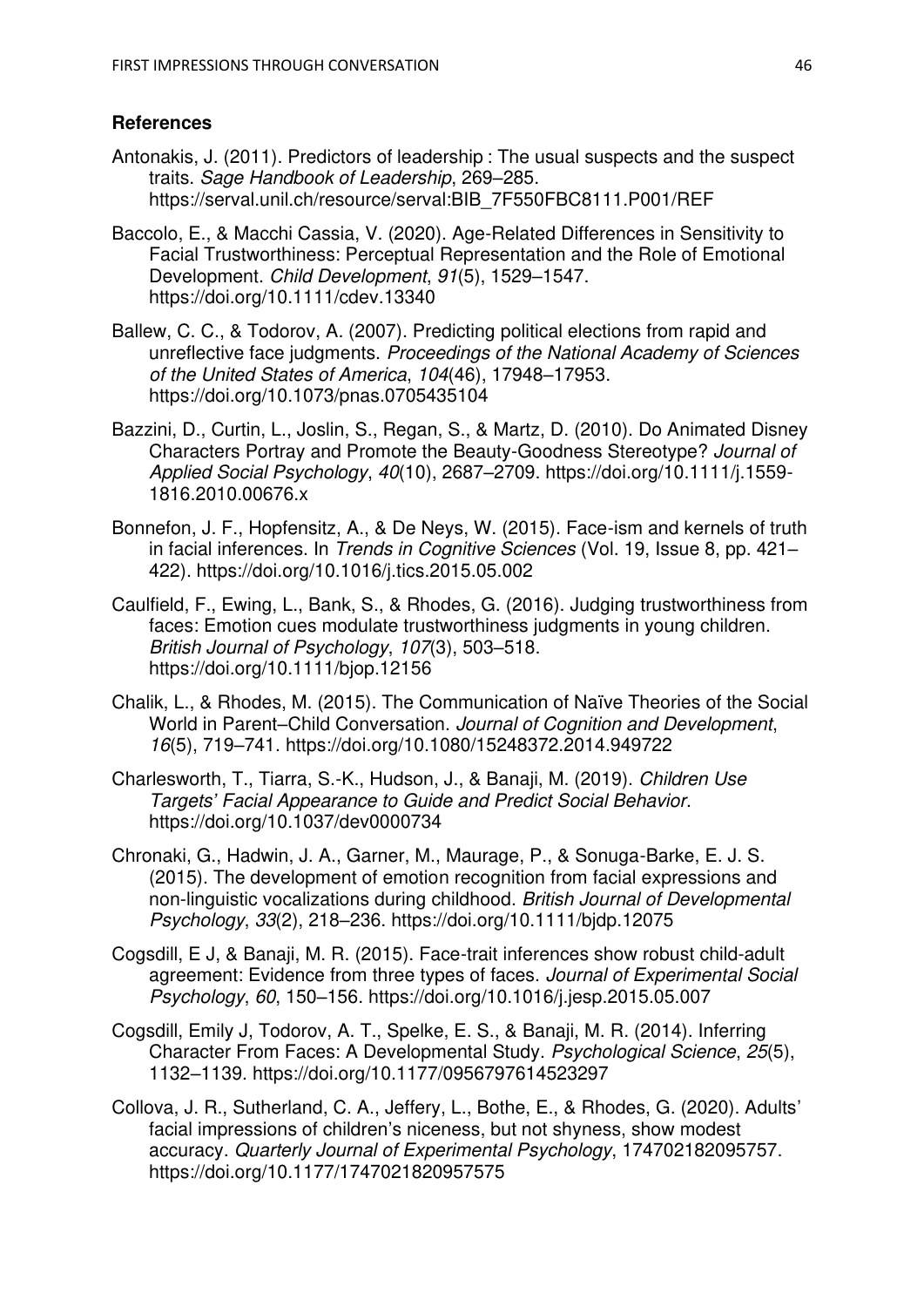- Croley, J. A., Reese, V., & Wagner, R. F. (2017). Dermatologic features of classic movie villains: The face of evil. *JAMA Dermatology*, *153*(6), 559–564. https://doi.org/10.1001/jamadermatol.2016.5979
- Dilger, A., Muller, J., & Muller, M. (2017). Is Trustworthiness Written on the Face? *SSRN Electronic Journal*. https://doi.org/10.2139/ssrn.2930064
- Eggleston, A., Flavell, J. C., Tipper, S. P., Cook, R., & Over, H. (2021). Culturally learned first impressions occur rapidly and automatically and emerge early in development. *Developmental Science*, *24*(2). https://doi.org/10.1111/desc.13021
- Ewing, L., Caulfield, F., Read, A., & Rhodes, G. (2015). Perceived trustworthiness of faces drives trust behaviour in children. *Developmental Science*, *18*(2), 327– 334.
- Ewing, L., Sutherland, C. A. M., & Willis, M. L. (2019). Children show adult-like facial appearance biases when trusting others. *Developmental Psychology*. https://doi.org/10.1037/dev0000747
- Fein, G. G. (1975). Children's sensitivity to social contexts at 18 months of age. *Developmental Psychology*, *11*(6), 853–854. https://doi.org/10.1037/0012- 1649.11.6.853
- Funk, F., & Todorov, A. (2013). *Criminal Stereotypes in the Courtroom: Facial Tattoos Affect Guilt and Punishment Differently*. https://doi.org/10.1037/a0034736
- Han, C., Wang, H., Hahn, A. C., Fisher, C. I., Kandrik, M., Fasolt, V., Morrison, D. K., Lee, A. J., Holzleitner, I. J., DeBruine, L. M., & Jones, B. C. (2018). Cultural differences in preferences for facial coloration. *Evolution and Human Behavior*, *39*(2), 154–159. https://doi.org/10.1016/j.evolhumbehav.2017.11.005
- Jaeger, B., Evans, A., Stel, M., & van Beest, I. (2019). *Who judges a book by its cover? Belief in physiognomy and reliance on trustworthiness impressions from faces*. https://doi.org/10.31234/osf.io/8dq4x
- Jessen, S., & Grossmann, T. (2016). Neural and Behavioral Evidence for Infants' Sensitivity to the Trustworthiness of Faces. *Journal of Cognitive Neuroscience*, *28*(11), 1728–1736. https://doi.org/10.1162/jocn\_a\_00999
- Jessen, S., & Grossmann, T. (2017). Neural evidence for the subliminal processing of facial trustworthiness in infancy. *Neuropsychologia*, 1–8. https://doi.org/10.1016/j.neuropsychologia.2017.04.025
- LaBounty, J., Wellman, H. M., Olson, S., Lagattuta, K., & Liu, D. (2008). Mothers' and fathers' use of internal state talk with their young children. *Social Development*, *17*(4), 757–775. https://doi.org/10.1111/j.1467- 9507.2007.00450.x
- Lundqvist, D., Flykt, A., & Ohman, A. (1998). The Karolinska directed emotional faces (KDEF). In *CD ROM from Department of Clinical Neuroscience, Psychology section, Karolinska Institutet*. https://doi.org/10.1017/S0048577299971664

Masur, E. F., & Gleason, J. B. (1980). Parent-Child Interaction and the Acquisition of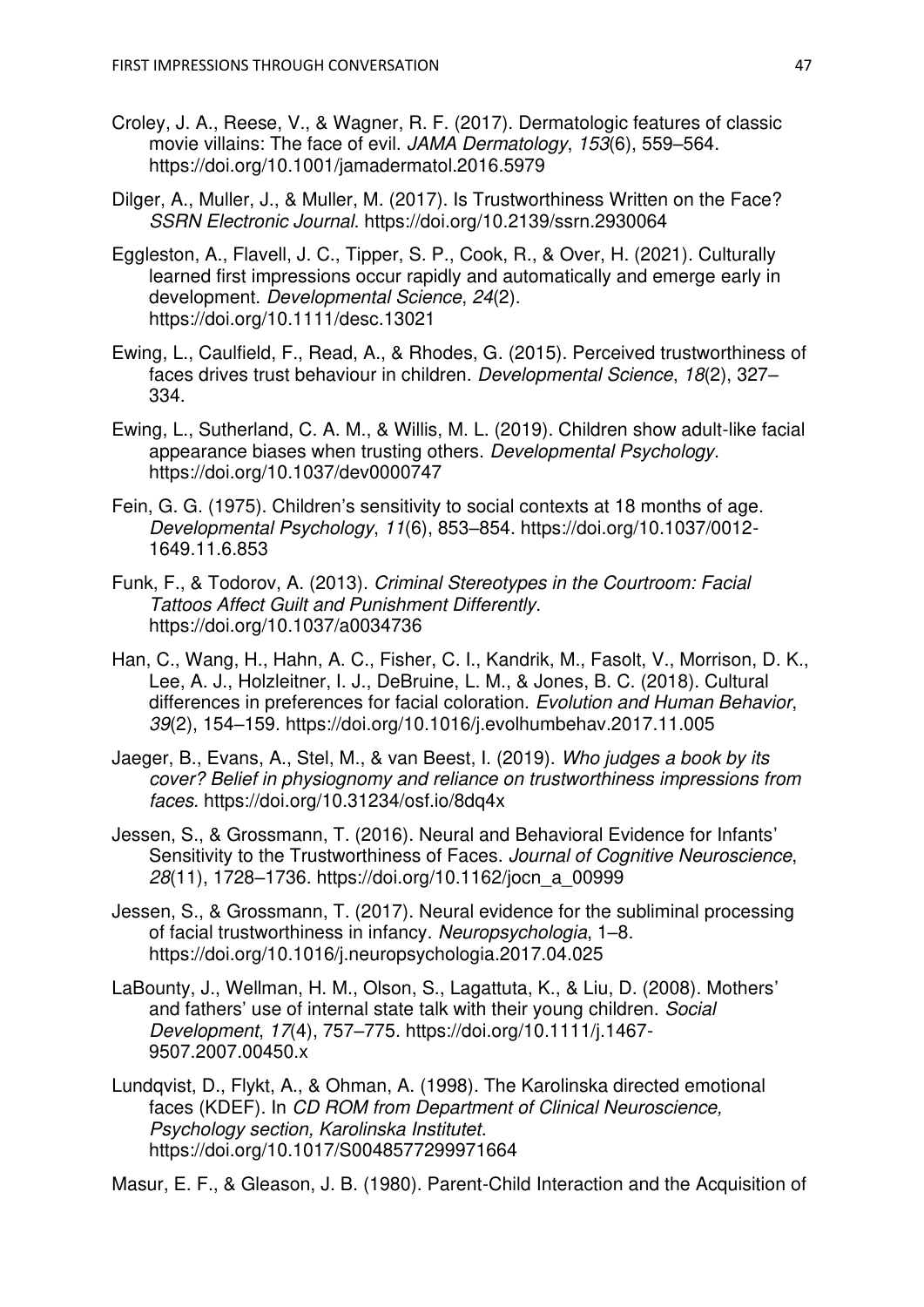Lexical Information During Play. In *Developmental Psychology* (Vol. 16, Issue 5).

- Mondloch, C. J., Gerada, A., Proietti, V., & Nelson, N. L. (2019). The influence of subtle facial expressions on children's first impressions of trustworthiness and dominance is not adult-like. *Journal of Experimental Child Psychology*, *180*, 19– 38. https://doi.org/10.1016/J.JECP.2018.12.002
- Montepare, J. M., & Dobish, H. (2003). The contribution of emotion perceptions and their overgeneralizations to trait impressions. *Journal of Nonverbal Behavior*, *27*(4), 237–254. https://doi.org/10.1023/A:1027332800296
- Olivola, C. Y., Eubanks, D. L., & Lovelace, J. B. (2014). The many (distinctive) faces of leadership: Inferring leadership domain from facial appearance. *Leadership Quarterly*, *25*(5), 817–834. https://doi.org/10.1016/j.leaqua.2014.06.002
- Oosterhof, N. N., & Todorov, A. (2008). The functional basis of face evaluation. *Proceedings of the National Academy of Sciences*, *105*(32), 11087–11092.
- Over, H., & Cook, R. (2018). Where do spontaneous first impressions of faces come from? *Cognition*. https://doi.org/10.1016/j.cognition.2017.10.002
- Over, H., Eggleston, A., & Cook, R. (2020). Ritual and the origins of first impressions. *Philosophical Transactions of the Royal Society B: Biological Sciences*. https://doi.org/10.1098/rstb.2019.0435
- Plachouri, K. M., & Georgiou, S. (2019). Not only a Hollywood trend: the dermatological features of villains in classic and contemporary literature. In *British Journal of Dermatology* (Vol. 181, Issue 3, p. 592). Blackwell Publishing Ltd. https://doi.org/10.1111/bjd.17782
- Rees, K., Nadig, A., & Rvachew, S. (2017). Story-related discourse by parent–child dyads: A comparison of typically developing children and children with language impairments. *International Journal of Child-Computer Interaction*, *12*(12), 16–23. https://doi.org/10.1016/j.ijcci.2017.01.001
- Ross, K. M., Pye, R. E., & Randell, J. (2016). Reading touch screen storybooks with mothers negatively affects 7-year-old readers' comprehension but enriches emotional engagement. *Frontiers in Psychology*, *7*(NOV), 1728. https://doi.org/10.3389/fpsyg.2016.01728
- Ryan, M. P., Reese, V., & Wagner, R. F. (2018). Dermatological depictions in animated movies. *British Journal of Dermatology*, *179*(4), 982–983. https://doi.org/10.1111/bjd.16880
- Said, C. P., Sebe, N., & Todorov, A. (2009). Structural resemblance to emotional expressions predicts evaluation of emotionally neutral faces. *Emotion*, *9*(2), 260–264. https://doi.org/10.1037/a0014681
- Sakuta, Y., Kanazawa, S., & Yamaguchi, M. K. (2018). Infants prefer a trustworthy person: An early sign of social cognition in infants. *PLOS ONE*, *13*(9), e0203541. https://doi.org/10.1371/journal.pone.0203541
- Shimizu, Y., Lee, H., & Uleman, J. S. (2017). Culture as automatic processes for making meaning: Spontaneous trait inferences. *Journal of Experimental Social Psychology*. https://doi.org/10.1016/j.jesp.2016.08.003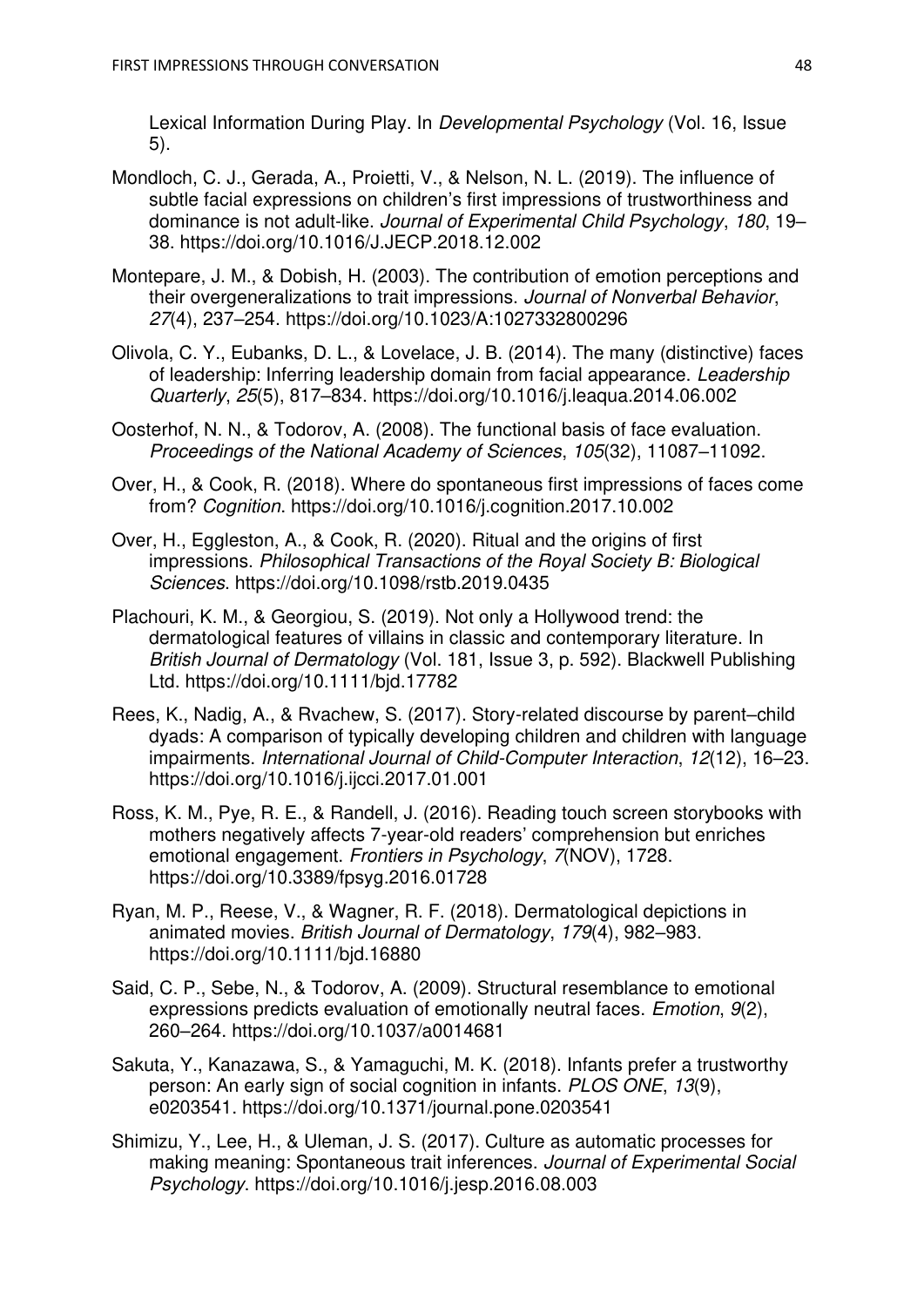- Skinner, A. L., Olson, K. R., & Meltzoff, A. N. (2019). Acquiring group bias: Observing other people's nonverbal signals can create social group biases. *Journal of Personality and Social Psychology*. https://doi.org/10.1037/pspi0000218
- Sofer, C., Dotsch, R., Oikawa, M., Oikawa, H., Wigboldus, D. H. J., & Todorov, A. (2017). For Your Local Eyes Only: Culture-Specific Face Typicality Influences Perceptions of Trustworthiness. *Perception*, *46*(8), 914–928. https://doi.org/10.1177/0301006617691786
- Sutherland, C. A. M., Burton, N. S., Wilmer, J. B., Blokland, G. A. M., Germine, L., Palermo, R., Collova, J. R., & Rhodes, G. (2020). Individual differences in trust evaluations are shaped mostly by environments, not genes. *Proceedings of the National Academy of Sciences of the United States of America*, *117*(19), 10218– 10224. https://doi.org/10.1073/pnas.1920131117
- Sutherland, C. A. M., Oldmeadow, J. A., Santos, I. M., Towler, J., Michael Burton, D., & Young, A. W. (2013). Social inferences from faces: Ambient images generate a three-dimensional model. *Cognition*, *127*(1), 105–118. https://doi.org/10.1016/j.cognition.2012.12.001
- Taggart, J., Ellwood, M., Vasc, D., Chin, S., & Lillard, A. S. (2020). Parents' roles and question‐asking during pretend and real activities. *Social Development*, sode.12436. https://doi.org/10.1111/sode.12436
- Tang, Y., Harris, P. L., Zou, H., & Xu, Q. (2019). The impact of emotional expressions on children's trust judgments. *Cognition and Emotion*, *33*(2), 318– 331. https://doi.org/10.1080/02699931.2018.1449735
- Todorov, A., Olivola, C. Y., Dotsch, R., & Mende-Siedlecki, P. (2015). Social attributions from faces: Determinants, consequences, accuracy, and functional significance. *Annual Review of Psychology*, *66*.
- Wang, H., Han, C., Hahn, A. C., Fasolt, V., Morrison, D. K., Holzleitner, I. J., DeBruine, L. M., & Jones, B. C. (2019). A data-driven study of Chinese participants' social judgments of Chinese faces. *PLOS ONE*, *14*(1), e0210315. https://doi.org/10.1371/journal.pone.0210315
- Willis, M. L., Palermo, R., & Burke, D. (2011). Social judgments are influenced by both facial expression and direction of eye gaze. *Social Cognition*, *29*(4), 415– 429.
- Wilson, J. P., & Rule, N. O. (2015). Facial Trustworthiness Predicts Extreme Criminal-Sentencing Outcomes. *Psychological Science*, *26*(8), 1325–1331. https://doi.org/10.1177/0956797615590992
- Zebrowitz, L. A. (2004). The Origin of First Impressions. *Journal of Cultural and Evolutionary Psychology*, *2*(1), 93–108. https://doi.org/10.1556/JCEP.2.2004.1- 2.6
- Zebrowitz, L. A., & Montepare, J. M. (2008). Social Psychological Face Perception: Why Appearance Matters. *Social and Personality Psychology Compass*, *2*(3), 1497. https://doi.org/10.1111/J.1751-9004.2008.00109.X

Zucker, J. K., & Patterson, M. M. (2018). Racial Socialization Practices Among White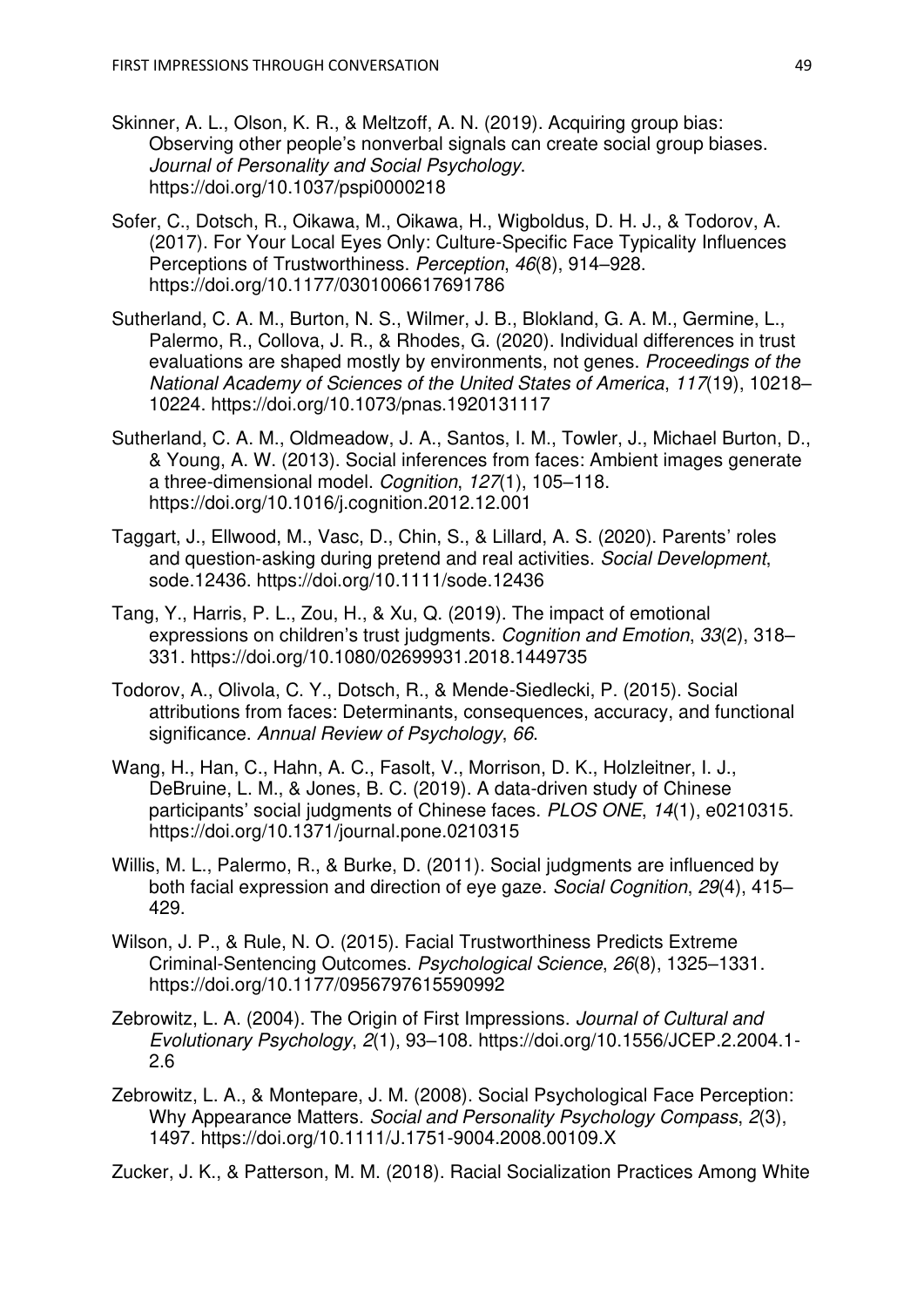American Parents: Relations to Racial Attitudes, Racial Identity, and School Diversity. *Journal of Family Issues*, *39*(16), 3903–3930. https://doi.org/10.1177/0192513X18800766

## **Supporting Information**

- **S1 Appendix. Study 1 Mixed Models: Tables A-C.**
- **S2 Appendix. Study 1 Trait and Emotion Terms: Tables A-D.**
- **S3 Appendix. Study 2 Mixed Models: Tables A-C.**
- **S4 Appendix. Study 2 Trait and Emotion Terms: Tables A-D.**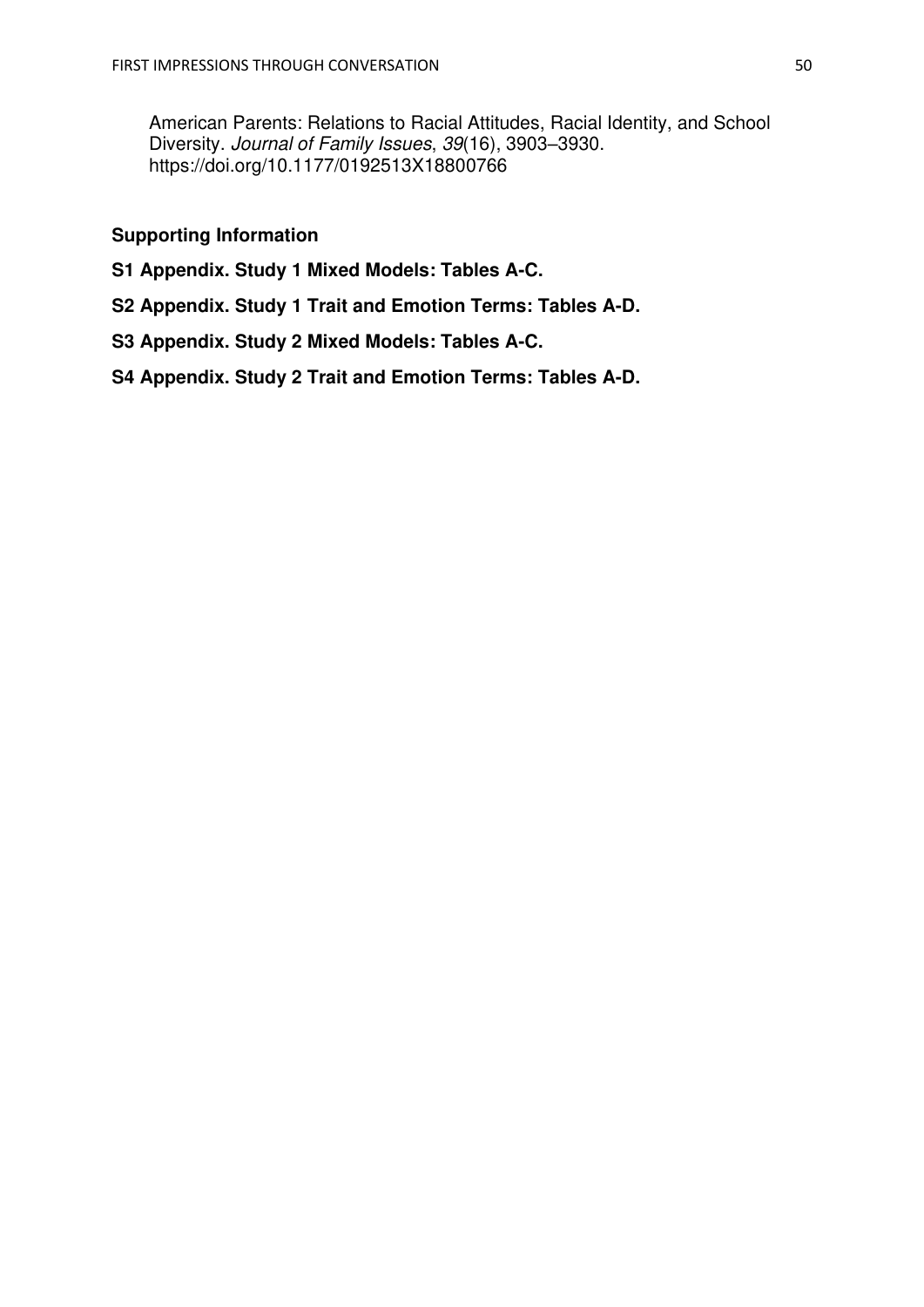# **S1 Appendix**

## **Study 1: Mixed Models.** Tables A-C

## **Table A**

Study 1: Linear mixed models fixed and random effects comparing the numbers of words spoken by parents between conditions (left) and children between conditions (right).

|                                       |                  | <b>Parent Word Count</b> |                  |                  | <b>Child Word Count</b> |         |  |
|---------------------------------------|------------------|--------------------------|------------------|------------------|-------------------------|---------|--|
| Predictors                            | <i>Estimates</i> | CI                       | $\boldsymbol{p}$ | <i>Estimates</i> | CI                      | p       |  |
| Intercept<br>(Low Trustworthiness)    | 78.04            | $57.20 - 98.88$          | < 0.001          | 34.42            | $23.68 - 45.15$         | < 0.001 |  |
| <b>High Competence</b>                | 5.13             | $-7.12 - 17.37$          | 0.412            | $-9.42$          | $-17.87 - -0.96$        | 0.029   |  |
| <b>High Trustworthiness</b>           | 1.71             | $-10.53 - 13.95$         | 0.784            | $-0.63$          | $-9.08 - 7.83$          | 0.885   |  |
| Low Competence                        | 0.46             | $-11.78 - 12.70$         | 0.942            | 2.75             | $-5.70 - 11.20$         | 0.524   |  |
| <b>Random Effects</b>                 |                  |                          |                  |                  |                         |         |  |
| $\sigma^2$                            | 468.21           |                          |                  | 223.24           |                         |         |  |
| $\tau_{00}$                           |                  | 2244.58 participant_id   |                  |                  | 497.10 participant_id   |         |  |
| <b>ICC</b>                            | 0.83             |                          |                  |                  | 0.69                    |         |  |
| N                                     |                  | 24 participant_id        |                  |                  | 24 participant_id       |         |  |
| Observations                          | 96               |                          |                  |                  | 96                      |         |  |
| Marginal $R^2$ /<br>Conditional $R^2$ |                  | 0.001 / 0.828            |                  | 0.028 / 0.699    |                         |         |  |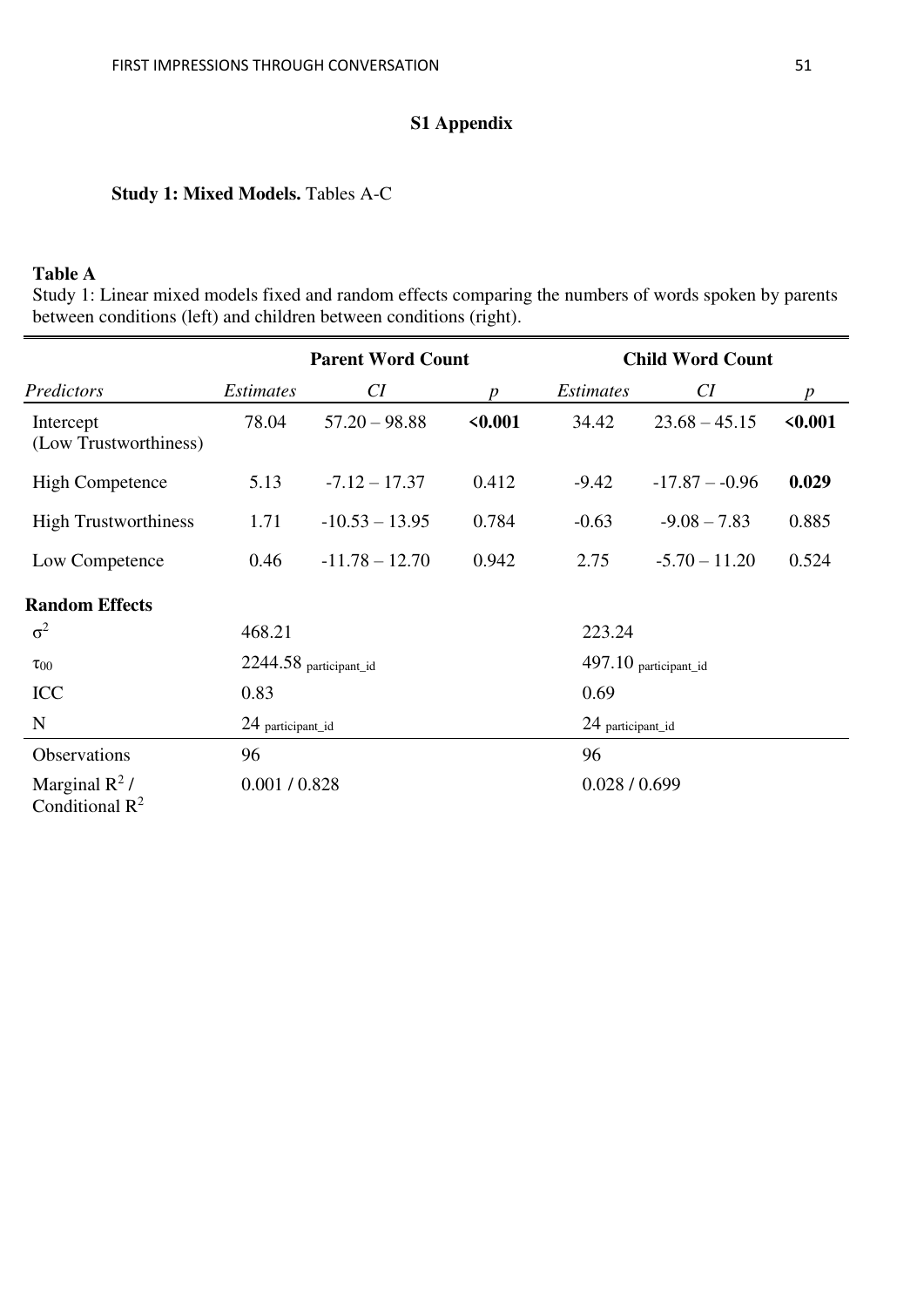# **Table B**

Study 1: Generalised linear mixed effect models, odds ratios and random effects comparing likelihood of parents (left) and children (right) using trait terms between conditions.

|                                                         | <b>Parent Traits - Binomial</b> |                   |                  | <b>Child Traits - Binomial</b> |                   |                  |  |
|---------------------------------------------------------|---------------------------------|-------------------|------------------|--------------------------------|-------------------|------------------|--|
| Predictors                                              | <b>Odds Ratios</b>              | CI                | $\boldsymbol{p}$ | <b>Odds Ratios</b>             | CI                | $\boldsymbol{p}$ |  |
| Intercept<br>(Low Trustworthiness)                      | 2.47                            | $0.38 - 16.23$    | 0.346            | 1.41                           | $0.27 - 7.36$     | 0.681            |  |
| <b>High Competence</b>                                  | 0.32                            | $0.05 - 1.87$     | 0.205            | 0.35                           | $0.07 - 1.91$     | 0.227            |  |
| <b>High Trustworthiness</b>                             | 0.47                            | $0.08 - 2.65$     | 0.391            | 0.35                           | $0.07 - 1.91$     | 0.227            |  |
| Low Competence                                          | 0.21                            | $.03 - 1.34$      | 0.099            | 0.17                           | $0.03 - 1.03$     | 0.054            |  |
| <b>Random Effects</b>                                   |                                 |                   |                  |                                |                   |                  |  |
| $\sigma^2$                                              | 3.29                            |                   |                  | 3.29                           |                   |                  |  |
| $\tau_{00}$                                             | $10.58$ participant_id          |                   |                  | 7.84 participant_id            |                   |                  |  |
| <b>ICC</b>                                              | 0.76                            |                   |                  |                                | 0.70              |                  |  |
| N                                                       |                                 | 24 participant_id |                  |                                | 24 participant_id |                  |  |
| Observations                                            | 96                              |                   |                  | 96                             |                   |                  |  |
| Marginal $\mathbb{R}^2$ / Conditional<br>$\mathbb{R}^2$ |                                 | 0.023 / 0.768     |                  | 0.035 / 0.715                  |                   |                  |  |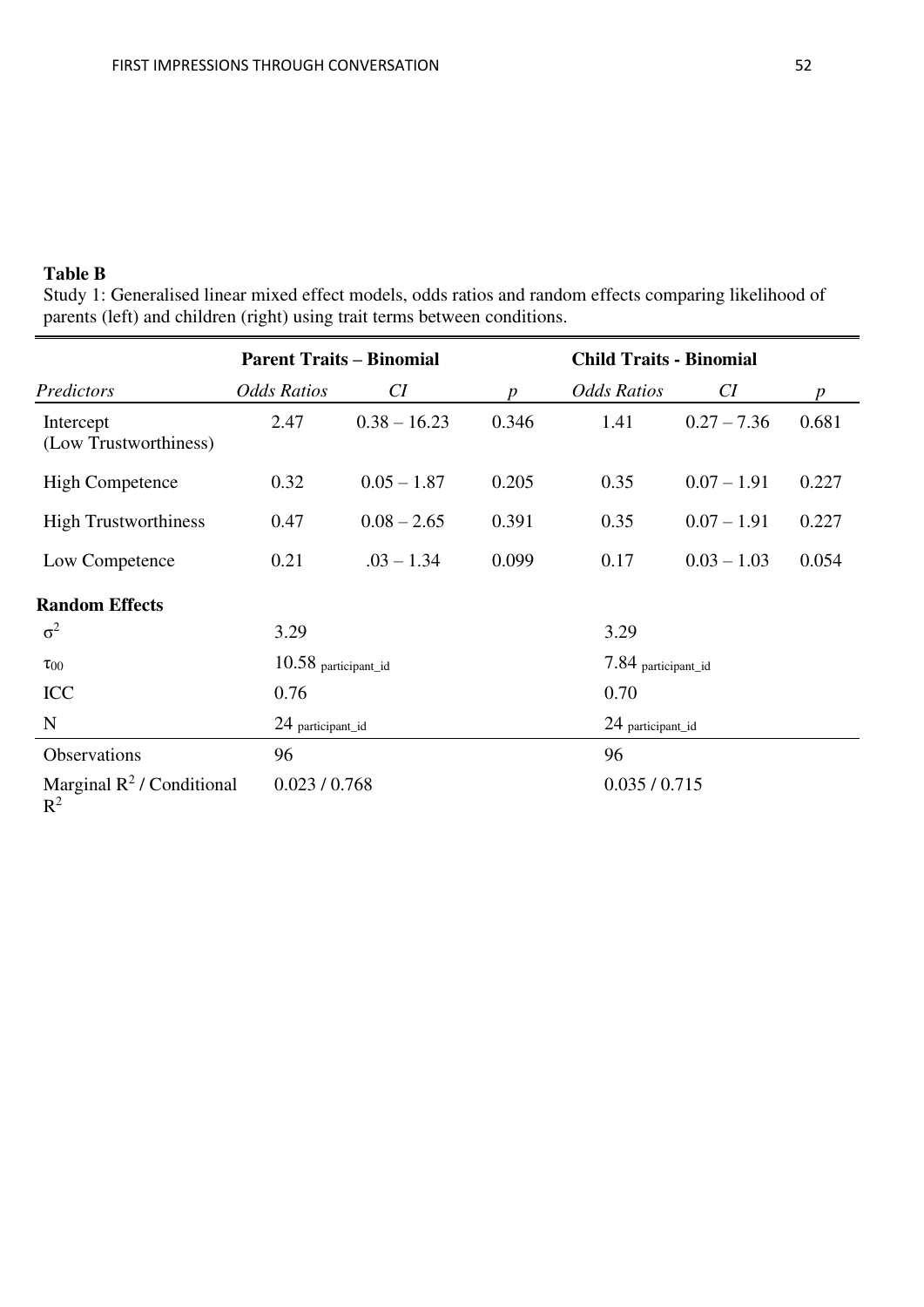# **Table C**

Study 1: Generalised linear mixed effect models, odds ratios and random effects comparing likelihood of parents (left) and children (right) using emotion terms between conditions.

|                                                         |                    | <b>Parent Emotions - Binomial</b> |                  | <b>Child Emotions - Binomial</b> |                     |       |  |
|---------------------------------------------------------|--------------------|-----------------------------------|------------------|----------------------------------|---------------------|-------|--|
| Predictors                                              | <b>Odds Ratios</b> | CI                                | $\boldsymbol{p}$ | <b>Odds Ratios</b>               | CI                  | p     |  |
| Intercept<br>(Low Trustworthiness)                      | 0.77               | $0.20 - 3.02$                     | 0.708            | 0.46                             | $0.13 - 1.61$       | 0.224 |  |
| <b>High Competence</b>                                  | 0.75               | $0.17 - 3.34$                     | 0.704            | 0.30                             | $0.06 - 1.47$       | 0.138 |  |
| <b>High Trustworthiness</b>                             | 0.75               | $0.17 - 3.34$                     | 0.704            | 2.17                             | $0.52 - 9.14$       | 0.290 |  |
| Low Competence                                          | 0.41               | $0.09 - 1.92$                     | 0.257            | 0.57                             | $0.13 - 2.51$       | 0.459 |  |
| <b>Random Effects</b>                                   |                    |                                   |                  |                                  |                     |       |  |
| $\sigma^2$                                              | 3.29               |                                   |                  | 3.29                             |                     |       |  |
| $\tau_{00}$                                             |                    | 4.43 participant_id               |                  |                                  | 2.92 participant_id |       |  |
| <b>ICC</b>                                              | 0.57               |                                   |                  | 0.47                             |                     |       |  |
| N                                                       | 24 participant_id  |                                   |                  | 24 participant_id                |                     |       |  |
| Observations                                            | 96                 |                                   |                  | 96                               |                     |       |  |
| Marginal $\mathbb{R}^2$ / Conditional<br>$\mathbb{R}^2$ |                    | 0.014 / 0.580                     |                  | 0.079/0.512                      |                     |       |  |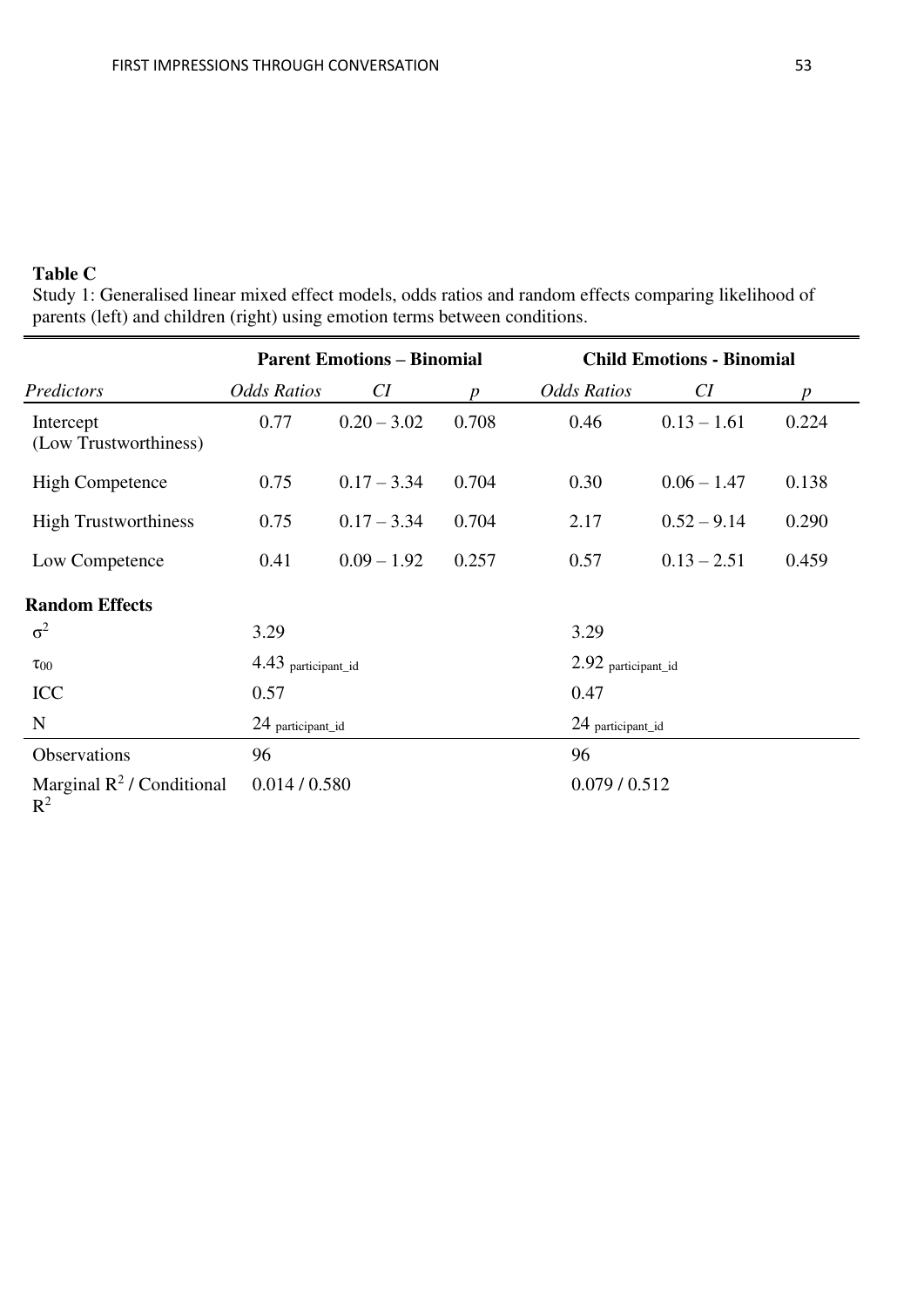# **S2 Appendix**

# Study 1 Trait and Emotion Terms: Tables A-D

#### **Table A**

| Parent Trait Terms          |               |                |
|-----------------------------|---------------|----------------|
| Face                        | Term          | Frequency      |
| <b>High Trustworthiness</b> | Nice          | 9              |
|                             | Kind          | 5              |
|                             | Friendly      | 3              |
|                             | Friendlier    | $\overline{c}$ |
|                             | Naughty       | $\overline{c}$ |
|                             | Sporty        | $\overline{c}$ |
|                             | Good          | $\mathbf{1}$   |
|                             | Grumpy        | 1              |
|                             | Helpful       | 1              |
|                             | Mean          | 1              |
| Low Trustworthiness         | <b>Boring</b> | 6              |
|                             | Nice          | 6              |
|                             | Friendly      | 4              |
|                             | Bad           | 3              |
|                             | Good          | 3              |
|                             | Grumpy        | 3              |
|                             | Kind          | 3              |
|                             | Meanie        | $\overline{2}$ |
|                             | Scary         | $\overline{2}$ |
|                             | Creative      | $\mathbf{1}$   |
|                             | Friendlier    | 1              |
|                             | Intimidating  | 1              |
|                             | <b>Nasty</b>  | 1              |
|                             | Naughty       | 1              |
|                             | Sensible      | 1              |
|                             | Sporty        | $\mathbf{1}$   |
| <b>High Competence</b>      | Nice          | 10             |
|                             | Adventurous   | 3              |
|                             | <b>Brave</b>  | 3              |
|                             | Cheerful      | 3              |
|                             | Good          | 3              |
|                             | Intelligent   | 3              |
|                             | Kind          | 3              |
|                             | Mean          | 3              |
|                             | Friendly      | $\overline{c}$ |
|                             | Grumpy        | $\overline{c}$ |
|                             | <b>Nasty</b>  | $\overline{2}$ |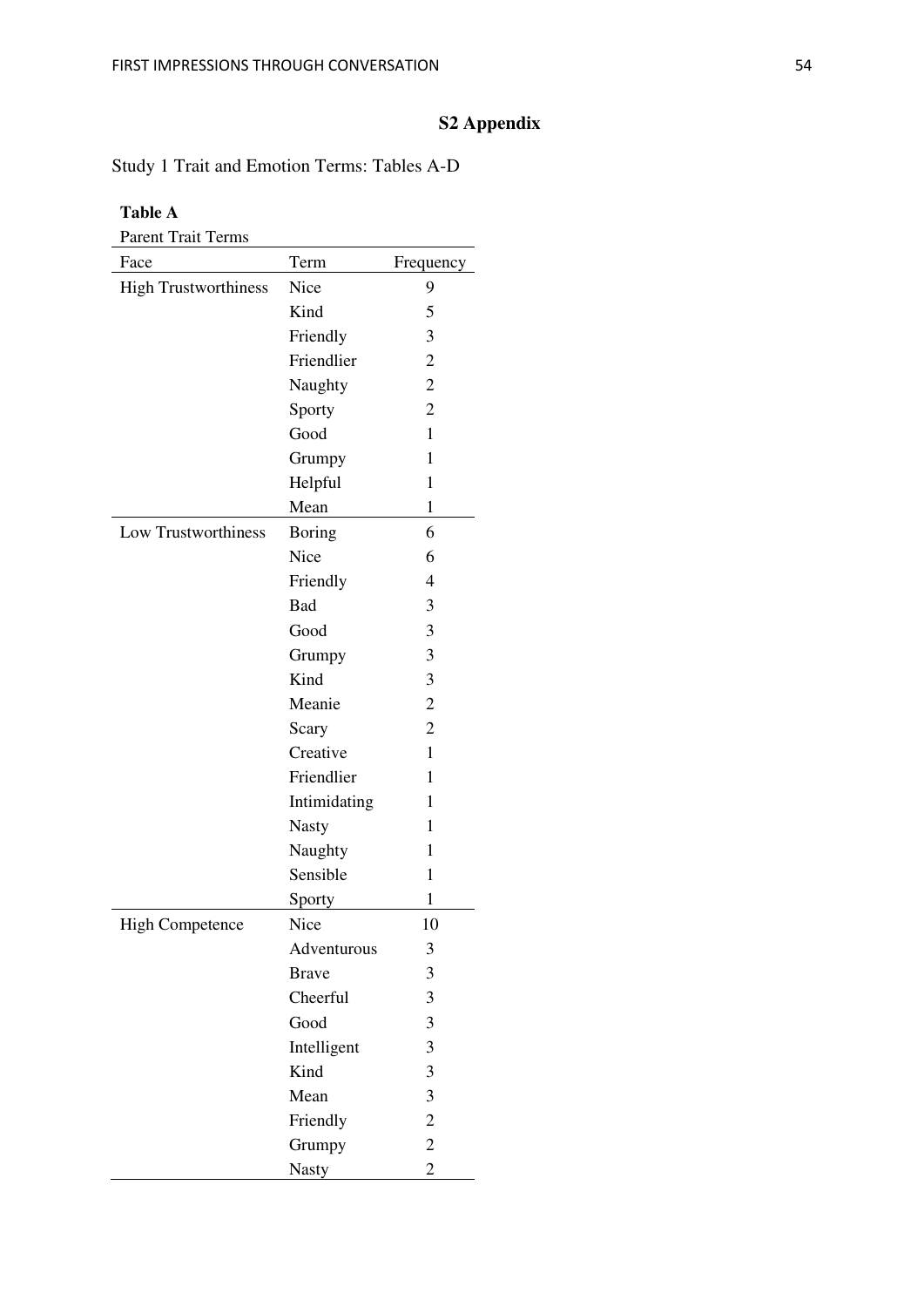| Table A - Continued    |            |   |
|------------------------|------------|---|
| <b>High Competence</b> | Caring     | 1 |
|                        | Helpful    | 1 |
|                        | Scary      | 1 |
|                        | Sporty     | 1 |
| Low Competence         | Nice       | 7 |
|                        | Kind       | 5 |
|                        | Evil       | 4 |
|                        | Friendly   | 4 |
|                        | Good       | 2 |
|                        | Grumpy     | 2 |
|                        | Scary      | 2 |
|                        | Depressed  | 1 |
|                        | Depression | 1 |
|                        | Mean       | 1 |
|                        | Nosey      |   |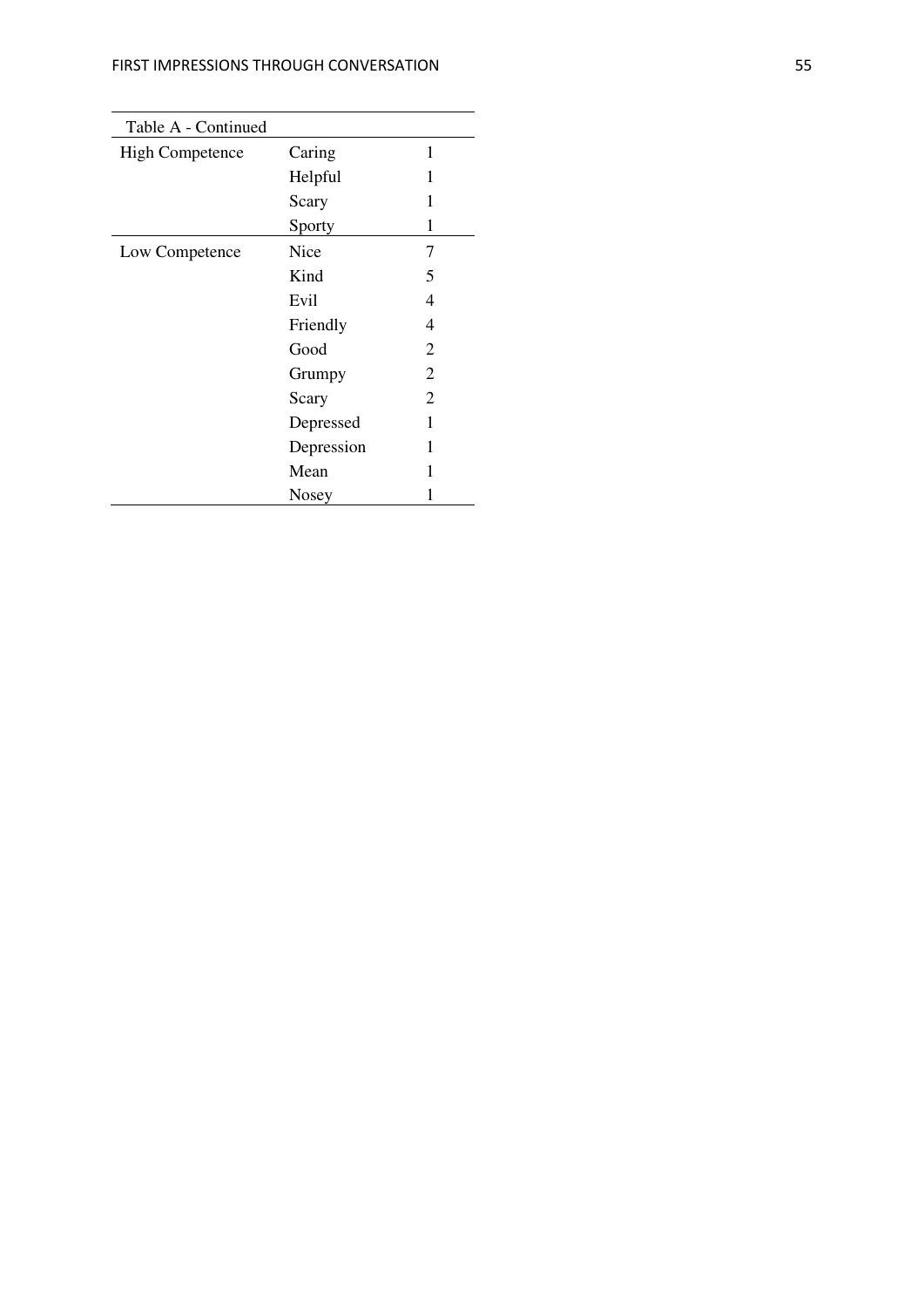| Table B |  |
|---------|--|
|---------|--|

Child Trait Terms

| Face                        | Term          | Frequency               |
|-----------------------------|---------------|-------------------------|
| <b>High Trustworthiness</b> | Nice          | 4                       |
|                             | Kind          | 2                       |
|                             | Friendly      | 1                       |
|                             | Good          | 1                       |
|                             | Naughty       | 1                       |
|                             | Sporty        | 1                       |
| Low Trustworthiness         | <b>Boring</b> | $\overline{4}$          |
|                             | Smart         | 3                       |
|                             | Bad           | 1                       |
|                             | Good          | 1                       |
|                             | Grump         | $\mathbf{1}$            |
|                             | Grumpy        | 1                       |
|                             | Meanie        | 1                       |
|                             | <b>Nasty</b>  | 1                       |
|                             | Naughty       | 1                       |
|                             | Nice          | 1                       |
|                             | Scary         | 1                       |
|                             | Sensible      | 1                       |
|                             | Sporty        | 1                       |
| <b>High Competence</b>      | Nice          | 4                       |
|                             | Adventurous   | 1                       |
|                             | <b>Brave</b>  | 1                       |
|                             | Cheerful      | 1                       |
|                             | Good          | 1                       |
|                             | Grumpy        | 1                       |
|                             | Mean          | $\mathbf{1}$            |
|                             | Scary         | $\mathbf{1}$            |
| Low Competence              | Depressed     | $\overline{\mathbf{c}}$ |
|                             | Evil          | $\overline{\mathbf{c}}$ |
|                             | Scary         | $\overline{c}$          |
|                             | Bad           | $\mathbf{1}$            |
|                             | Good          | $\mathbf{1}$            |
|                             | Grumpy        | $\mathbf{1}$            |
|                             | Kind          | $\mathbf{1}$            |
|                             | Nice          | $\mathbf{1}$            |
|                             | Nosey         | $\mathbf{1}$            |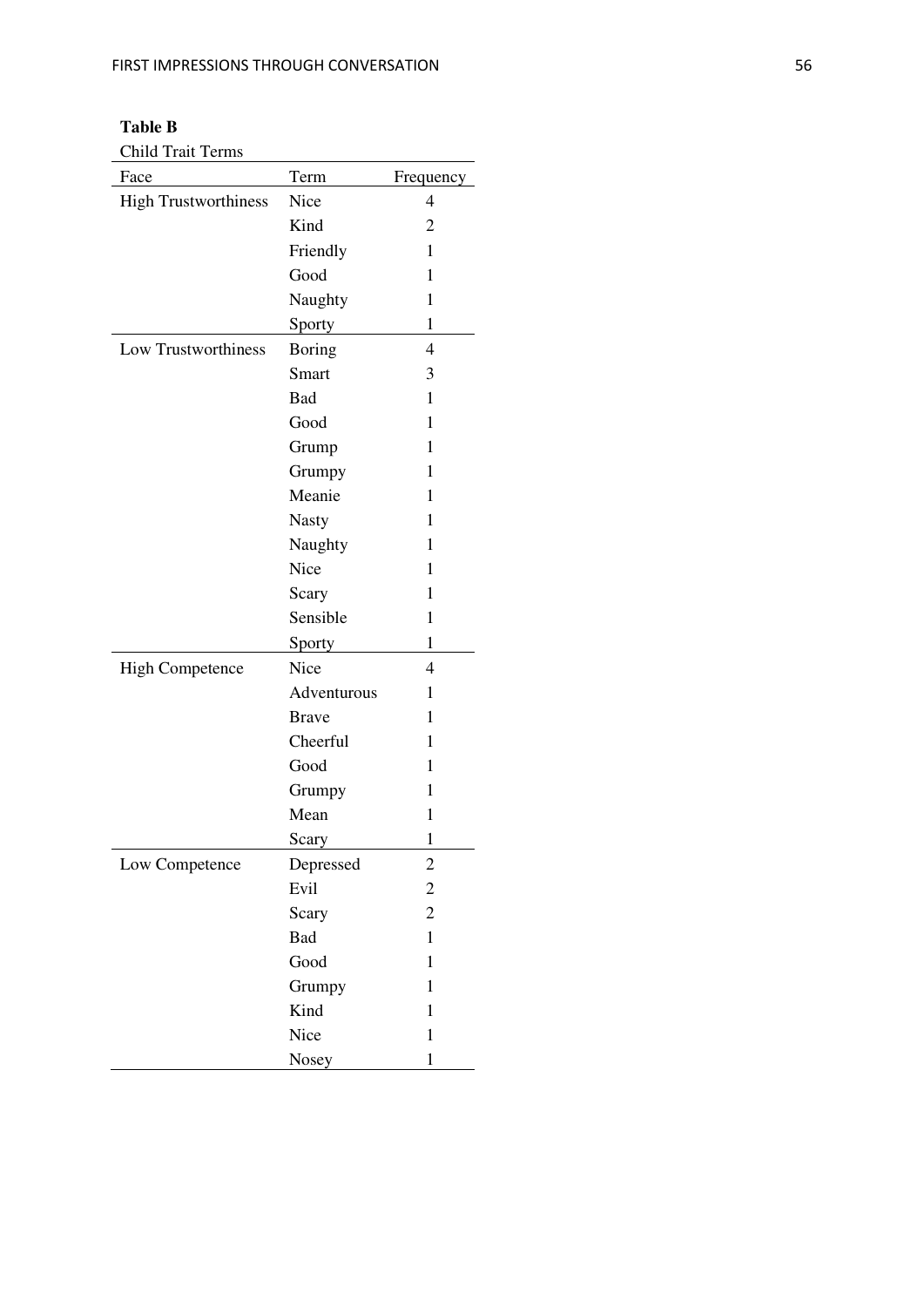# **Table C**

Parent Emotion & Expression Terms

| Face                        | Term               | Frequency      |
|-----------------------------|--------------------|----------------|
| <b>High Trustworthiness</b> | Happy              | 15             |
|                             | Sad                | 5              |
|                             | Smile              | 3              |
|                             | Smiling            | $\overline{2}$ |
|                             | Angry              | 1              |
|                             | Happier            | 1              |
|                             | Straight           |                |
|                             | Face               | $\mathbf{1}$   |
| Low Trustworthiness         | Happy              | 10             |
|                             | Sad                | 6              |
|                             | Angry              | 5              |
|                             | Moody              | $\overline{2}$ |
|                             | Cross              | 1              |
|                             | Frowning           | 1              |
|                             | Joyful             | 1              |
| <b>High Competence</b>      | Happy              | 8              |
|                             | Sad                | 6              |
|                             | Crosser            | 3              |
|                             | Smiling            | 3              |
|                             | Angry              | 1              |
|                             | Happier            | 1              |
|                             | Smile              | 1              |
|                             | Smiley<br>Straight | $\mathbf{1}$   |
|                             | face               | 1              |
| Low Competence              | Happy              | 7              |
|                             | Sad                | 6              |
|                             | Cross              | 1              |
|                             | Nervous            | 1              |
|                             | Sadder             | $\mathbf{1}$   |
|                             | <b>Scared</b>      | $\mathbf{1}$   |
|                             | Smiling            | $\mathbf{1}$   |
|                             | Surprised          | $\mathbf{1}$   |
|                             | Tearful            | $\mathbf{1}$   |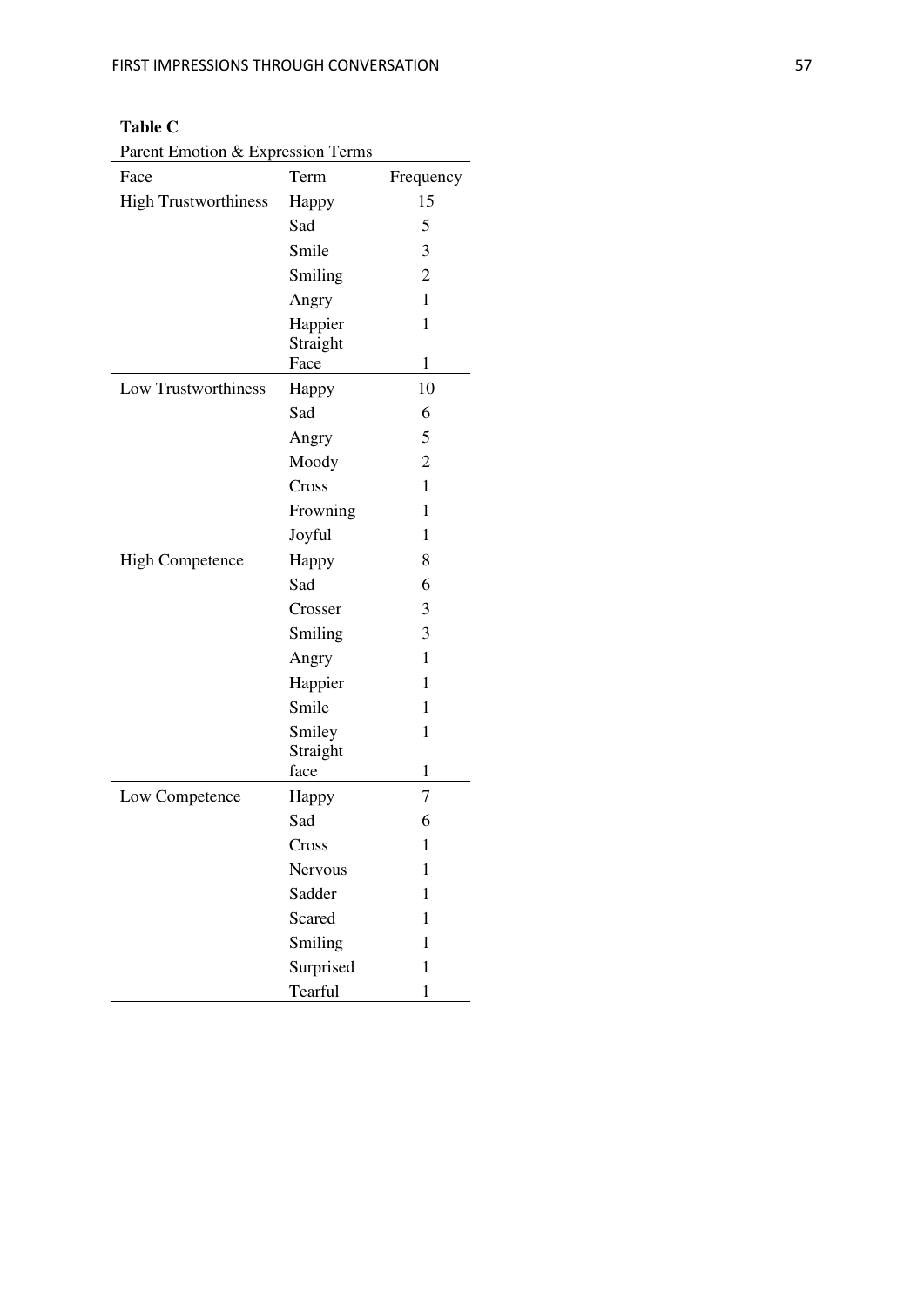## **Table D**

Child Emotion & Expression Terms

| Face                        | Term                | Frequency      |
|-----------------------------|---------------------|----------------|
| <b>High Trustworthiness</b> | Happy               | 9              |
|                             | Cross               | 1              |
|                             | Happier             | 1              |
|                             | Smile               | 1              |
|                             | Smiley              | 1              |
|                             | Smiling<br>Straight | 1              |
|                             | Face                | 1              |
| <b>Low Trustworthiness</b>  | Angry               | $\overline{4}$ |
|                             | Sad                 | 3              |
|                             | Cross               | 1              |
|                             | Frowning            | 1              |
|                             | Joyful              | 1              |
|                             | Moody               | 1              |
| <b>High Competence</b>      | Crosser             | $\overline{2}$ |
|                             | Cross               | $\mathbf{1}$   |
|                             | Happy               | 1              |
|                             | Smile               | $\mathbf{1}$   |
|                             | Smiling<br>Straight | $\mathbf{1}$   |
|                             | Face                | 1              |
| Low Competence              | Sad                 | 3              |
|                             | Happy               | 2              |
|                             | Frowny              | 1              |
|                             | Sadder              | $\mathbf{1}$   |
|                             | Smiling             | $\mathbf{1}$   |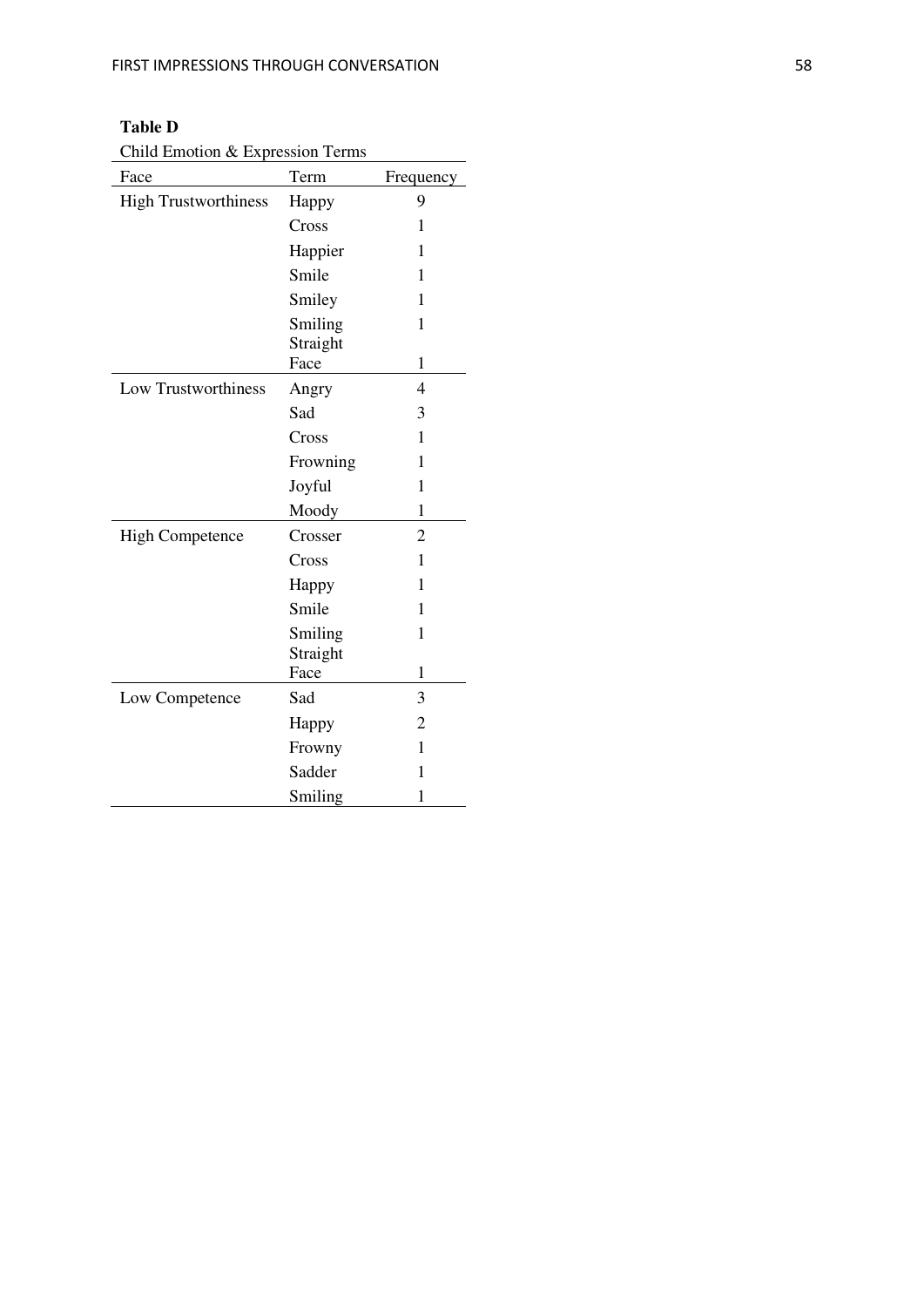# **S3 Appendix**

# **Study 1: Mixed Models.** Tables A-C

## **Table A**

Study 2: Linear mixed models fixed and random effects comparing the numbers of words spoken by parents between conditions (left) and children between conditions (right)..

|                                       | <b>Parent Word Count</b> |                  | <b>Child Word Count</b> |                       |                 |                  |
|---------------------------------------|--------------------------|------------------|-------------------------|-----------------------|-----------------|------------------|
| Predictors                            | <i>Estimates</i>         | CI               | p                       | <i>Estimates</i>      | CI              | $\boldsymbol{p}$ |
| (Intercept)<br>Low Trustworthiness    | 76.62                    | $56.99 - 96.26$  | < 0.001                 | 25.62                 | $19.64 - 31.61$ | < 0.001          |
| High Intelligence                     | 4.79                     | $-12.02 - 21.60$ | 0.576                   | $-2.17$               | $-7.74 - 3.40$  | 0.446            |
| <b>High Trustworthiness</b>           | $-3.46$                  | $-20.27 - 13.35$ | 0.687                   | $-2.58$               | $-8.15 - 2.99$  | 0.363            |
| Low Intelligence                      | $-7.29$                  | $-24.10 - 9.52$  | 0.395                   | $-2.42$               | $-7.99 - 3.15$  | 0.395            |
| <b>Random Effects</b>                 |                          |                  |                         |                       |                 |                  |
| $\sigma^2$                            | 882.56                   |                  |                         | 96.90                 |                 |                  |
| $\tau_{00}$                           | 1526.20 participant_id   |                  |                         | 127.08 participant_id |                 |                  |
| ICC                                   | 0.63                     |                  |                         | 0.57                  |                 |                  |
| N                                     | 24 participant_id        |                  |                         | 24 participant_id     |                 |                  |
| Observations                          | 96                       |                  |                         | 96                    |                 |                  |
| Marginal $R^2$ /<br>Conditional $R^2$ | 0.008 / 0.637            |                  |                         | 0.005 / 0.569         |                 |                  |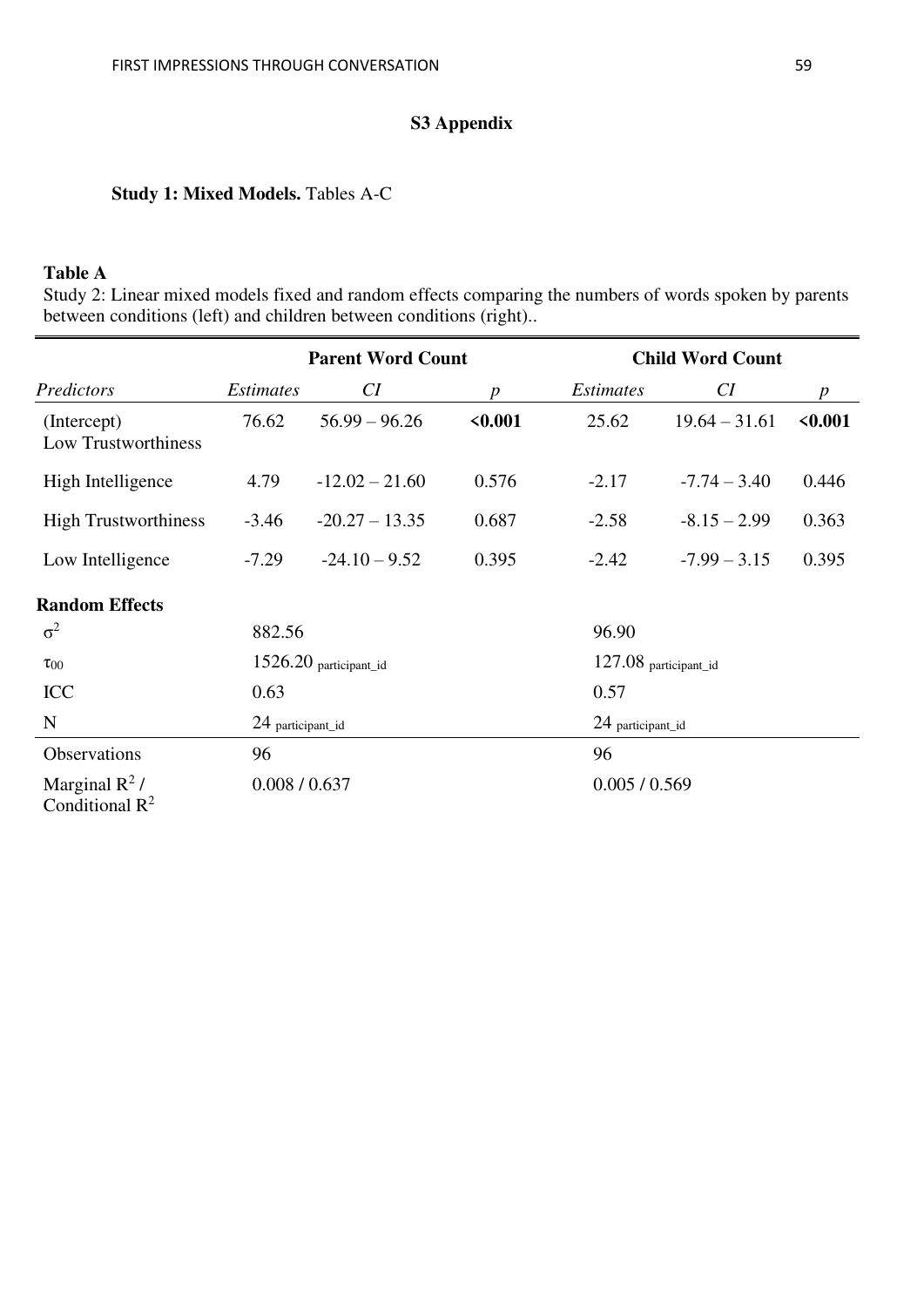## **Table B**

Study 2: Generalised linear mixed effect models, odds ratios and random effects comparing likelihood of parents (left) and children (right) using trait terms between conditions.

|                                                | <b>Parent Traits - Binomial</b> |               |                  | <b>Child Traits - Binomial</b> |               |                  |
|------------------------------------------------|---------------------------------|---------------|------------------|--------------------------------|---------------|------------------|
| Predictors                                     | <b>Odds Ratios</b>              | CI            | $\boldsymbol{p}$ | <b>Odds Ratios</b>             | CI            | $\boldsymbol{p}$ |
| (Intercept)<br>Low Trustworthiness             | 1.27                            | $0.41 - 3.97$ | 0.683            | 1.25                           | $0.41 - 3.77$ | 0.697            |
| High Intelligence                              | 0.23                            | $0.05 - 0.98$ | 0.047            | 0.31                           | $0.08 - 1.25$ | 0.099            |
| <b>High Trustworthiness</b>                    | 0.49                            | $0.12 - 1.93$ | 0.308            | 0.39                           | $0.10 - 1.55$ | 0.183            |
| Low Intelligence                               | 1.00                            | $0.26 - 3.87$ | 1.000            | 0.63                           | $0.16 - 2.41$ | 0.500            |
| <b>Random Effects</b>                          |                                 |               |                  |                                |               |                  |
| $\sigma^2$                                     | 3.29                            |               |                  | 3.29                           |               |                  |
| $\tau_{00}$                                    | 2.29 participant_id             |               |                  | $2.01$ participant_id          |               |                  |
| ICC                                            | 0.41                            |               |                  | 0.38                           |               |                  |
| N                                              | 24 participant_id               |               |                  | 24 participant_id              |               |                  |
| Observations                                   | 96                              |               |                  | 96                             |               |                  |
| Marginal $\mathbb{R}^2$ / Conditional<br>$R^2$ | 0.064 / 0.448                   |               |                  | 0.038 / 0.403                  |               |                  |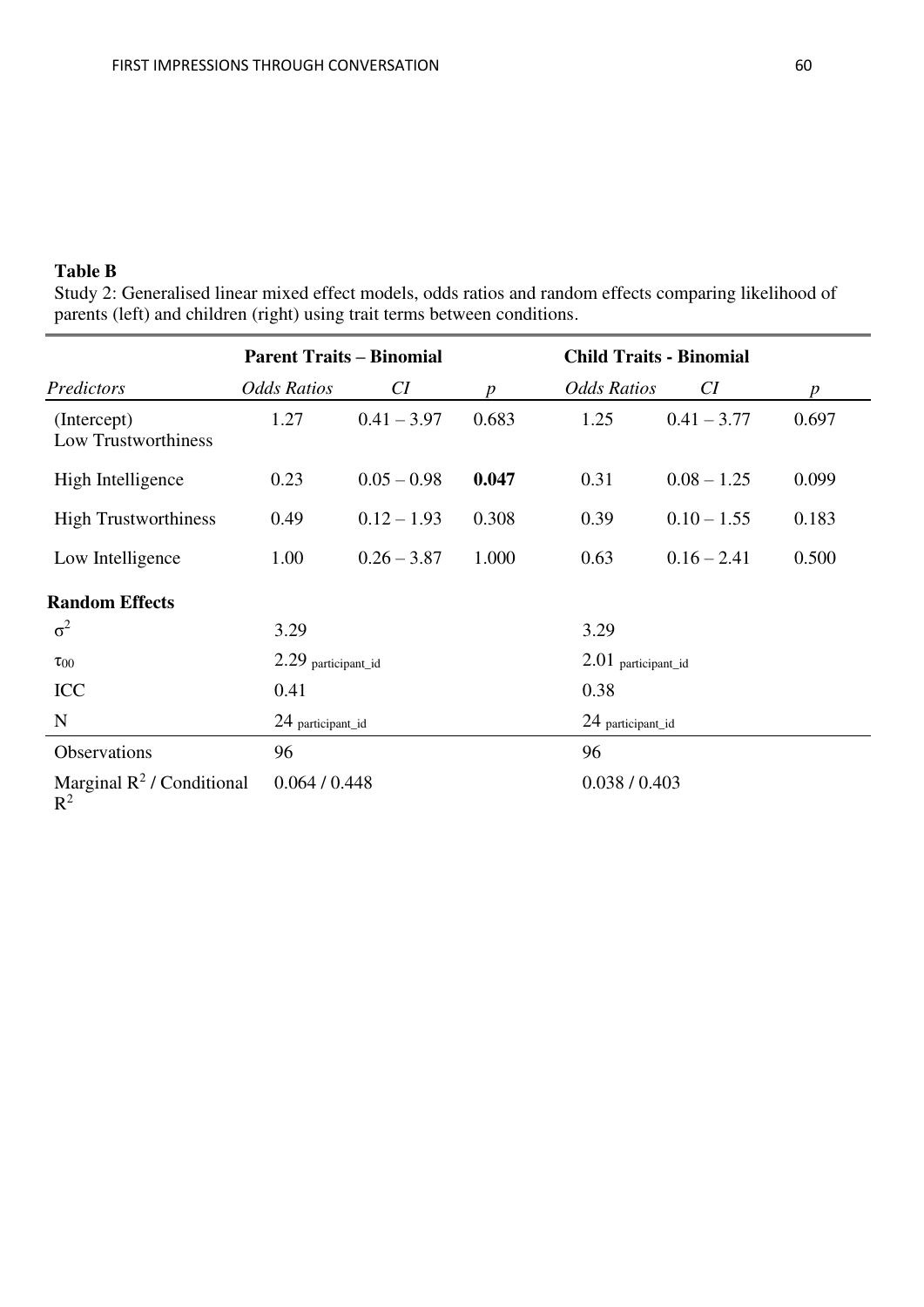## **Table C**

Study 2: Generalised linear mixed effect models, odds ratios and random effects comparing likelihood of parents (left) and children (right) using emotion terms between conditions.

|                                       | <b>Parent Emotions - Binomial</b> |                 |               | <b>Child Emotions - Binomial</b> |                 |       |
|---------------------------------------|-----------------------------------|-----------------|---------------|----------------------------------|-----------------|-------|
| Predictors                            | <b>Odds Ratios</b>                | CI              | n             | <b>Odds Ratios</b>               | CI              | p     |
| Intercept<br>(Low Trustworthiness)    | 0.67                              | $0.10 - 4.31$   | 0.670         | 0.65                             | $0.09 - 4.83$   | 0.670 |
| High Intelligence                     | 7.62                              | $1.04 - 55.67$  | 0.045         | 3.57                             | $0.54 - 23.87$  | 0.189 |
| <b>High Trustworthiness</b>           | 19.11                             | $2.05 - 177.77$ | 0.010         | 23.51                            | $2.17 - 254.63$ | 0.009 |
| Low Intelligence                      | 3.30                              | $0.53 - 20.62$  | 0.202         | 1.00                             | $0.16 - 6.06$   | 1.000 |
| <b>Random Effects</b>                 |                                   |                 |               |                                  |                 |       |
| $\sigma^2$                            | 3.29                              |                 |               | 3.29                             |                 |       |
| $\tau_{00}$                           | $10.85$ participant_id            |                 |               | 13.07 participant_id             |                 |       |
| <b>ICC</b>                            | 0.77                              |                 |               | 0.80                             |                 |       |
| N                                     | 24 participant_id                 |                 |               | 24 participant_id                |                 |       |
| Observations                          | 96                                |                 |               | 96                               |                 |       |
| Marginal $R^2$ / Conditional<br>$R^2$ | 0.078 / 0.785                     |                 | 0.094 / 0.818 |                                  |                 |       |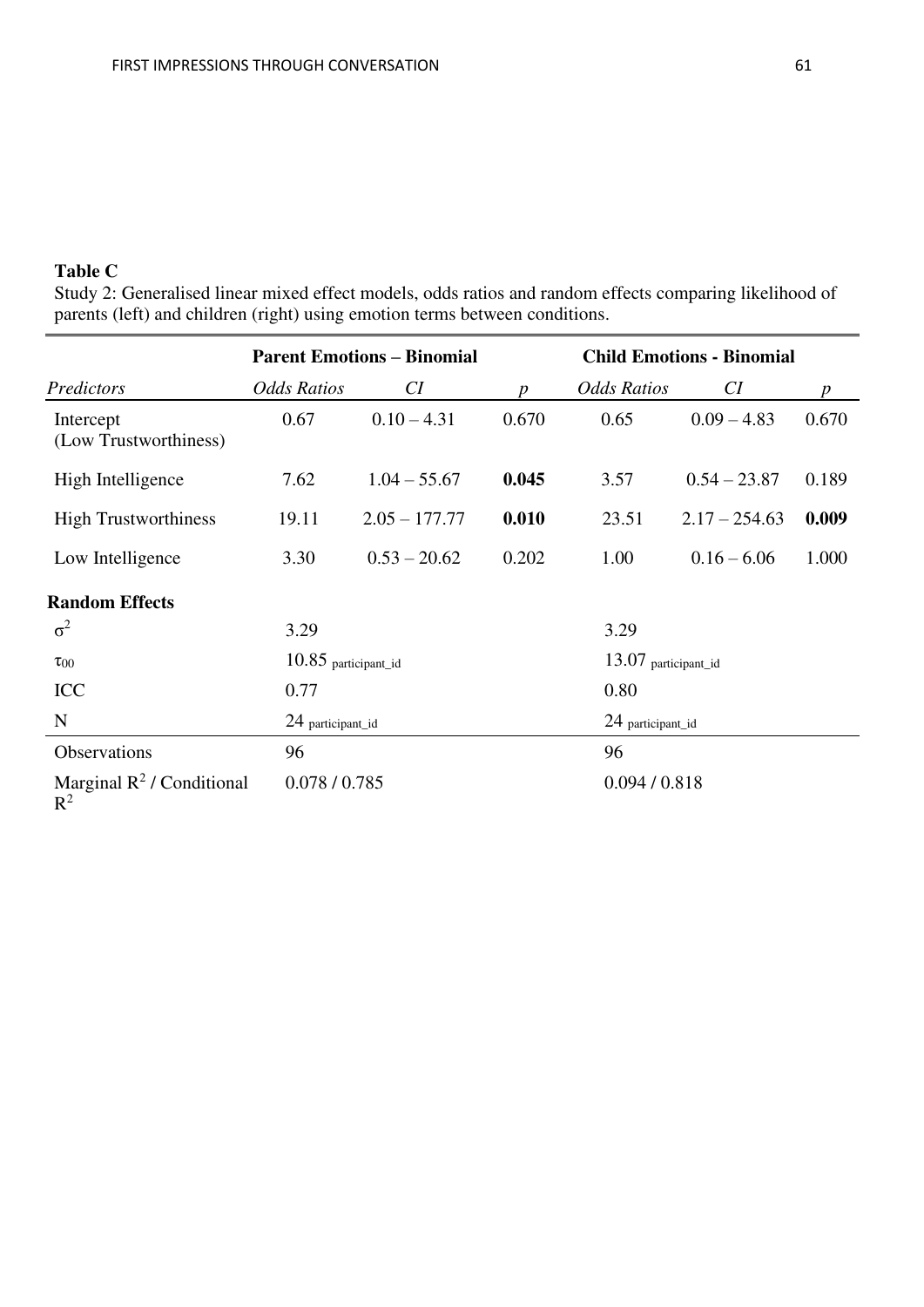# **S4 Appendix**

Study 2 Trait and Emotion Terms: Tables A-D

| <b>Table A</b>              |              |                |
|-----------------------------|--------------|----------------|
| <b>Parent Trait Terms</b>   |              |                |
| Face                        | Term         | Frequency      |
| <b>High Trustworthiness</b> | Nice         | 5              |
|                             | Serious      | $\overline{4}$ |
|                             | Cool         | $\overline{c}$ |
|                             | Goody        | $\overline{c}$ |
|                             | Scary        | $\overline{2}$ |
|                             | Awesome      | 1              |
|                             | Bad          | 1              |
|                             | Crazy        | 1              |
|                             | Good         | 1              |
|                             | Kind         | 1              |
|                             | <b>Nasty</b> | 1              |
| Low Trustworthiness         | Scary        | 9              |
|                             | Naughty      | 6              |
|                             | <b>Baddy</b> | 3              |
|                             | Mean         | 3              |
|                             | Clever       | $\overline{c}$ |
|                             | Good         | $\overline{c}$ |
|                             | Goody        | $\overline{c}$ |
|                             | Mad          | $\overline{c}$ |
|                             | Nice         | $\overline{c}$ |
|                             | Cleverer     | 1              |
|                             | Grumpy       | 1              |
|                             | Lazy         | 1              |
| High Intelligence           | Nice         | 5              |
|                             | Bad          | 4              |
|                             | Friendly     | $\overline{4}$ |
|                             | Scary        | 3              |
|                             | Good         | $\overline{c}$ |
|                             | Kind         | $\overline{c}$ |
|                             | Naughty      | $\overline{c}$ |
|                             | Clever       | $\mathbf{1}$   |
|                             | Crazy        | 1              |
|                             | Serious      | 1              |
|                             | Shifty       | 1              |
| Low Intelligence            | Crazy        | 8              |
|                             | Grumpy       | $\overline{4}$ |
|                             | Good         | 3              |
|                             | Lazy         | 3              |
|                             | Goody        | $\overline{c}$ |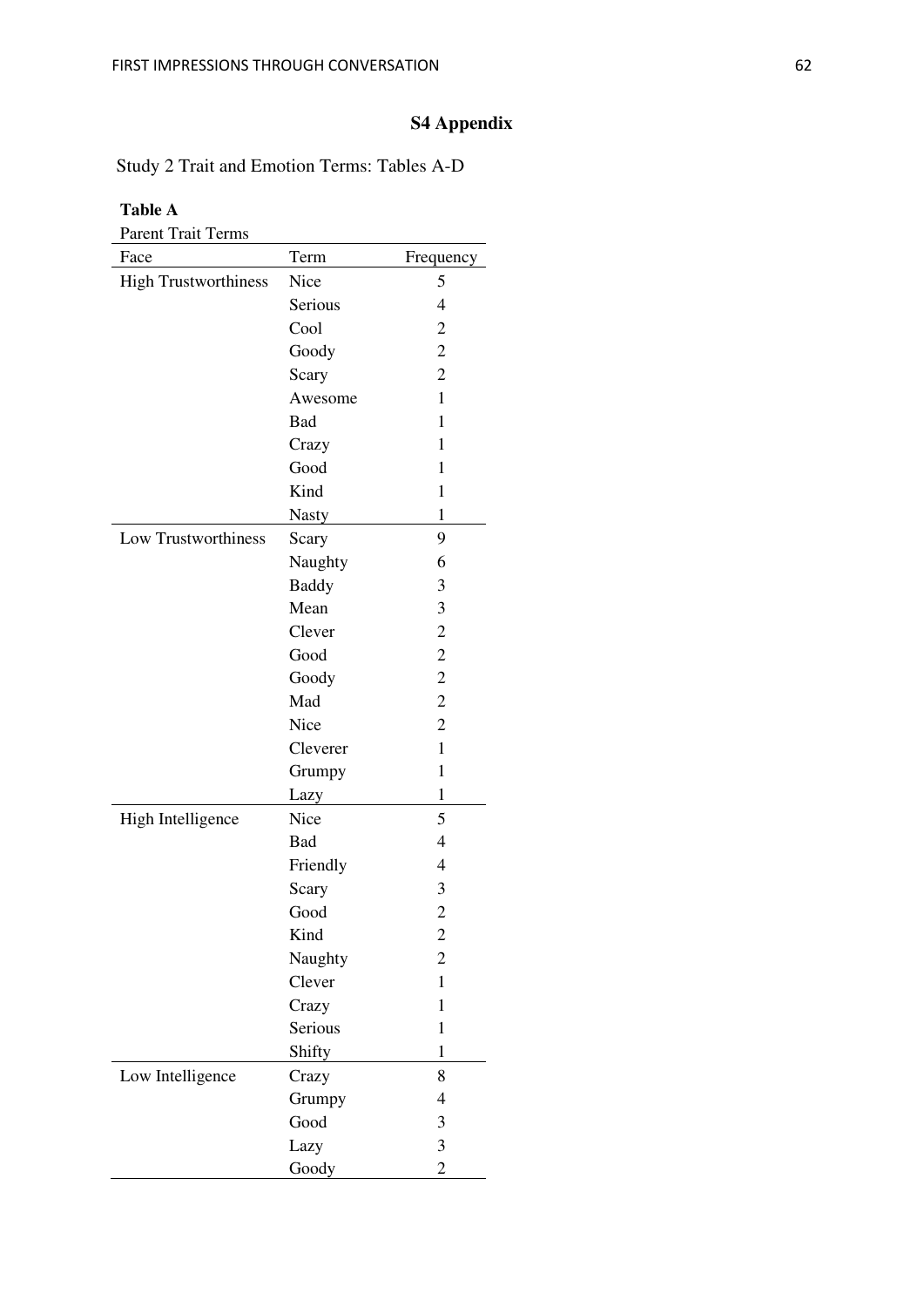| Table A - Continued |               |   |
|---------------------|---------------|---|
| Low Intelligence    | Silly         | 2 |
|                     | <b>Bad</b>    |   |
|                     | Mad           |   |
|                     | Naughty       |   |
|                     | Scary         |   |
|                     | Serious       |   |
|                     | Trustworthy   |   |
|                     | Untrustworthy |   |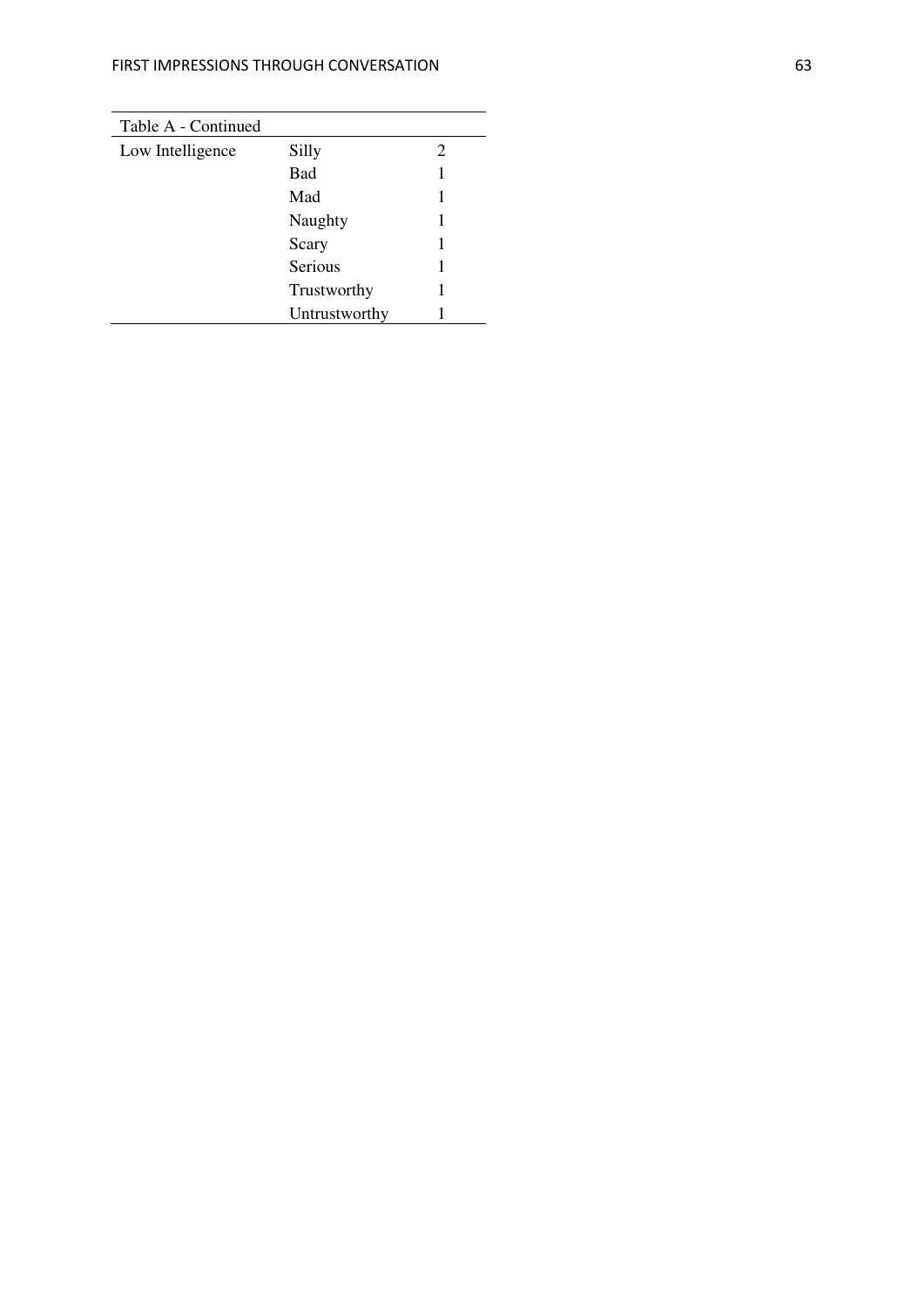**Table B**  Child Trait Terms

| Face                        | Term         | Frequency      |
|-----------------------------|--------------|----------------|
| <b>High Trustworthiness</b> | Serious      | 3              |
|                             | Awesome      | $\overline{c}$ |
|                             | Nice         | $\overline{c}$ |
|                             | Bad          | $\mathbf{1}$   |
|                             | Cool         | $\mathbf{1}$   |
|                             | Goody        | 1              |
| Low Trustworthiness         | Goody        | $\overline{2}$ |
|                             | Scary        | $\overline{c}$ |
|                             | Bad          | $\mathbf{1}$   |
|                             | <b>Baddy</b> | 1              |
|                             | Clever       | 1              |
|                             | Daring       | 1              |
|                             | Grumpy       | 1              |
|                             | Lazy         | 1              |
|                             | Mad          | 1              |
|                             | Mean         | 1              |
|                             | Naughty      | 1              |
|                             | Suspicious   | $\mathbf{1}$   |
| High Intelligence           | Nice         | $\overline{c}$ |
|                             | Bad          | $\mathbf{1}$   |
|                             | Good         | 1              |
|                             | Kind         | $\mathbf{1}$   |
|                             | Naughty      | $\mathbf{1}$   |
|                             | Scary        | $\mathbf{1}$   |
| Low Intelligence            | Grumpy       | 6              |
|                             | Crazy        | 3              |
|                             | Good         | $\overline{c}$ |
|                             | Lazy         | $\overline{2}$ |
|                             | Goody        | 1              |
|                             | Mad          | 1              |
|                             | Naughty      | 1              |
|                             | Scary        | $\mathbf{1}$   |
|                             | Silly        | $\mathbf{1}$   |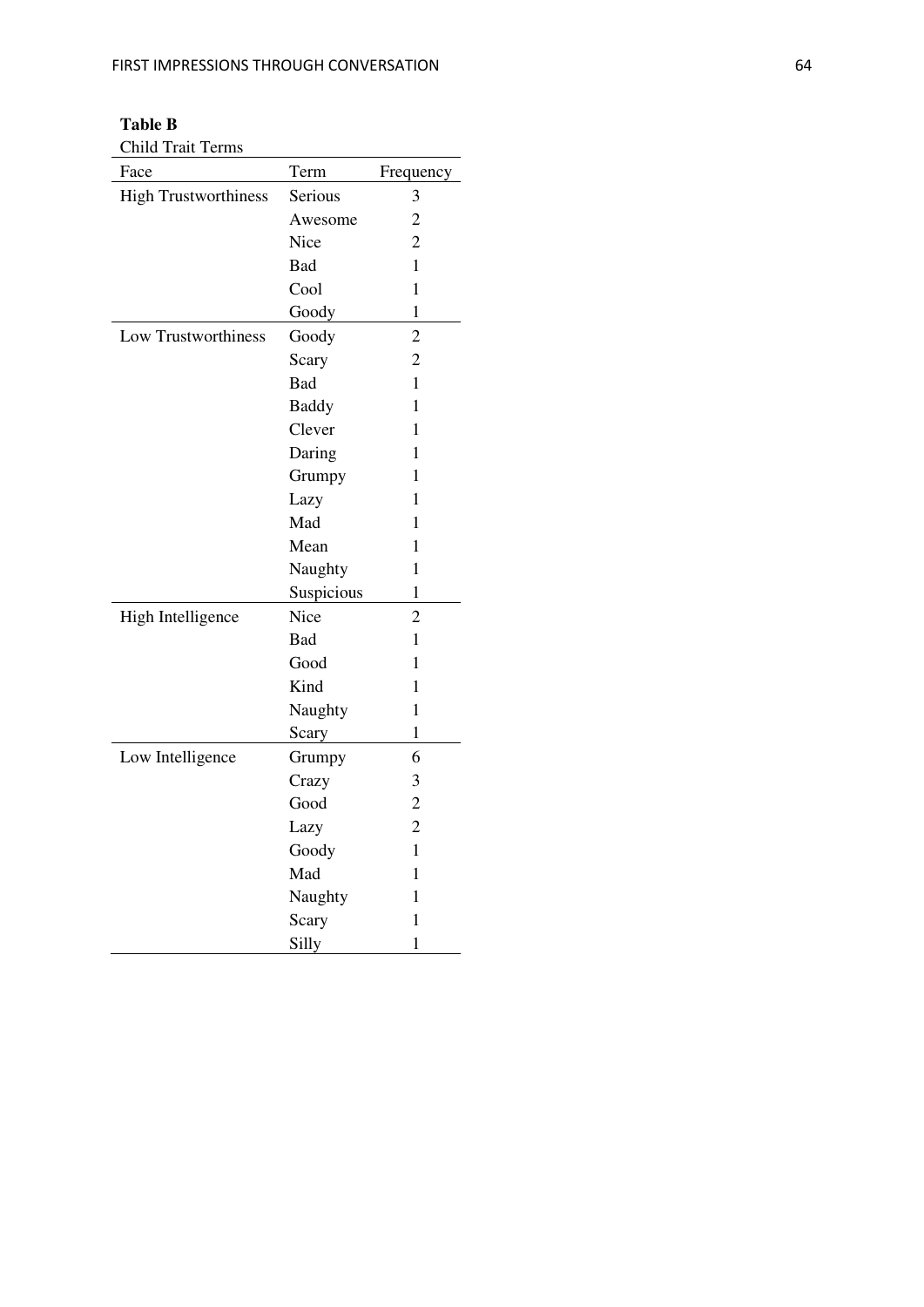# **Table C**

Parent Emotion & Expression Terms

| Face                        | Term                  | Frequency      |
|-----------------------------|-----------------------|----------------|
| <b>High Trustworthiness</b> | Happy                 | 17             |
|                             | Sad                   | 16             |
|                             | <b>Bored</b>          | 5              |
|                             | Confused              | 3              |
|                             | Smile                 | 3              |
|                             | Angry                 | 1              |
|                             | Frown                 | 1              |
|                             | Miserable             | 1              |
|                             | <b>Smiles</b>         | 1              |
|                             | Smiling               | $\mathbf{1}$   |
|                             | Unhappy               | $\mathbf{1}$   |
| Low Trustworthiness         | Sad                   | 13             |
|                             | Happy                 | 11             |
|                             | Angry                 | 10             |
|                             | <b>Bored</b>          | 2              |
|                             | Smiling               | $\sqrt{2}$     |
|                             | Unhappy               | $\overline{c}$ |
|                             | Confused              | $\mathbf{1}$   |
|                             | Cross                 | $\mathbf{1}$   |
| High Intelligence           | Happy                 | 15             |
|                             | Sad                   | 8              |
|                             | Smile                 | 5              |
|                             | Confused              | 4              |
|                             | Happier               | 4              |
|                             | Angry                 | 3              |
|                             | Smiling               | $\overline{2}$ |
|                             | Scowls                | 1              |
|                             | <b>Straight Faced</b> | 1              |
| Low Intelligence            | Sad                   | 22             |
|                             | Happy                 | 12             |
|                             | Confused              | 3              |
|                             | Angry                 | $\overline{c}$ |
|                             | Cross                 | $\overline{c}$ |
|                             | Nervous               | $\overline{2}$ |
|                             | Unsure                | $\mathbf{1}$   |